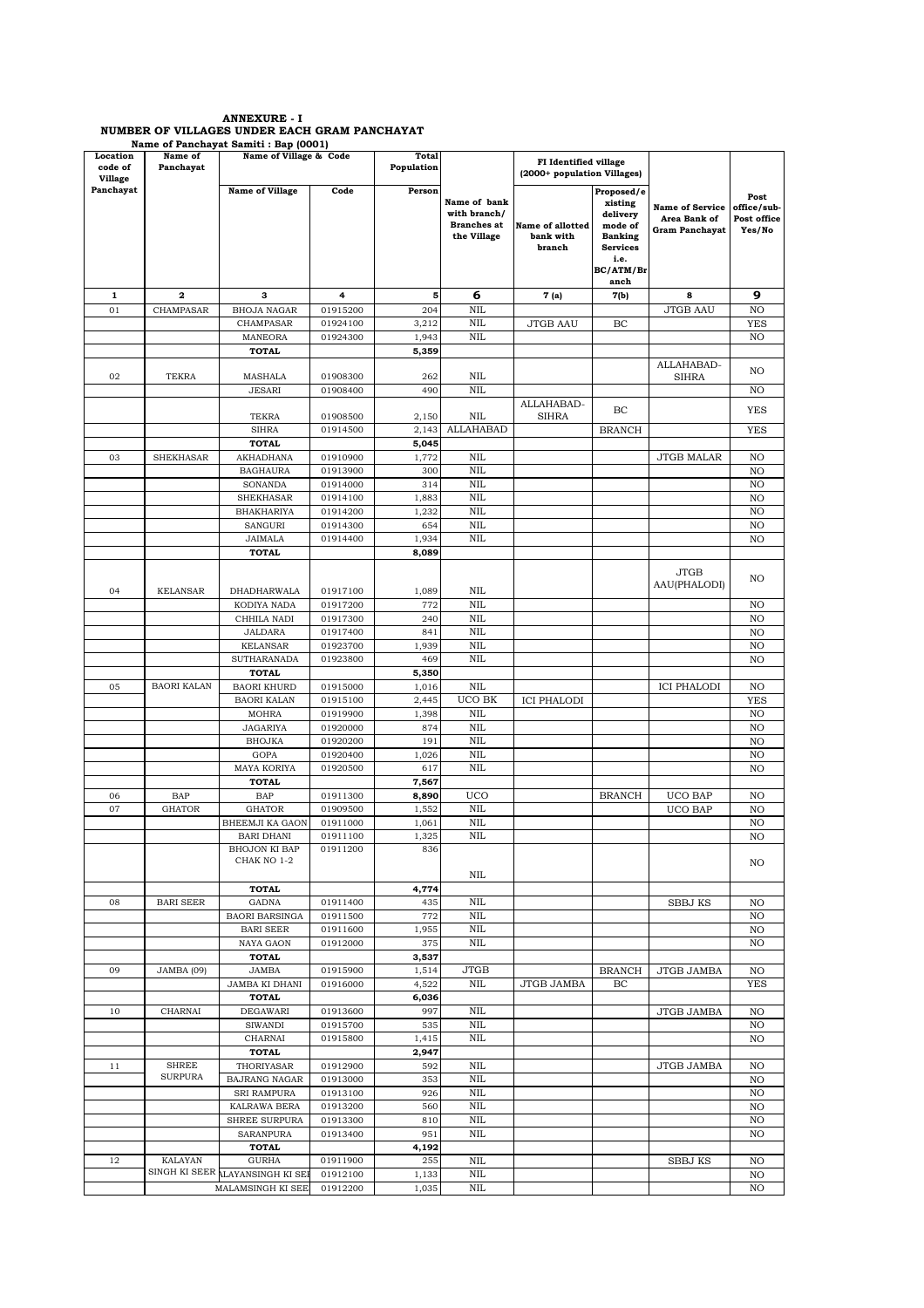|    |                   | SODA DHARA            | 01912300             | 1,524        | <b>NIL</b>              |                     |               |                   | NO         |
|----|-------------------|-----------------------|----------------------|--------------|-------------------------|---------------------|---------------|-------------------|------------|
|    |                   | MANDOR @ (DARA KA E   | 01913500             | 718          | <b>NIL</b>              |                     |               |                   | NO         |
|    |                   | <b>TOTAL</b>          |                      | 4,665        |                         |                     |               |                   |            |
| 13 | KANSINGH KI       | <b>KHIDRAT</b>        | 01911700             | 1,868        | <b>NIL</b>              |                     |               | <b>SBBJ KS</b>    | NO         |
|    | <b>SEER</b>       |                       |                      |              |                         |                     |               |                   |            |
|    |                   |                       |                      |              |                         | <b>SBBJ KANSING</b> |               |                   |            |
|    |                   | KANSINGH KI SEER      | 01911800             |              | <b>SBBJ</b>             | <b>SEER</b>         | <b>BRANCH</b> |                   | <b>YES</b> |
|    |                   |                       |                      | 3,678        |                         |                     |               |                   |            |
|    |                   | <b>TOTAL</b>          |                      | 5,546        |                         |                     |               |                   |            |
|    |                   |                       |                      |              |                         | JTGB AAU            |               | <b>JTGB</b>       |            |
|    |                   |                       |                      |              |                         | (PHALODI)           | BC            | AAU(PHALODI)      | <b>YES</b> |
| 14 | JAISALA           | JAISALA               | 01923600             | 5,165        | NIL                     |                     |               |                   |            |
|    | <b>NOKHRA</b>     |                       |                      |              |                         |                     |               | <b>JTGB</b>       |            |
|    | <b>BHATIYAN</b>   |                       |                      |              |                         |                     |               | AAU(PHALODI)      | NO         |
| 15 |                   | NOKHRA GODARA         | 01925000             | 1,047        | NIL                     |                     |               |                   |            |
|    |                   | NOKHRA CHARNA         | 01925100             | 1,522        | <b>NIL</b>              |                     |               |                   | NO         |
|    |                   | NOKHRA BHATIYAN       | 01925200             | 849          | <b>NIL</b>              |                     |               |                   | NO         |
|    |                   | <b>TOTAL</b>          |                      | 3,418        |                         |                     |               |                   |            |
|    |                   |                       |                      |              |                         | UCO CHADI           | BC            | UCO CHADI         | <b>YES</b> |
| 16 | <b>BOOGDI</b>     | <b>BOOGDI</b>         | 01924000             | 3,510        | NIL                     | (PHALODI            |               | (PHALODI          |            |
|    |                   |                       |                      |              |                         | UCO CHADI           | BC            | UCO CHADI         | <b>YES</b> |
| 17 | <b>ROHINA</b>     | <b>ROHINA</b>         | 01923900             | 3,628        | NIL                     | (PHALODI            |               | (PHALODI          |            |
|    |                   | <b>AJASAR</b>         | 01924200             | 1,114        | <b>NIL</b>              |                     |               |                   | NO         |
|    |                   | TOTAL                 |                      | 4,742        |                         |                     |               |                   |            |
| 18 | <b>MALAR</b>      | <b>REEN</b>           | 01913700             | 1,553        | <b>NIL</b>              |                     |               | <b>JTGB MALAR</b> | NO         |
|    |                   | <b>MALAR</b>          | 01915500             | 943          | <b>JTGB</b>             |                     | <b>BRANCH</b> |                   | NO         |
|    |                   | <b>GODARLI</b>        | 01915600             | 1,646        | <b>NIL</b>              |                     |               |                   | NO         |
|    |                   | TOTAL                 |                      | 4,142        | NIL                     |                     |               |                   |            |
|    |                   |                       |                      |              | NIL                     |                     |               |                   | NO         |
| 19 | <b>JOR</b>        | <b>KHEERWA</b>        | 01913800             | 868          |                         |                     |               | <b>JTGB MALAR</b> | NO         |
|    |                   | <b>HINDAL GOL</b>     | 01915300             | 1,793        | <b>NIL</b>              |                     |               |                   | NO         |
|    |                   | <b>JOR</b>            | 01915400             | 1,625        | <b>NIL</b>              |                     |               |                   | NO         |
|    |                   | <b>TOTAL</b>          |                      | 4,286        |                         |                     |               |                   |            |
| 20 | <b>KANASAR</b>    | <b>NEWA</b>           | 01907700             | 2,391        | <b>NIL</b>              | <b>UCO BAP</b>      | BC            | <b>UCO BAP</b>    | <b>YES</b> |
|    |                   | <b>KANASAR</b>        | 01909000             | 2,806        | <b>NIL</b>              | <b>UCO BAP</b>      | BC            |                   | <b>YES</b> |
|    |                   | TOTAL                 |                      | 5,197        |                         |                     |               |                   |            |
| 21 | <b>RANERI</b>     | <b>AMARPURA</b>       | 01909800             | 470          | <b>NIL</b>              |                     |               | <b>UCO BAP</b>    | NO         |
|    |                   | ANOPNAGAR             | 01909900             | 516          | <b>NIL</b>              |                     |               |                   | NO         |
|    |                   | JHARASAR              | 01910500             | 464          | <b>NIL</b>              |                     |               |                   | NO         |
|    |                   | SONALPURA             | 01910600             | 304          | <b>NIL</b>              |                     |               |                   | NO         |
|    |                   | <b>RANERI</b>         | 01910700             | 1,223        | <b>NIL</b>              |                     |               |                   | NO         |
|    |                   |                       |                      |              |                         |                     |               |                   |            |
|    |                   |                       |                      |              |                         |                     |               |                   |            |
|    |                   | <b>RAMPURA</b>        | 01910800             | 439          | <b>NIL</b>              |                     |               |                   | NO         |
|    |                   | <b>TOTAL</b>          |                      | 3,416        |                         |                     |               |                   |            |
| 22 | SANWARAGAON       | MANDLI                | 01909100             | 359          | <b>NIL</b>              |                     |               | <b>UCO BAP</b>    | NO         |
|    |                   | SANWARA GAON          | 01909200             | 846          | <b>NIL</b>              |                     |               |                   | NO         |
|    |                   | MANCHITIYA            | 01909300             | 617          | <b>NIL</b>              |                     |               |                   | NO         |
|    |                   | LUMBANIYA             | 01909400             | 96           | <b>NIL</b>              |                     |               |                   | NO         |
|    |                   | <b>RAWRA</b>          | 01909600             | 891          | <b>NIL</b>              |                     |               |                   | NO         |
|    |                   | <b>TOTAL</b>          |                      | 2,809        |                         |                     |               |                   |            |
| 23 | <b>GHANTIYALI</b> | <b>IMAM NAGAR</b>     | 01917500             | 708          | <b>NIL</b>              |                     |               | <b>UCO KEROO</b>  | NO         |
|    |                   | UMMED NAGAR           | 01917600             | 804          | <b>NIL</b>              |                     |               |                   | NO         |
|    |                   |                       |                      |              |                         | <b>UCO KEROO</b>    |               |                   | <b>YES</b> |
|    |                   | <b>GHANTIYALI</b>     | 01917700             | 2,988        | <b>NIL</b>              |                     | BC            |                   |            |
|    |                   | <b>KHAJOOSAR</b>      | 01918000             | 1,073        | <b>NIL</b>              |                     |               |                   | NO         |
|    |                   | KUKNON KI DHANI       | 01923500             | 481          | NIL                     |                     |               |                   | NO         |
|    |                   | TOTAL                 |                      | 6,054        |                         |                     |               |                   |            |
|    |                   |                       |                      |              |                         |                     |               | <b>JTGB AAU</b>   | NO         |
| 24 | CHEEMANA          | <b>ARANDIYAN</b>      | 01916900             | 126          | NIL                     |                     |               | (PHALODI)         |            |
|    |                   |                       |                      |              |                         | <b>JTGB AAU</b>     | BC            |                   | YES        |
|    |                   | CHEEMANA              | 01917000             | 3,113        | NIL                     | (PHALODI)           |               |                   |            |
|    |                   | KHARIYA KANSINGH      | 01917800             | 430          | <b>NIL</b>              |                     |               |                   | NO         |
|    |                   | SAJNANIYON KI DHAI    | 01917900             | 407          | <b>NIL</b>              |                     |               |                   | NO         |
|    |                   | <b>TOTAL</b>          |                      | 4,076        |                         |                     |               |                   |            |
|    |                   |                       |                      |              |                         |                     |               | Allahabad         | NO         |
| 25 | <b>BAROO</b>      | <b>ROLA</b>           | 01908100             | 767          | NIL                     |                     |               | Siihra            |            |
|    |                   |                       |                      |              |                         | Allahabad           |               |                   |            |
|    |                   | <b>BAROO</b>          | 01908200             | 2,226        | <b>ALLAHABAD</b>        | Siihra              | <b>BRANCH</b> |                   | <b>YES</b> |
|    |                   | <b>DHOLIYA</b>        | 01908600             | 1,632        | $\rm NIL$               |                     |               |                   | NO         |
|    |                   | <b>TOTAL</b>          |                      | 4,625        |                         |                     |               |                   |            |
|    |                   |                       |                      |              |                         |                     |               | Allahabad         |            |
| 26 | DEDASARI          | <b>KHETUSAR</b>       | 01908700             | 926          | NIL                     |                     |               | Siihra            | NO         |
|    |                   | DEDASARI              | 01908800             | 1,934        | <b>NIL</b>              |                     |               |                   | NO         |
|    |                   | DURGANI               | 01910400             | 408          | <b>NIL</b>              |                     |               |                   | NO         |
|    |                   | <b>TOTAL</b>          |                      | 3,268        |                         |                     |               |                   |            |
| 27 | <b>NANEU</b>      | NANEU                 | 01919400             | 5,094        | <b>JTGB</b>             | JTGB JAMBA          | <b>BRANCH</b> | <b>JTGB JAMBA</b> | <b>YES</b> |
|    |                   |                       |                      |              |                         |                     |               |                   |            |
|    |                   | KANASARIYA            | 01919600             | 513          | NIL                     |                     |               |                   | NO         |
|    |                   | <b>TOTAL</b>          |                      | 5,607        |                         |                     |               |                   |            |
| 28 | MOTAI             | <b>BALASAR</b>        | 01918200             | 176          | <b>NIL</b>              |                     |               | <b>JTGB JAMBA</b> | NO         |
|    |                   | RAIKA BAGH            | 01918300             | 260          | <b>NIL</b>              |                     |               |                   | NO         |
|    |                   | JAMBESHVAR NAGAI      | 01918400             | 1,004        | <b>NIL</b>              |                     |               |                   | NO         |
|    |                   | <b>HARI PURA</b>      | 01918500             | 802          | <b>NIL</b>              |                     |               |                   | NO         |
|    |                   | MOTAI<br><b>CHIRI</b> | 01918600<br>01919300 | 1,951<br>515 | $\rm NIL$<br><b>NIL</b> |                     |               |                   | NO<br>NO   |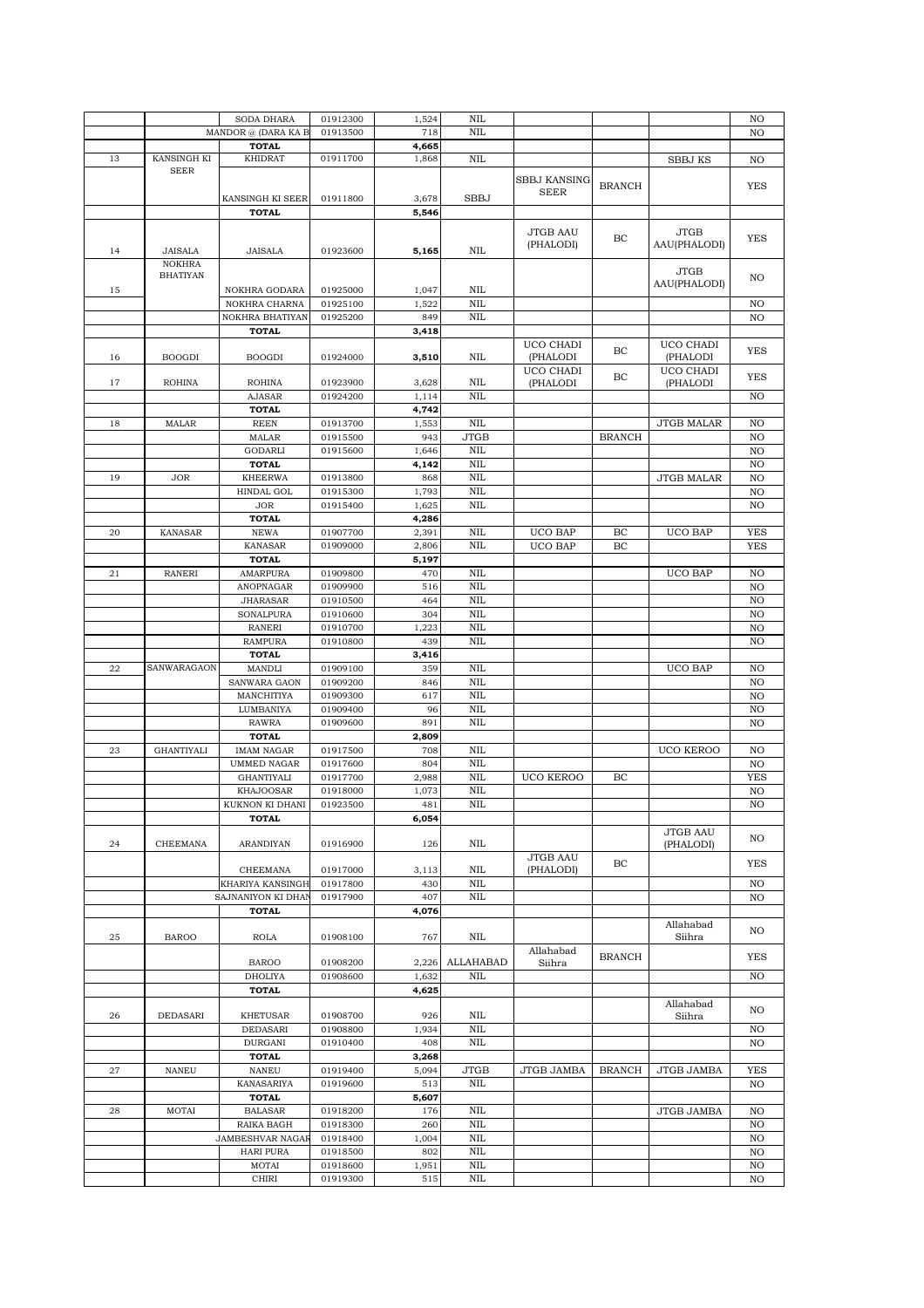|    |                     | <b>TOTAL</b>         |          | 4.708 | <b>NIL</b> |                  | NO             |
|----|---------------------|----------------------|----------|-------|------------|------------------|----------------|
| 29 | LUNA                | <b>UDAT</b>          | 01912400 | 1,709 | <b>NIL</b> | <b>SBBJ KS</b>   | NO             |
|    |                     | <b>MAYAKOR</b>       | 01912500 | 791   | <b>NIL</b> |                  | NO             |
|    |                     | MEETHADIYA           | 01912600 | 883   | <b>NIL</b> |                  | N <sub>O</sub> |
|    |                     | LUNA                 | 01912700 | 1,620 | <b>NIL</b> |                  | N <sub>O</sub> |
|    |                     | LUMBASAR             | 01916800 | 1,275 | <b>NIL</b> |                  | NO.            |
|    |                     | <b>TOTAL</b>         |          | 6,278 |            |                  |                |
| 30 | <b>CHAKHU</b>       | <b>GANESH NAGAR</b>  | 01912800 | 667   | <b>NIL</b> | <b>SBBJ KS</b>   | N <sub>O</sub> |
|    |                     | <b>PABUPURA</b>      | 01916100 | 571   | <b>NIL</b> |                  | N <sub>O</sub> |
|    |                     | <b>NARAYANPURA</b>   | 01916200 | 1,644 | <b>NIL</b> |                  | N <sub>O</sub> |
|    |                     | <b>KALATHAL</b>      | 01916300 | 620   | <b>NIL</b> |                  | N <sub>O</sub> |
|    |                     | <b>MATOL</b>         | 01916400 | 551   | <b>NIL</b> |                  | NO             |
|    |                     | <b>CHAKHU</b>        | 01916500 | 1,272 | <b>NIL</b> |                  | NO             |
|    |                     | <b>KHENGASAR</b>     | 01916600 | 834   | <b>NIL</b> |                  | N <sub>O</sub> |
|    |                     | HANUMAN SAGAR        | 01916700 | 848   | <b>NIL</b> |                  | N <sub>O</sub> |
|    |                     | <b>TOTAL</b>         |          | 7,007 |            |                  |                |
| 31 | <b>JODHANI</b>      | <b>DURJAHI</b>       | 01908000 | 600   | <b>NIL</b> | <b>SBBJ KS</b>   | NO             |
|    | <b>TEPOO</b>        | MODKIYA              | 01910000 | 438   | <b>NIL</b> |                  | NO             |
|    |                     | MADPURA              | 01910100 | 575   | <b>NIL</b> |                  | N <sub>O</sub> |
|    |                     | JODHANI @ TEPOO      | 01910200 | 845   | <b>NIL</b> |                  | N <sub>O</sub> |
|    |                     | KANASI MOTI          | 01910300 | 567   | <b>NIL</b> |                  | NO.            |
|    |                     | <b>TOTAL</b>         |          | 3,025 |            |                  |                |
| 32 | <b>NOOREKI BURJ</b> | <b>BHADLACHUHRON</b> | 01907800 | 1,141 |            | <b>ALLAHABAD</b> | NO.            |
|    |                     | KI BASTI             |          |       | <b>NIL</b> | <b>SIHRA</b>     |                |
|    |                     | <b>AJERI</b>         | 01907900 | 1,120 | <b>NIL</b> |                  | NO             |
|    |                     | NOORE KI BURJ        | 01908900 | 1,434 | <b>NIL</b> |                  | NO             |
|    |                     | KHAKHURI             | 01909700 | 265   | <b>NIL</b> |                  | N <sub>O</sub> |
|    |                     | <b>TOTAL</b>         |          | 3,960 |            |                  |                |
|    |                     |                      |          |       |            |                  |                |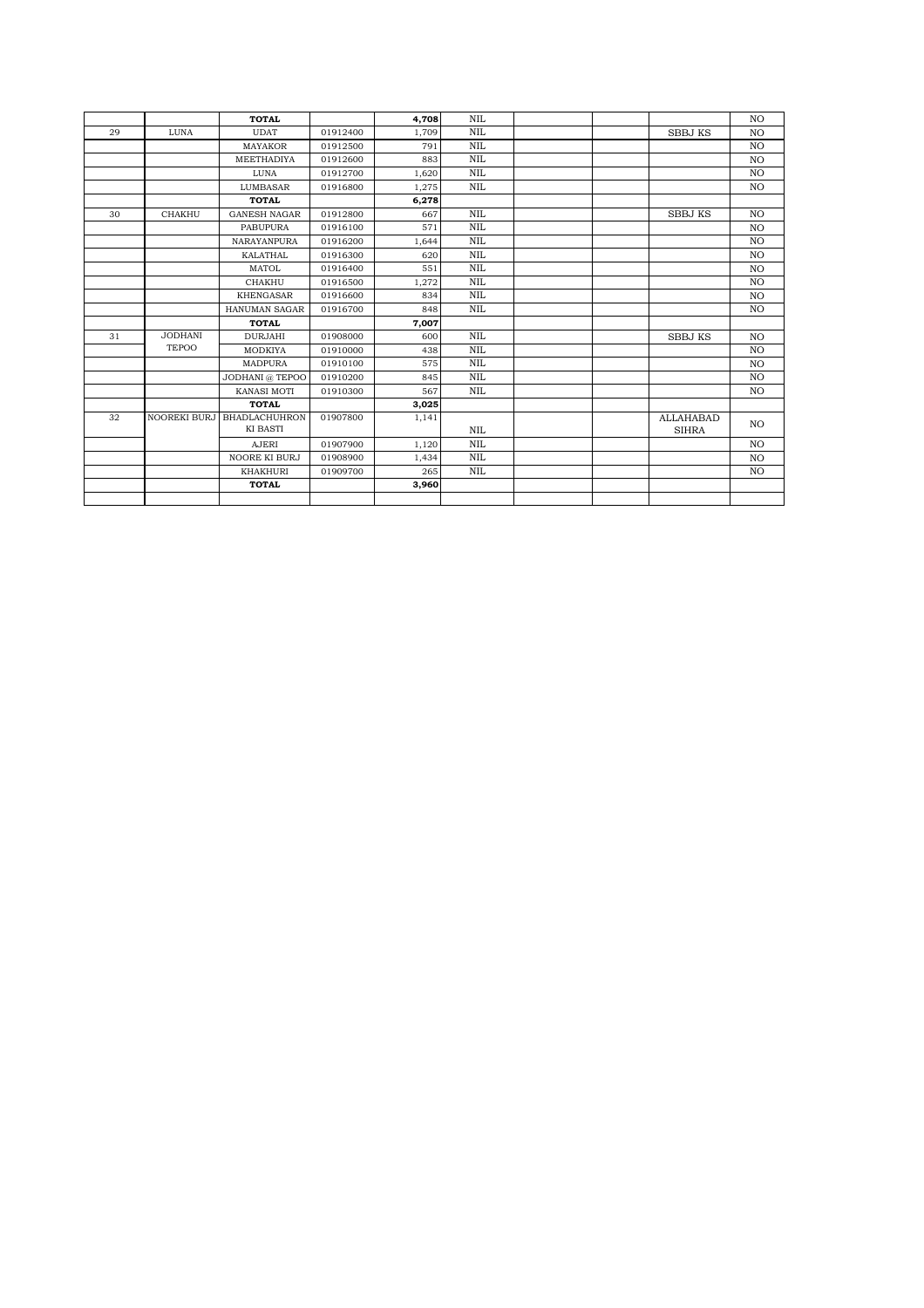# ANNEXURE - I NUMBER OF VILLAGES UNDER EACH GRAM PANCHAYAT Name of Panchayat Samiti : Phalodi (0002)

| Location<br>code of<br>Village<br>Panchayat | Name of<br>Panchayat | Name of Village & Code<br><b>Name of Village</b><br>Code |                      | <b>Total</b><br>Population | <b>FI Identified village</b><br>(2000+ population Villages)       |                                                |                                                                                                      |                                                                 |                                              |
|---------------------------------------------|----------------------|----------------------------------------------------------|----------------------|----------------------------|-------------------------------------------------------------------|------------------------------------------------|------------------------------------------------------------------------------------------------------|-----------------------------------------------------------------|----------------------------------------------|
|                                             |                      |                                                          |                      | Person                     | Name of bank<br>with branch/<br><b>Branches at the</b><br>Village | <b>Name of allotted</b><br>bank with<br>branch | Proposed/e<br>xisting<br>delivery<br>mode of<br><b>Banking</b><br>Services i.e.<br>BC/ATM/Br<br>anch | <b>Name of Service</b><br>Area Bank of<br><b>Gram Panchayat</b> | Post<br>office/sub-<br>Post office<br>Yes/No |
| 1                                           | 2                    | з                                                        | 4                    | 5                          | 6                                                                 | 7(a)                                           | 7(b)                                                                                                 | 8                                                               | 9                                            |
| 01                                          | KHEECHAN             | <b>KHEECHAN</b>                                          | 01919700             | 5,068                      | <b>OBC KHICHAN</b>                                                |                                                | <b>BRANCH</b>                                                                                        | OBC KHICHAN                                                     | <b>YES</b>                                   |
| 02                                          | PALEENA              | <b>PALEENA</b>                                           | 01919200             | 3,057                      | NIL                                                               | <b>OBC KHICHAN</b>                             | ВC                                                                                                   | OBC KHICHAN                                                     | <b>YES</b>                                   |
|                                             |                      | <b>DHOLASAR</b>                                          | 01919500             | 2,543                      | NIL                                                               | OBC KHICHAN                                    | BC                                                                                                   |                                                                 | <b>YES</b>                                   |
|                                             |                      |                                                          |                      |                            | NIL                                                               | OBC KHICHAN                                    | BC                                                                                                   |                                                                 | <b>YES</b>                                   |
|                                             |                      | CHAINPURA<br><b>TOTAL</b>                                | 01922400             | 3,633<br>9,233             |                                                                   |                                                |                                                                                                      |                                                                 |                                              |
| 03                                          | MORIYA               | MORIYA                                                   | 01922500             | 3,253                      | <b>NIL</b>                                                        | <b>JTGB DENOK</b>                              | BC                                                                                                   | <b>JTGB DENOK</b>                                               | <b>YES</b>                                   |
|                                             |                      | <b>MUNJASAR</b>                                          | 01926100             | 2,000                      | <b>NIL</b>                                                        | <b>JTGB DENOK</b>                              | BC                                                                                                   |                                                                 | <b>YES</b>                                   |
|                                             |                      | NAYA BERA                                                | 01926200             | 2,464                      | <b>NIL</b>                                                        | <b>JTGB DENOK</b>                              | BC                                                                                                   |                                                                 | <b>YES</b>                                   |
| 04                                          | <b>BHOJASAR</b>      | <b>TOTAL</b><br>CHAINPURA KALAN                          | 01922800             | 7,717<br>1,149             | NIL                                                               |                                                |                                                                                                      | <b>OBC KHICHAN</b>                                              | N <sub>O</sub>                               |
|                                             |                      | <b>CHHITAR BERA</b>                                      | 01922900             | 1,010                      | <b>NIL</b>                                                        |                                                |                                                                                                      |                                                                 | <b>NO</b>                                    |
|                                             |                      | MOHAR NAGAR                                              | 01923000             | 1,739                      | <b>NIL</b>                                                        |                                                |                                                                                                      |                                                                 | N <sub>O</sub>                               |
|                                             |                      | <b>HANUMAN NAGAR</b>                                     | 01923100             | 1,274                      | <b>NIL</b>                                                        |                                                |                                                                                                      |                                                                 | <b>NO</b>                                    |
|                                             |                      | <b>BHOJASAR</b><br>KALI RANA NAGAR                       | 01923200<br>01923300 | 1,362<br>842               | <b>NIL</b><br><b>NIL</b>                                          |                                                |                                                                                                      |                                                                 | <b>NO</b><br><b>NO</b>                       |
|                                             |                      | CHHATARWALON KA                                          |                      |                            | NIL                                                               |                                                |                                                                                                      |                                                                 | <b>NO</b>                                    |
|                                             |                      | GAON<br><b>TOTAL</b>                                     | 01923400             | 563<br>7,939               |                                                                   |                                                |                                                                                                      |                                                                 |                                              |
| 05                                          | AAU                  | NOKHRA PATAWATAN                                         | 01925300             | 308                        | <b>NIL</b>                                                        |                                                |                                                                                                      | <b>JTGB AAU</b>                                                 | <b>NO</b>                                    |
|                                             |                      | AAU                                                      | 01925400             | 9,500                      | <b>JTGB</b>                                                       |                                                | <b>BRANCH</b>                                                                                        |                                                                 | <b>YES</b>                                   |
|                                             |                      | <b>TOTAL</b>                                             |                      | 9,808                      |                                                                   |                                                |                                                                                                      |                                                                 |                                              |
| 06                                          | <b>ISHRU</b>         | <b>ISHRU</b><br><b>SUWAP</b>                             | 01925500<br>01925600 | 4,270<br>950               | <b>NIL</b><br><b>NIL</b>                                          | <b>JTGB AAU</b>                                | BC                                                                                                   | <b>JTGB AAU</b>                                                 | <b>YES</b><br><b>NO</b>                      |
|                                             |                      | <b>KERLA</b>                                             | 01925700             | 1,270                      | <b>NIL</b>                                                        |                                                |                                                                                                      |                                                                 | <b>NO</b>                                    |
|                                             |                      | <b>TOTAL</b>                                             |                      | 6,490                      |                                                                   |                                                |                                                                                                      |                                                                 |                                              |
| 07                                          | RIDMALSAR            | <b>KHARIYA</b>                                           | 01924400             | 1,515                      | <b>NIL</b>                                                        |                                                |                                                                                                      | <b>UCO CHADI</b>                                                | <b>NO</b>                                    |
|                                             |                      | RIDMALSAR<br><b>TOTAL</b>                                | 01924500             | 5,207<br>6,722             | <b>NIL</b>                                                        | UCO CHADI                                      | BC                                                                                                   |                                                                 | <b>YES</b>                                   |
|                                             |                      |                                                          |                      |                            |                                                                   |                                                |                                                                                                      |                                                                 |                                              |
| 08                                          | <b>KHARA</b>         | <b>RAYRA</b>                                             | 01914600             | 433                        | NIL                                                               |                                                |                                                                                                      | SBI PHALODI                                                     | <b>NO</b>                                    |
|                                             |                      | <b>SHIVPURA</b>                                          | 01914700             | 464                        | <b>NIL</b>                                                        |                                                |                                                                                                      |                                                                 | <b>NO</b>                                    |
|                                             |                      | SHIMALA<br><b>KHARA</b>                                  | 01914800<br>01920800 | 453<br>1,863               | <b>NIL</b><br><b>NIL</b>                                          |                                                |                                                                                                      |                                                                 | <b>NO</b><br><b>NO</b>                       |
|                                             |                      | <b>HANUMANPURA</b>                                       | 01920900             | 600                        | <b>NIL</b>                                                        |                                                |                                                                                                      |                                                                 | <b>NO</b>                                    |
|                                             |                      | <b>UGRAS</b>                                             | 01921000             | 2,339                      | <b>NIL</b>                                                        | ICI PHALODI                                    | BC                                                                                                   |                                                                 | <b>YES</b>                                   |
|                                             |                      | DAYA SAGAR                                               | 01921100             | 1,376                      | <b>NIL</b>                                                        |                                                |                                                                                                      |                                                                 | <b>NO</b>                                    |
|                                             |                      | <b>TOTAL</b>                                             |                      | 7,528                      |                                                                   |                                                |                                                                                                      |                                                                 |                                              |
| 09                                          | LORDIYAN             | <b>GAJJA</b>                                             | 01921700             | 97                         | NIL                                                               |                                                |                                                                                                      | JTGB LODIYAN                                                    | <b>NO</b>                                    |
|                                             |                      | LORDIYAN                                                 | 01921800             | 2,335                      | <b>JTGB</b>                                                       |                                                | <b>BRANCH</b>                                                                                        |                                                                 | <b>YES</b>                                   |
|                                             |                      | <b>BAPINEE</b><br>JUNEJO KI DHANI                        | 01921900<br>01922000 | 923<br>1,027               | <b>NIL</b><br><b>NIL</b>                                          |                                                |                                                                                                      |                                                                 | <b>NO</b><br><b>NO</b>                       |
|                                             |                      | <b>DEDISARA</b>                                          | 01922100             | 345                        | <b>NIL</b>                                                        |                                                |                                                                                                      |                                                                 | <b>NO</b>                                    |
|                                             |                      | <b>TOTAL</b>                                             |                      | 4,727                      |                                                                   |                                                |                                                                                                      |                                                                 |                                              |
| 10                                          | DHELANA              | DHELANA                                                  | 01931200             | 3,066                      | <b>NIL</b>                                                        | UCO CHADI                                      | BC                                                                                                   | UCO CHADI                                                       | <b>YES</b>                                   |
| 11                                          | KOLOO PABUJI         | PABOO CHHAWARA                                           | 01928500             | 828                        | <b>NIL</b>                                                        | <b>JTGB</b>                                    |                                                                                                      | SBI PHALODI                                                     | NO.                                          |
|                                             |                      | <b>KOLU RATHORON</b>                                     | 01929500             | 3,848                      | NIL                                                               | SANWREEE1                                      | BC                                                                                                   |                                                                 | <b>YES</b>                                   |
|                                             |                      | KOLOO PABUJI                                             | 01929600             | 2,504                      | <b>NIL</b>                                                        | SBI PHALODI                                    | BC                                                                                                   |                                                                 | <b>YES</b>                                   |
|                                             | MADLA KALAN          | <b>TOTAL</b>                                             |                      |                            |                                                                   |                                                |                                                                                                      |                                                                 |                                              |
| 12                                          |                      | <b>DEDIYA</b>                                            | 01929100             | 654                        | <b>NIL</b>                                                        |                                                |                                                                                                      | <b>JTGB</b><br><b>SANWREEEJ</b>                                 | NO.                                          |
|                                             |                      | KHERA BAGORIYA                                           | 01929200             | 715                        | <b>NIL</b>                                                        |                                                |                                                                                                      |                                                                 | <b>NO</b>                                    |
|                                             |                      | <b>MADLA KALAN</b>                                       | 01929300             | 4,977                      | <b>NIL</b>                                                        | <b>JTGB</b><br><b>SANWREEEJ</b>                | BC                                                                                                   |                                                                 | <b>YES</b>                                   |
|                                             |                      | <b>MADLA KHURD</b>                                       | 01929400             | 2,011                      | NIL                                                               | <b>JTGB</b><br>SANWREEE1                       | ВC                                                                                                   |                                                                 | <b>YES</b>                                   |
|                                             |                      | TOTAL                                                    |                      | 8,357                      |                                                                   |                                                |                                                                                                      |                                                                 |                                              |
| 13                                          | <b>BHEEYASAR</b>     | <b>BHEEYASAR</b>                                         | 01918100             | 6,598                      | NIL                                                               | <b>JTGB DENOK</b>                              | BC                                                                                                   | <b>JTGB DENOK</b>                                               | <b>YES</b>                                   |
|                                             |                      | <b>BARJASAR</b>                                          | 01922700             | 3,183                      | <b>NIL</b>                                                        | <b>JTGB DENOK</b>                              | BC                                                                                                   |                                                                 | <b>YES</b>                                   |
| 14                                          | SHAITAN SINGH        | <b>TOTAL</b><br>SHAITAN SINGH                            |                      | 9,781                      |                                                                   |                                                |                                                                                                      |                                                                 |                                              |
|                                             | NAGAR                | <b>NAGAR</b>                                             | 01922300             | 3,066                      | NIL                                                               | JTGB CHELA                                     | ВC                                                                                                   |                                                                 | <b>YES</b>                                   |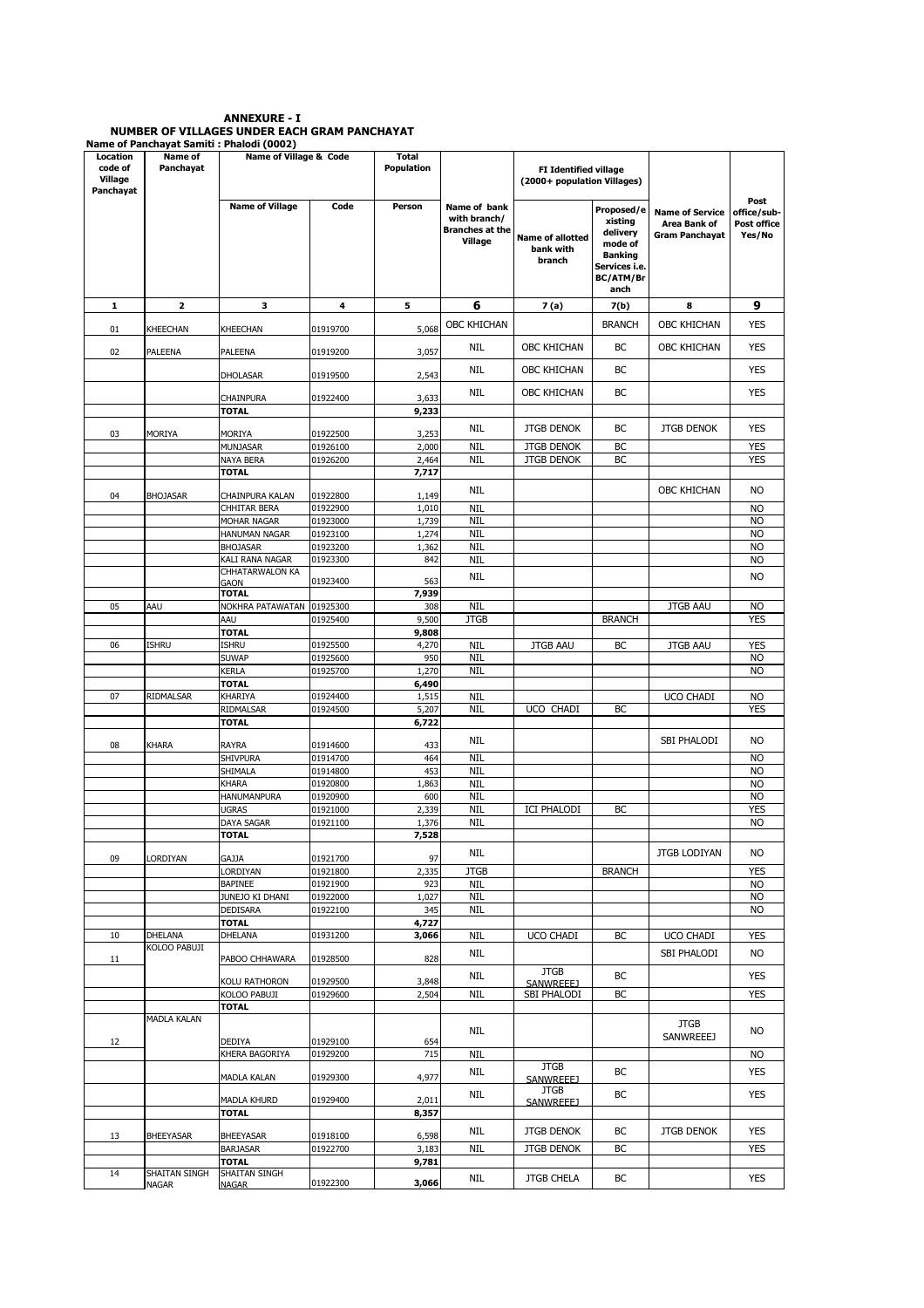|    |                     |                            |                      |                | NIL                      | <b>JTGB CHELA</b>  | ВC            | <b>JTGB CHELA</b> | NO.             |
|----|---------------------|----------------------------|----------------------|----------------|--------------------------|--------------------|---------------|-------------------|-----------------|
| 15 | AMLA                | AMLA                       | 01922200             | 3,989          | NIL                      | <b>JTGB CHELA</b>  | ВC            | <b>JTGB CHELA</b> | YES             |
| 16 | CHHEELA             | CHHEELA                    | 01927400             | 2,375          | <b>JTGB</b>              |                    | <b>BRANCH</b> | <b>JTGB CHELA</b> | YES             |
|    |                     | DERIYON KI DHANI           | 01927500             | 966            | <b>NIL</b>               |                    |               |                   | NO.             |
|    |                     | <b>TOTAL</b>               |                      | 3,341          |                          |                    |               |                   |                 |
|    |                     |                            |                      |                |                          |                    |               |                   |                 |
| 17 | <b>JALORA</b>       | VISHNU NAGAR               | 01927600             | 998            | NIL                      |                    |               | <b>JTGB CHELA</b> | <b>NO</b>       |
|    |                     | SIHAR ROOPAWATON           | 01927700             | 571            | <b>NIL</b>               |                    |               |                   | <b>NO</b>       |
|    |                     | ki dhani                   |                      |                | <b>NIL</b>               |                    |               |                   | <b>NO</b>       |
|    |                     | DALJI KI DHANI             | 01927800             | 528            | <b>NIL</b>               |                    |               |                   | <b>NO</b>       |
|    |                     | MEGWALON KI DHANI 01927900 |                      | 428            | <b>NIL</b>               |                    |               |                   | <b>NO</b>       |
|    |                     | DUMADERI(KHANPUR)          | 01928000             | 552            | <b>NIL</b>               |                    |               |                   | <b>NO</b>       |
|    |                     | <b>JALORA</b>              | 01928100             | 1,243          | <b>NIL</b>               |                    |               |                   | <b>NO</b>       |
|    |                     | SUNDA NAGAR                | 01928200             | 636            | <b>NIL</b>               |                    |               |                   | <b>NO</b>       |
|    |                     | JAGU BANA KI DHANI         | 01928300             | 523            | <b>NIL</b>               |                    |               |                   | <b>NO</b>       |
|    |                     | JHARDEJI KI BHAKRI         | 01928400             | 504            | <b>NIL</b>               |                    |               |                   | <b>NO</b>       |
|    |                     | <b>TOTAL</b>               |                      | 5,983          |                          |                    |               |                   |                 |
| 18 | PARIYAL             | RADKA PURA                 | 01918700             | 1,445          | <b>NIL</b>               |                    |               | <b>JTGB AAU</b>   | <b>NO</b>       |
|    |                     | <b>JAWAR NADA</b>          | 01918800             | 921            | <b>NIL</b>               |                    |               |                   | <b>NO</b>       |
|    |                     | ASOLAI                     | 01918900             | 1,377          | <b>NIL</b>               |                    |               |                   | <b>NO</b>       |
|    |                     | PARIYAL                    | 01919000             | 1,073          | <b>NIL</b>               |                    |               |                   | <b>NO</b>       |
|    |                     | KARANI PURA                | 01919100             | 1,077          | <b>NIL</b>               |                    |               |                   | <b>NO</b>       |
|    |                     | RANISAR                    | 01922600             | 1,890          | <b>NIL</b>               |                    |               |                   | <b>NO</b>       |
|    |                     | <b>TOTAL</b>               |                      | 7,783          |                          |                    |               |                   |                 |
|    |                     |                            |                      |                |                          |                    |               |                   |                 |
| 19 | <b>DENOK</b>        | <b>DENOK</b>               | 01926000             | 5,007          | <b>JTGB</b>              |                    | <b>BRANCH</b> | <b>JTGB DENOK</b> | <b>YES</b>      |
|    | <b>INDON KA BAS</b> |                            |                      |                |                          |                    |               |                   |                 |
| 20 |                     | BARSINGHON KA BAS          | 01925800             | 2,446          | NIL                      | <b>JTGB DENOK</b>  | ВC            | <b>JTGB DENOK</b> | YES             |
|    |                     | <b>INDON KA BAS</b>        | 01925900             | 2,916          | <b>NIL</b>               | <b>JTGB DENOK</b>  | BC            |                   | <b>YES</b>      |
|    |                     | <b>TOTAL</b>               |                      | 5,362          |                          |                    |               |                   |                 |
| 21 | CHADI               | CHADI                      | 01924600             | 3,400          | <b>UCO</b>               |                    | <b>BRANCH</b> | <b>UCO CHADI</b>  | <b>YES</b>      |
| 22 | <b>SRI KRISHNA</b>  | SRI RAMNAGAR               | 01924700             | 1,234          | <b>NIL</b>               |                    |               | UCO CHADI         | <b>NO</b>       |
|    | <b>NAGAR</b>        | SRI KRISHNANAGAR           | 01924800             | 3,275          | <b>NIL</b>               | UCO CHADI          | BC            | UCO CHADI         | <b>YES</b>      |
|    |                     | <b>TOTAL</b>               |                      | 4,509          |                          |                    |               |                   |                 |
| 23 | SRI LACHHAMAN       | SRI LACHHAMAN              | 01924900             | 5,875          | <b>NIL</b>               | UCO CHADI          | BC            |                   | <b>YES</b>      |
|    | <b>NAGAR</b>        | <b>NAGAR</b>               |                      |                | <b>NIL</b>               |                    |               |                   | <b>NO</b>       |
|    |                     |                            |                      |                |                          |                    |               |                   |                 |
| 24 | MOKHERI             | <b>BEETHRI</b>             | 01921400             | 1,501          | NIL                      |                    |               | SBBJ PHALODI      | NO.             |
|    |                     |                            |                      |                | NIL                      | SBBJ PHALODI       | ВC            |                   | YES             |
|    |                     | Mokheri                    | 01921500             | 4,539          |                          |                    |               |                   |                 |
|    |                     | EKA BHATIYAN               | 01921600             | 1,179          | <b>NIL</b>               |                    |               |                   | <b>NO</b>       |
|    |                     | <b>TOTAL</b>               |                      | 7,219          |                          |                    |               |                   |                 |
|    |                     |                            |                      |                | NIL                      | SBBJ PHALODI       | ВC            | SBBJ PHALODI      | YES             |
| 25 | HOPARDI             | HOPARDI                    | 01921200             | 2,427          |                          |                    |               |                   |                 |
|    |                     |                            |                      |                |                          |                    |               |                   |                 |
|    |                     | KALRAN                     | 01921300             | 1,798          | <b>NIL</b>               |                    |               |                   | <b>NO</b>       |
|    |                     | <b>TOTAL</b>               |                      | 4,225          |                          |                    |               |                   |                 |
|    | <b>BEGTRI KALAN</b> |                            |                      |                | NIL                      | UCO PHALODI        | ВC            | UCO PHALODI       | YES             |
| 26 |                     | <b>BEGTI KALAN</b>         | 01914900             | 3,275          |                          |                    |               |                   |                 |
|    |                     | <b>BAGGA</b>               | 01920100             | 51             | <b>NIL</b>               |                    |               |                   | <b>NO</b>       |
|    |                     | SADAWATA                   | 01920300             | 632            | <b>NIL</b>               |                    |               |                   | <b>NO</b>       |
|    |                     | KUNDAL                     | 01920600             | 1,791          | <b>NIL</b>               |                    |               |                   | <b>NO</b>       |
|    |                     |                            |                      |                | NIL                      | <b>UCO PHALODI</b> | ВC            |                   | <b>YES</b>      |
|    |                     | <b>BEGTI KHURD</b>         | 01920700             | 2,390          |                          |                    |               |                   |                 |
|    |                     | <b>TOTAL</b>               |                      | 8,139          |                          |                    |               |                   |                 |
|    |                     |                            |                      |                | <b>JTGB</b>              |                    | <b>BRANCH</b> | <b>JTGB</b>       | <b>YES</b>      |
| 27 | SANWREEJ            | SANWREEJ                   | 01928600             | 3,801          |                          |                    |               | <b>SANWREEEJ</b>  |                 |
|    |                     | <b>UDANIYON KI DHANI</b>   | 01928700             | 1,929          | <b>NIL</b>               |                    |               |                   | <b>NO</b>       |
|    |                     | <b>TOTAL</b>               |                      | 5,730          |                          |                    |               |                   |                 |
|    |                     |                            |                      |                |                          |                    |               |                   |                 |
|    |                     |                            |                      |                | NIL                      |                    |               | <b>JTGB</b>       | NO.             |
| 28 | <b>DHADHO</b>       | MATOL CHAK                 | 01928800             | 814            |                          |                    |               | <b>SANWREEEJ</b>  |                 |
|    |                     |                            |                      |                | NIL                      | <b>JTGB</b>        | ВC            |                   | YES             |
|    |                     | <b>BAMNOO</b>              | 01928900             | 2,176          |                          | SANWREEE1          |               |                   |                 |
|    |                     | <b>DHADHO</b>              |                      |                | NIL                      | <b>JTGB</b>        | ВC            |                   | YES             |
|    |                     | <b>TOTAL</b>               | 01929000             | 2,949<br>5,939 |                          | SANWREEE1          |               |                   |                 |
| 29 | LOHAWAT             | <b>MOOLRAJ</b>             |                      |                |                          |                    |               |                   |                 |
|    | <b>BISHWAS</b>      |                            | 01926300             | 1,664          | NIL                      |                    |               | UCO LOHAWAT       | NO              |
|    |                     | <b>HANSA DESH</b>          | 01926400             | 1,706          | <b>NIL</b>               |                    |               |                   | NO.             |
|    |                     |                            |                      |                |                          |                    |               |                   |                 |
|    |                     | LOHAWAT BISNAWAS           | 01927000             | 3,331          | <b>NIL</b>               | UCO LOHAWAT        | ВC            |                   | <b>NO</b>       |
|    |                     | VISHNU NAGAR               | 01927100             | 1,315          | <b>NIL</b>               |                    |               |                   | <b>NO</b>       |
|    |                     | <b>DABAR</b>               | 01927200             | 1,133          | <b>NIL</b>               |                    |               |                   | <b>NO</b>       |
|    |                     | MAGRA                      | 01931000             | 1,247          | <b>NIL</b>               |                    |               |                   | <b>NO</b>       |
|    |                     | <b>TOTAL</b>               |                      | 10,396         |                          |                    |               |                   |                 |
| 30 | LOHAWAT             | ROOPANA JAITANA            |                      |                | NIL                      | UCO LOHAWAT        | <b>BC</b>     | UCO LOHAWAT       | YES             |
|    | <b>JATAHWAS</b>     |                            | 01927300             | 2,143          |                          |                    |               |                   |                 |
|    |                     | PASHCHIMI DHANI            | 01930800             | 1,997          | <b>NIL</b>               |                    |               |                   | <b>NO</b>       |
|    |                     | LOHAWAT JATAHWAS           | 01930900             | 3,195          | <b>UCO</b>               |                    | <b>BRANCH</b> |                   | <b>YES</b>      |
|    |                     | <b>TOTAL</b>               |                      | 7,335          | NIL                      |                    |               |                   | NO              |
| 31 | SHRIJAMMESHWA       | <b>BHAJAN NAGAR</b>        |                      |                | <b>NIL</b>               |                    |               | UCO LOHAWAT       | <b>NO</b>       |
|    | R NAGAR             |                            | 01926500             | 1,052          |                          |                    |               |                   |                 |
|    |                     | CHANDRA NAGAR<br>SINGDASAR | 01926600<br>01926700 | 1,791<br>969   | <b>NIL</b><br><b>NIL</b> |                    |               |                   | <b>NO</b><br>NO |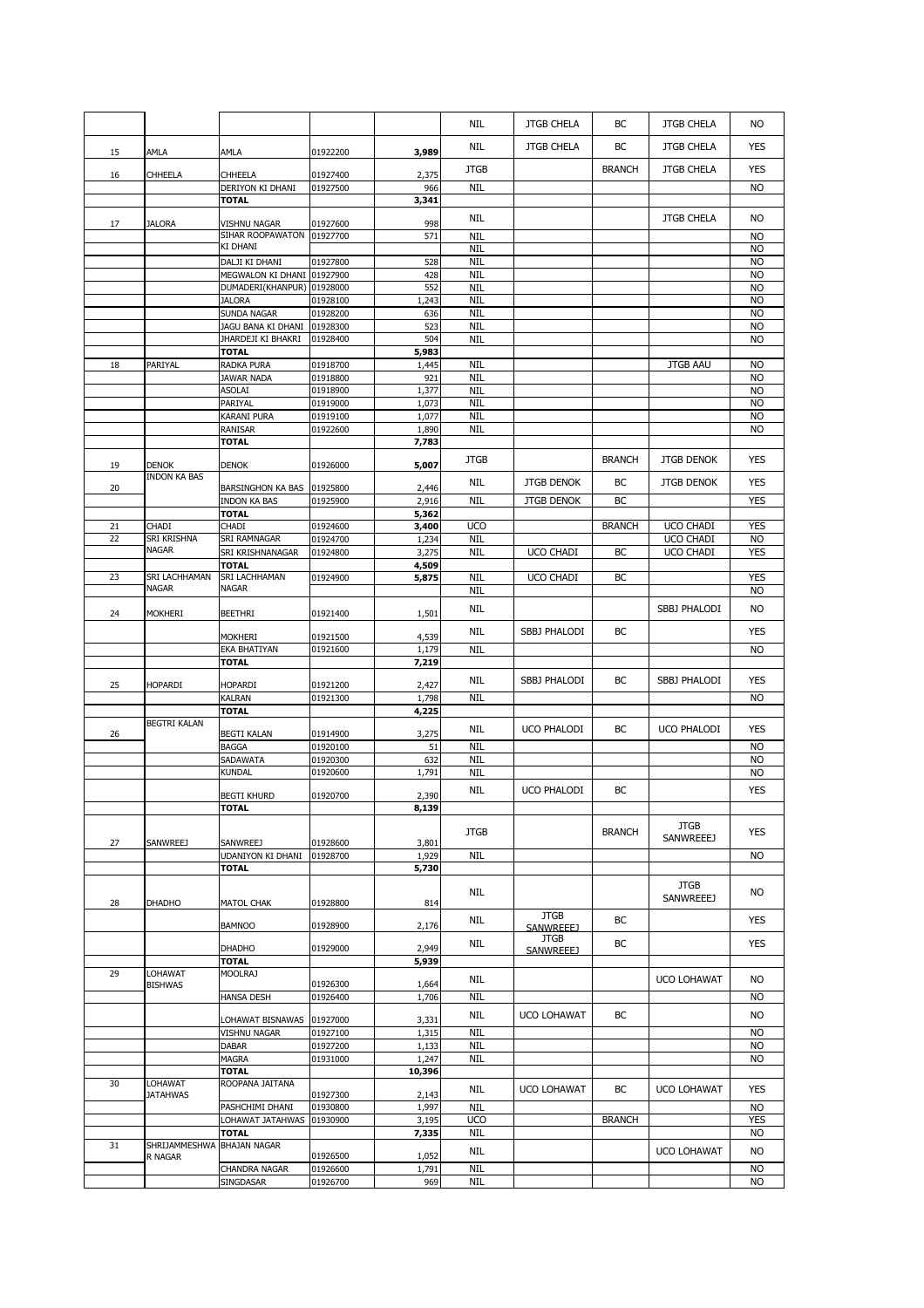|    |                    | SHRI JAMMESHWAR N/ 01926800               |          | 1,188 | <b>NIL</b> |                             |               |                             | <b>NO</b>  |
|----|--------------------|-------------------------------------------|----------|-------|------------|-----------------------------|---------------|-----------------------------|------------|
|    |                    | <b>SHIVPURI</b>                           | 01926900 | 1,565 | <b>NIL</b> |                             |               |                             | <b>NO</b>  |
|    |                    | <b>TOTAL</b>                              |          | 6,565 | <b>NIL</b> |                             |               |                             |            |
| 32 | <b>KUSHLAWA</b>    | BHAYYON KI DHANI                          | 01929700 | 1,811 | <b>NIL</b> |                             |               | <b>ALLAHABAD</b><br>PHALODI | <b>NO</b>  |
|    |                    | <b>KUSHLAWA</b>                           | 01929800 | 3,556 | <b>NIL</b> | <b>ALLAHABAD</b><br>PHALODI | <b>BC</b>     |                             | <b>NO</b>  |
|    |                    | <b>TOTAL</b>                              |          | 5,367 |            |                             |               |                             |            |
| 33 | <b>DAYA KOR</b>    | <b>DAYA KOR</b>                           | 01930500 | 2,919 | <b>NIL</b> | <b>ALLAHABAD</b><br>PHALODI | <b>BC</b>     | <b>ALLAHABAD</b><br>PHALODI | <b>YES</b> |
|    |                    | CHIKNI NARI                               | 01930700 | 1,652 | <b>NIL</b> |                             |               |                             | <b>NO</b>  |
|    |                    | <b>TOTAL</b>                              |          | 4,571 |            |                             |               |                             |            |
| 34 | PEELWA             | <b>RAWAT NAGAR</b>                        | 01930000 | 1,856 | <b>NIL</b> |                             |               | <b>UCO PEELWA</b>           | <b>NO</b>  |
|    |                    | PEELWA                                    | 01930100 | 5,037 | <b>UCO</b> |                             | <b>BRANCH</b> |                             | <b>NO</b>  |
|    |                    | <b>TOTAL</b>                              |          | 6,893 |            |                             |               |                             |            |
| 35 | <b>FATEH SAGAR</b> | <b>BAGDAWAT NAGAR</b>                     | 01930200 | 1,056 | <b>NIL</b> |                             |               | <b>UCO PEELWA</b>           | <b>NO</b>  |
|    |                    | <b>FATEH SAGAR</b>                        | 01930300 | 3,965 | <b>NIL</b> | <b>UCO PEELWA</b>           | BC            |                             | <b>YES</b> |
|    |                    | <b>TOTAL</b>                              |          | 5,021 |            |                             |               |                             |            |
| 36 | SADRI              | <b>RAJALA</b>                             | 01930600 | 2,137 | <b>NIL</b> | SBI PHALODI                 | BC            | <b>SBI PHALODI</b>          | <b>YES</b> |
|    |                    | <b>SADRI</b>                              | 01931100 | 1,509 | <b>NIL</b> |                             |               |                             | <b>NO</b>  |
|    |                    | <b>TOTAL</b>                              |          | 3,646 |            |                             |               |                             |            |
| 37 | <b>BHOJAKOR</b>    | <b>BHOJAKOR</b>                           | 01929900 | 3,132 | NIL        | UCO PEELWA                  | BC            | <b>UCO PEELWA</b>           | <b>YES</b> |
|    |                    | MASJID WALI DHANI                         | 01930400 | 1,153 | <b>NIL</b> |                             |               |                             | <b>NO</b>  |
|    |                    | <b>TOTAL</b>                              |          | 4,285 |            |                             |               |                             |            |
|    | Unspecified        | PHALODI (RURAL)*                          | 01919800 | 2,630 | <b>NIL</b> | <b>UCO PHALODI</b>          | <b>BC</b>     | <b>UCO PHALODI</b>          | <b>YES</b> |
|    |                    |                                           |          |       |            |                             |               |                             |            |
|    |                    | * GRAM PANCHAYAT NAME WERE NOT MENTIONED. |          |       |            |                             |               |                             |            |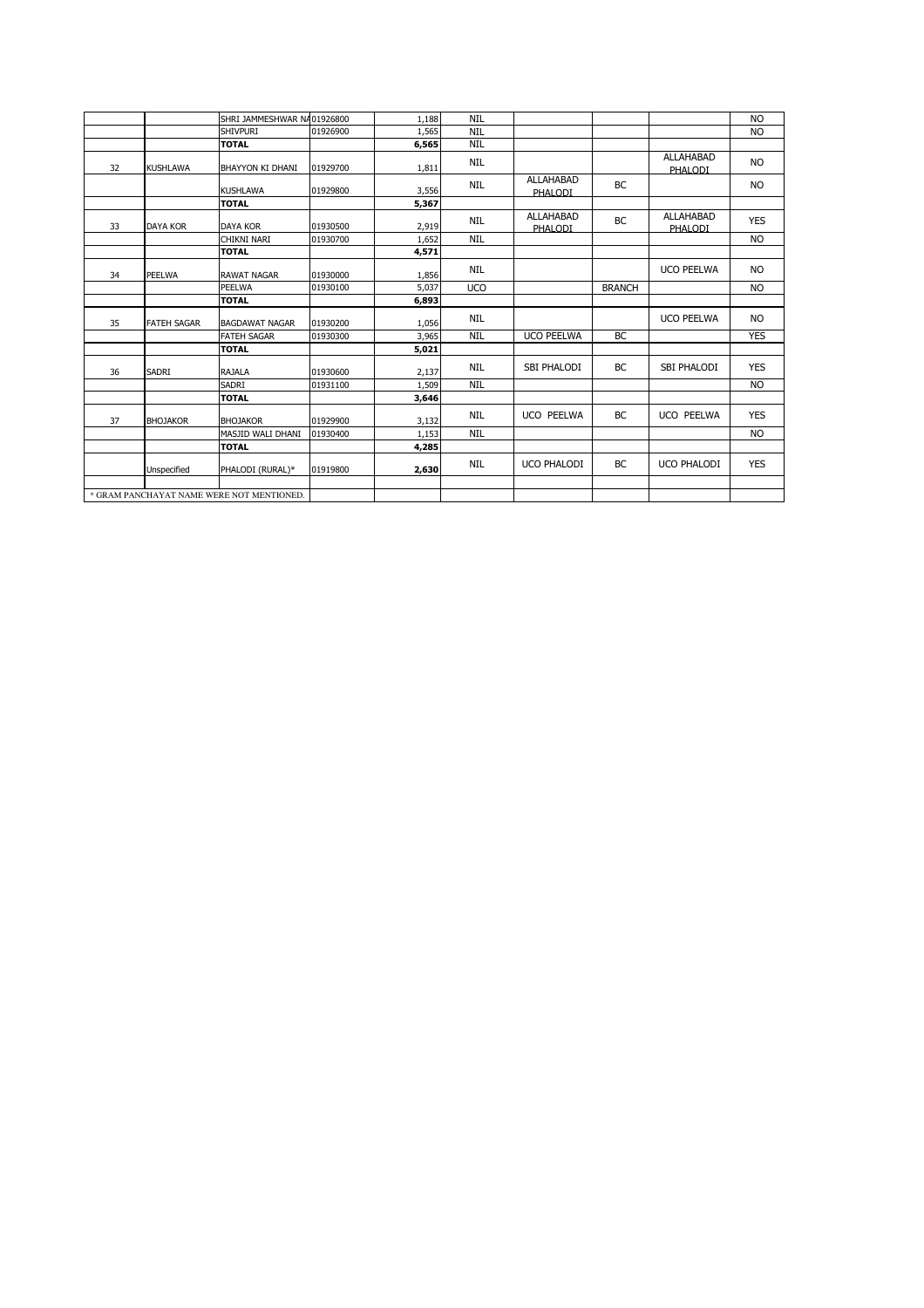## **ANNEXURE - I NUMBER OF VILLAGES UNDER EACH GRAM PANCHAYAT Name of Panchayat Samiti : Shergarh (0003)**

| <b>Location</b> code | Name of              | Name of Village & Code     |          | <b>Total Population</b> |                        | <b>FI</b> Identified village |                   | <b>Name of Service</b> | Post           |
|----------------------|----------------------|----------------------------|----------|-------------------------|------------------------|------------------------------|-------------------|------------------------|----------------|
| of Village           | Panchayat            |                            |          |                         |                        |                              |                   |                        | office/sub-    |
| Panchayat            |                      |                            |          |                         |                        | $(2000+$ population          |                   | Area Bank of Gram      | Post office    |
|                      |                      |                            |          |                         |                        |                              |                   |                        | Yes/No         |
|                      |                      |                            |          |                         | Name of bank           | <b>Villages</b> )            |                   | Panchayat              |                |
|                      |                      | <b>Name of Village</b>     | Code     | Person                  | with branch/           | Name of allotted             | Proposed/exist    |                        |                |
|                      |                      |                            |          |                         | <b>Branches</b> at the |                              | ing delivery      |                        |                |
|                      |                      |                            |          |                         | <b>Village</b>         |                              | mode of           |                        |                |
|                      |                      |                            |          |                         |                        |                              | <b>Banking</b>    |                        |                |
|                      |                      |                            |          |                         |                        |                              | Services i.e.     |                        |                |
|                      |                      |                            |          |                         |                        |                              | <b>BC/ATM/Bra</b> |                        |                |
|                      |                      |                            |          |                         |                        | bank with branch             | nch               |                        |                |
| $\mathbf 1$          | $\mathbf{2}$         | $\mathbf{3}$               | 4        | 5                       | 6                      | 7(a)                         | 7(b)              | 8                      | 9              |
|                      |                      |                            |          |                         |                        | SBBJ/SHERGAR                 | BC                | SBBJ/SHERGAR           | <b>YES</b>     |
| 01                   | KHIRJAN KHAS         | <b>KHIRJAN KHAS</b>        | 01985000 | 2,759                   | NIL                    | Н                            |                   | Η                      |                |
|                      |                      | DALPATNAGAR                | 01987200 | 1,307                   | NIL                    |                              | BC                |                        | N <sub>O</sub> |
|                      |                      | KHIRJAN ASHA               | 01987300 | 1,881                   | NIL                    |                              | BC                |                        | N <sub>O</sub> |
|                      |                      | <b>TOTAL</b>               |          | 5,947                   |                        |                              |                   |                        |                |
|                      | <b>KHIRJAN TIBNA</b> |                            |          |                         |                        | SBBJ/SHERGAR                 | BC                | SBBJ/SHERGAR           | NO             |
| 02                   |                      | KHIRJAN FATEHSINGI         | 01984900 | 887                     | NIL                    | Η                            |                   | Η                      |                |
|                      |                      | KHIRJAN BHOJA              | 01987400 | 1,433                   | NIL                    |                              | BC                |                        | NO             |
|                      |                      | KHIRJAN TIBNA              | 01987500 | 2,163                   | NII.                   |                              | BC                |                        | <b>YES</b>     |
|                      |                      | TIMBARI                    | 01987600 | 323                     | NIL                    |                              | BC                |                        | N <sub>O</sub> |
|                      |                      | <b>TOTAL</b>               |          | 4,806                   |                        |                              |                   |                        |                |
|                      |                      |                            |          |                         |                        | SBBJ/SHERGAR                 | BC                | SBBJ/SHERGAR           | <b>YES</b>     |
| 03                   | SOINTARA             | SOINTARA                   | 01989300 | 3,814                   | NIL                    | Η                            |                   | H                      |                |
|                      |                      | CHAKDER                    | 01989400 | 370                     | <b>NIL</b>             |                              | BC                |                        | N <sub>O</sub> |
|                      |                      | TOTAL                      |          | 4,184                   |                        |                              |                   |                        |                |
|                      |                      |                            |          |                         |                        | <b>UCO SETRWA</b>            | BC                | <b>UCO SETRWA</b>      | N <sub>O</sub> |
| 04                   | CHORDIYA             | ASARLAI                    | 01974000 | 1,788                   | NIL                    |                              |                   |                        |                |
|                      |                      | CHORDIYA                   | 01976200 | 1,545                   | NIL                    |                              | BC                |                        | N <sub>O</sub> |
|                      |                      | SAGAT SAGAR                | 01976300 | 190                     | NII.                   |                              | BC                |                        | N <sub>O</sub> |
|                      |                      | NAYABERA                   | 01976400 | 1,217                   | <b>NIL</b>             |                              | BC                |                        | NO             |
|                      |                      | KHIYASARIYA                | 01976500 | 1,859                   | NIL                    |                              | BC                |                        | NO             |
|                      |                      | KHETSINGH NAGAR            | 01976600 | 657                     | NIL                    |                              | BC                |                        | NO             |
|                      |                      | TOTAL                      |          | 7,256                   |                        |                              |                   |                        |                |
|                      |                      |                            |          |                         |                        | <b>JTGB CHABA</b>            | BC                | <b>JTGB CHABA</b>      | YES            |
| 05                   | <b>BHOONGRA</b>      | <b>BHOONGRA</b>            | 01985500 | 2,154                   | NIL                    |                              |                   |                        |                |
|                      |                      | PREMSAGAR                  | 01985600 | 1,106                   | NIL                    |                              | BC                |                        | N <sub>O</sub> |
|                      |                      | GAJESINGHNAGAR             | 01985700 | 1,188                   | NIL                    |                              | BC                |                        | N <sub>O</sub> |
|                      |                      | TOTAL                      |          | 4,448                   |                        |                              |                   |                        |                |
|                      |                      |                            |          |                         |                        | <b>JTGC SOMESAR</b>          | BC                | <b>JTGC SOMESAR</b>    | NO             |
| 06                   | SOMESAR              | KISHOR NAGAR               | 01975400 | 1,230                   | NIL                    |                              |                   |                        |                |
|                      |                      | SOMESAR                    | 01975500 | 2,638                   | <b>JTGB</b>            |                              | <b>BRANCH</b>     |                        | <b>YES</b>     |
|                      |                      | PUGALIYA                   | 01975800 | 1,956                   | <b>NIL</b>             |                              | BC                |                        | N <sub>O</sub> |
|                      |                      | TOTAL                      |          | 5,824                   |                        |                              |                   |                        |                |
|                      |                      |                            |          |                         |                        | <b>SBBJ</b>                  | BC                | SBBJ SHERGARH          | NO             |
|                      |                      |                            |          |                         |                        |                              |                   |                        |                |
| 07                   | TENA                 | NAHARSINGH NAGAR 01987000  |          | 1,439                   | NIL                    | SHERGARH                     |                   |                        |                |
|                      |                      | CHAINSINGH NAGAR 01987100  |          | 712                     | NIL                    |                              | BC                |                        | N <sub>O</sub> |
|                      |                      | <b>TENA</b>                | 01987700 | 4,469                   | NIL                    |                              | BC                |                        | <b>YES</b>     |
|                      |                      | NATHASAR                   | 01987800 | 459                     | <b>NIL</b>             |                              | BC                |                        | NO             |
|                      |                      | <b>BIRAD NAGAR</b>         | 01987900 | 525                     | <b>NIL</b>             |                              | BC                |                        | NO             |
|                      |                      | <b>ATAWAS</b>              | 01989100 | 480                     | NII.                   |                              | BC                |                        | NO             |
|                      |                      | TOTAL                      |          | 8,084                   |                        |                              |                   |                        |                |
|                      |                      |                            |          |                         |                        | <b>JTGB CHAND</b>            | ВC                | <b>JTGB CHAND</b>      | NO             |
| 08                   | <b>CHAND SAMA</b>    | JALPURI                    | 01970600 | 586                     | NIL                    | SAMA                         |                   | SAMA                   |                |
|                      |                      | LALPURA                    | 01970700 | 478                     | <b>NIL</b>             |                              | BС                |                        | NO.            |
|                      |                      | SADULPURA                  | 01970800 | 668                     | <b>NIL</b>             |                              | BC                |                        | NO.            |
|                      |                      | <b>CHAND SAMA</b>          | 01970900 | 1,870                   | <b>JTGB</b>            |                              | <b>BRANCH</b>     |                        | NO.            |
|                      |                      | SANWALON KI DHANI 01971000 |          | 328                     | NIL                    |                              | BC                |                        | NO.            |
|                      |                      | JAWAHARPURA                | 01971700 | 2,103                   | NIL                    |                              | BC                |                        | <b>YES</b>     |
|                      |                      | <b>SHIVPURA</b>            | 01971800 | 1,497                   | <b>NIL</b>             |                              | BC                |                        | NO.            |
|                      |                      | <b>TOTAL</b>               |          | 7,530                   |                        |                              |                   |                        |                |
|                      |                      |                            |          |                         |                        | <b>JTGB SOMESAR</b>          | BC                | <b>JTGB SOMESAR</b>    | NO.            |
| 09                   | <b>JETHANIYA</b>     | <b>KHETSAGAR</b>           | 01974200 | 881                     | <b>NIL</b>             |                              |                   |                        |                |
|                      |                      | JETHANIYA                  | 01974300 | 2,080                   | <b>NIL</b>             |                              | BC                |                        | <b>YES</b>     |
|                      |                      | LAXMAN NAGAR               | 01974400 | 617                     | <b>NIL</b>             |                              | BC                |                        | NO.            |
|                      |                      | KANODIYA MAHASIN 01974500  |          | 491                     | <b>NIL</b>             |                              | BC                |                        | NO             |
|                      |                      | RAMSAGAR                   | 01974600 | 387                     | <b>NIL</b>             |                              | ВC                |                        | NO.            |
|                      |                      | <b>SHIVSAGAR</b>           | 01976000 | 658                     | NIL                    |                              | $\rm BC$          |                        | NO             |
|                      |                      | TOTAL                      |          | 5,114                   |                        |                              |                   |                        |                |
|                      |                      |                            |          |                         |                        | <b>JTGB CHAND</b>            | ВC                | <b>JTGB CHAND</b>      | NO.            |
|                      |                      |                            |          |                         |                        |                              |                   |                        |                |
| 10                   | <b>KALAU</b>         | BHEENWSAGAR                | 01971100 | 1,065                   | <b>NIL</b>             | SAMA                         |                   | SAMA                   |                |
|                      |                      | VISHAN NAGAR               | 01971200 | 890                     | <b>NIL</b>             |                              | ВC                |                        | NO.            |
|                      |                      | KALAU                      | 01971300 | 744                     | <b>NIL</b>             |                              | BC                |                        | NO.            |
|                      |                      | RAMSAR                     | 01971400 | 1,762                   | NIL                    |                              | BC                |                        | NO.            |
|                      |                      | <b>TOTAL</b>               |          | 4,461                   |                        |                              |                   |                        |                |
|                      |                      |                            |          |                         |                        | SBBJ                         | ВC                | <b>SBBJ SHERGARH</b>   | NO.            |
|                      |                      |                            |          |                         |                        |                              |                   |                        |                |
| 11                   | <b>SHERGARH</b>      | <b>RAMGARH</b>             | 01986800 | 692                     | <b>NIL</b>             | <b>SHERGARH</b>              |                   |                        |                |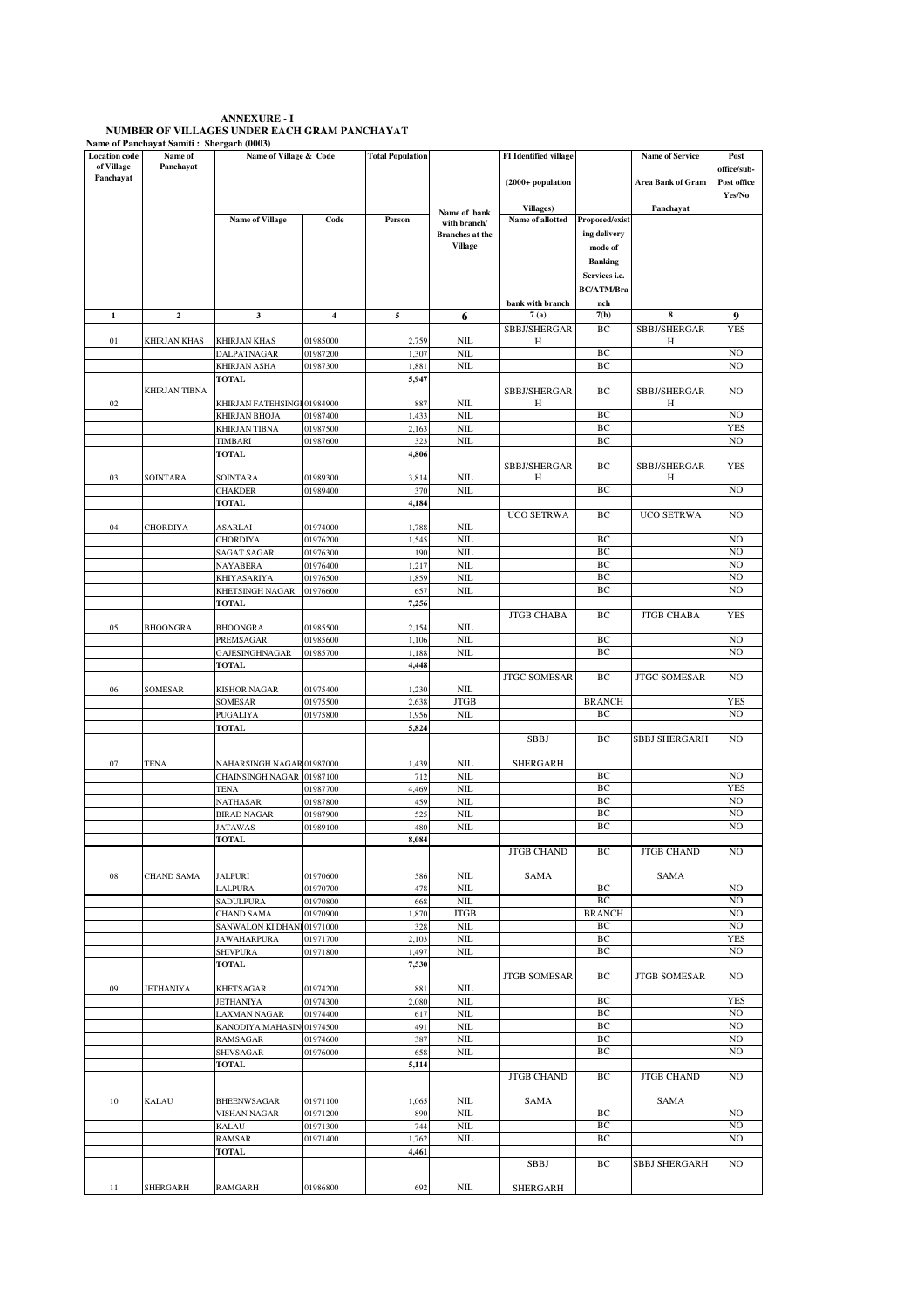|             |                     | <b>RAMNAGAR</b>            | 01986900 | 993   | <b>NIL</b>   |                     | BC            |                      | N <sub>O</sub> |
|-------------|---------------------|----------------------------|----------|-------|--------------|---------------------|---------------|----------------------|----------------|
|             |                     |                            |          |       | <b>SBBJ</b>  |                     | <b>BRANCH</b> |                      | <b>YES</b>     |
|             |                     | <b>SHERGARH</b>            | 01988000 | 6,054 |              |                     |               |                      |                |
|             |                     | <b>TOTAL</b>               |          | 7,739 |              |                     |               |                      |                |
|             | <b>GUMANSINGHPU</b> |                            |          |       |              | <b>SBBJ</b>         | BС            | <b>SBBJ SHERGARH</b> | NO.            |
|             | RA                  |                            |          |       |              |                     |               |                      |                |
| 12          |                     | RANJEET NAGAR              | 01985800 | 896   | NIL          | <b>SHERGARH</b>     |               |                      |                |
|             |                     | <b>HEMAWAS</b>             | 01985900 | 479   | <b>NIL</b>   |                     | BC            |                      | N <sub>O</sub> |
|             |                     |                            |          | 1,260 | <b>NIL</b>   |                     | BC            |                      | N <sub>O</sub> |
|             |                     | GUMANSINGHPURA             | 01986000 |       |              |                     |               |                      |                |
|             |                     | RATANGARH                  | 01986100 | 668   | <b>NIL</b>   |                     | ВC            |                      | NO             |
|             |                     | <b>TOTAL</b>               |          | 3,303 |              |                     |               |                      |                |
|             |                     |                            |          |       |              | <b>SBBJ</b>         | BC            | <b>SBBJ SHERGARH</b> | <b>YES</b>     |
|             |                     |                            |          |       |              |                     |               |                      |                |
| 13          | SAI                 | SAI                        | 01988100 | 4,246 | NIL          | <b>SHERGARH</b>     |               |                      |                |
|             |                     |                            |          | 393   | <b>NIL</b>   |                     | ВC            |                      | N <sub>O</sub> |
|             |                     | <b>HANIF SAGAR</b>         | 01988200 |       |              |                     |               |                      |                |
|             |                     | <b>DEVIGARH</b>            | 01988800 | 533   | <b>NIL</b>   |                     | BC            |                      | NO             |
|             |                     | SOHANGARH                  | 01988900 | 1,504 | <b>NIL</b>   |                     | BC            |                      | NO             |
|             |                     | <b>TOTAL</b>               |          | 6,676 |              |                     |               |                      |                |
|             |                     |                            |          |       |              | SBBJ                | ВC            | <b>SBBJ SHERGARH</b> | NO             |
|             |                     |                            |          |       |              |                     |               |                      |                |
|             |                     |                            |          |       |              |                     |               |                      |                |
| 14          | SABARSAR            | <b>MEERPURA</b>            | 01988400 | 1,341 | NIL          | <b>SHERGARH</b>     |               |                      |                |
|             |                     | <b>HEMSAGAR</b>            | 01988500 | 871   | <b>NIL</b>   |                     | BC            |                      | NO             |
|             |                     | SHRI KHETSINGH NAC01988600 |          | 780   | NIL          |                     | BC            |                      | NO             |
|             |                     | SABARSAR                   | 01988700 | 862   | <b>NIL</b>   |                     | BC            |                      | N <sub>O</sub> |
|             |                     |                            |          |       |              |                     |               |                      |                |
|             |                     | <b>TOTAL</b>               |          | 3,854 |              |                     |               |                      |                |
|             |                     |                            |          |       |              | <b>SBBJ</b>         | BС            | <b>SBBJ SHERGARH</b> | N <sub>O</sub> |
|             |                     |                            |          |       |              |                     |               |                      |                |
| 15          | <b>HIMMATPURA</b>   | <b>GAJSINGHPURA</b>        | 01986400 | 930   | NIL          | <b>SHERGARH</b>     |               |                      |                |
|             |                     | PREMNAGAR                  | 01986500 | 404   | <b>NIL</b>   |                     | BC            |                      | N <sub>O</sub> |
|             |                     | <b>HIMMATPURA</b>          | 01986600 | 646   | <b>NIL</b>   |                     | BC            |                      | N <sub>O</sub> |
|             |                     |                            |          |       |              |                     |               |                      |                |
|             |                     | SHRI MOHANGARH             | 01986700 | 326   | NIL          |                     | BC            |                      | NO             |
|             |                     | <b>DUGARPURA</b>           | 01988300 | 955   | <b>NIL</b>   |                     | BC            |                      | NO             |
|             |                     | <b>TOTAL</b>               |          | 3,261 |              |                     |               |                      |                |
|             |                     |                            |          |       |              | <b>JTGB CHABA</b>   | <b>BRANCH</b> | <b>JTGB CHABA</b>    | <b>YES</b>     |
|             |                     |                            |          |       |              |                     |               |                      |                |
| 16          | <b>CHABA</b>        | CHABA                      | 01986200 | 5,996 | <b>JTGB</b>  |                     |               |                      |                |
|             |                     |                            |          |       |              | <b>JTGB CHABA</b>   | BC            | <b>JTGB CHABA</b>    | <b>YES</b>     |
| 17          | <b>BHOMSAGAR</b>    | <b>BHOM SAGAR</b>          | 01986300 | 2,073 | NIL          |                     |               |                      |                |
|             |                     |                            |          |       |              | <b>JTGB SOMESAR</b> | BC            | <b>JTGB SOMESAR</b>  | NO             |
| 18          | DASANIYAN           | SANTOSH NATHPURA 01974700  |          | 646   | NIL          |                     |               |                      |                |
|             |                     |                            |          |       |              |                     |               |                      |                |
|             |                     | DASANIYAN                  | 01974800 | 2,260 | NIL          |                     |               |                      | NO             |
|             |                     | DADE KI BERI               | 01974900 | 1,023 | <b>NIL</b>   |                     |               |                      | N <sub>O</sub> |
|             |                     | <b>TOTAL</b>               |          | 3,929 |              |                     |               |                      |                |
|             |                     |                            |          |       |              | <b>JTGB SOMESAR</b> | <b>BRANCH</b> | <b>JTGB SOMESAR</b>  | NO.            |
| 19          | <b>PABOOSAR</b>     | SANTOSH NAGAR              | 01975000 | 672   | <b>NIL</b>   |                     |               |                      |                |
|             |                     |                            |          |       |              |                     | BC            |                      | N <sub>O</sub> |
|             |                     | <b>RAWATSAR</b>            | 01975100 | 797   | <b>NIL</b>   |                     |               |                      |                |
|             |                     |                            | 01975200 | 1,538 | <b>NIL</b>   |                     | BC            |                      | NO             |
|             |                     | PABOOSAR                   |          |       |              |                     |               |                      |                |
|             |                     | <b>RAIDHANPURA</b>         | 01975300 | 522   | <b>NIL</b>   |                     | BC            |                      | N <sub>O</sub> |
|             |                     |                            |          |       |              |                     |               |                      |                |
|             |                     | <b>TOTAL</b>               |          | 3,529 |              |                     |               |                      |                |
|             |                     |                            |          |       |              | <b>JTGB</b>         | <b>BRANCH</b> | <b>JTGB</b>          | NO.            |
|             |                     |                            |          |       |              |                     |               |                      |                |
| 20          | UTWALIYA            | <b>BAKASAR</b>             | 01971500 | 1,094 | NIL          | CHANDSAMA           |               | CHANDSAMA            |                |
|             |                     | <b>BURKIYA</b>             | 01971600 | 754   | NIL          |                     | BC            |                      | NO             |
|             |                     |                            |          |       |              |                     |               |                      |                |
|             |                     | UTWALIYA                   | 01971900 | 1,222 | <b>NIL</b>   |                     | BC            |                      | N <sub>O</sub> |
|             |                     | NAGSINGHPURA               | 01972000 | 1,140 | NIL          |                     | BС            |                      | NO             |
|             |                     | PABOOSAR                   | 01972100 | 738   | <b>NIL</b>   |                     | BС            |                      | NO.            |
|             |                     | <b>SAGRAN</b>              | 01972200 | 1,654 | <b>NIL</b>   |                     | BC            |                      | N <sub>O</sub> |
|             |                     |                            |          | 1,173 | <b>NIL</b>   |                     | BC            |                      | NO             |
|             |                     | <b>DHOLASAR</b>            | 01974100 |       |              |                     |               |                      |                |
|             |                     | <b>TOTAL</b>               |          | 7,775 |              |                     |               |                      |                |
|             |                     |                            |          |       |              | UCO DECHU           | <b>BRANCH</b> | UCO DECHU            | <b>YES</b>     |
| 21          | DECHOO              | DECHOO                     | 01973900 | 7,206 | UCO          |                     |               |                      |                |
|             |                     |                            |          |       |              | UCO DECHU           | BС            | UCO DECHU            | <b>YES</b>     |
| 22          | <b>GUMANPURA</b>    | <b>GUMANPURA</b>           | 01972300 | 3,184 | NIL          |                     |               |                      |                |
|             |                     |                            |          |       |              | UCO SETRWA          | ВC            | UCO SETRWA           | <b>YES</b>     |
|             |                     |                            |          |       |              |                     |               |                      |                |
| 23          | GARA                | GARA                       | 01985200 | 3,354 | NIL          |                     |               |                      |                |
|             |                     | <b>RATANPURA</b>           | 01985400 | 710   | $\text{NIL}$ |                     | BС            |                      | NO             |
|             |                     | TOTAL                      |          | 4,064 |              |                     |               |                      |                |
|             |                     |                            |          |       |              | <b>UCO SETRWA</b>   | ВC            | <b>UCO SETRWA</b>    | <b>YES</b>     |
| 24          | RAISAR              | RAISAR                     | 01985300 | 3,438 | NIL          |                     |               |                      |                |
|             | <b>BHANDOO JATI</b> |                            |          |       |              | <b>SBBJ</b>         | ВC            | SBBJ SHERGARH        | <b>YES</b>     |
|             |                     |                            |          |       |              |                     |               |                      |                |
|             |                     |                            |          |       |              |                     |               |                      |                |
| 25          |                     | BHANDOO CHARNAN 01989500   |          | 2,378 | NIL          | SHERGARH            |               |                      |                |
|             |                     | <b>BHANDOO JATI</b>        | 01989600 | 3,575 | <b>NIL</b>   |                     | ВC            |                      | <b>YES</b>     |
|             |                     | <b>TOTAL</b>               |          | 5,953 |              |                     |               |                      |                |
|             |                     |                            |          |       |              | SBBJ                | ВC            | <b>SBBJ SHERGARH</b> | NO.            |
|             |                     |                            |          |       |              |                     |               |                      |                |
|             |                     |                            |          |       |              |                     |               |                      |                |
| 26          | SIYANDA             | HANAWANT NAGAR 01989000    |          | 1,538 | NIL          | <b>SHERGARH</b>     |               |                      |                |
|             |                     | SIYANDA                    | 01989200 | 3,306 | $\text{NIL}$ |                     | ВC            |                      | <b>YES</b>     |
|             |                     | <b>TOTAL</b>               |          | 4,844 |              |                     |               |                      |                |
|             |                     |                            |          |       |              | <b>JTGB CHABA</b>   | ВC            | <b>JTGB CHABA</b>    | NO             |
|             |                     |                            |          |       |              |                     |               |                      |                |
| 27          | SUWALIYA            | LUMBANSAR                  | 01980400 | 1,800 | NIL          |                     |               |                      |                |
|             |                     | SUWALIYA                   | 01980500 | 3,021 | $\text{NIL}$ |                     | ВC            |                      | <b>YES</b>     |
|             |                     | TOTAL                      |          | 4,821 |              |                     |               |                      |                |
|             |                     |                            |          |       |              | <b>JTGB CHABA</b>   | ВC            | <b>JTGB CHABA</b>    | NO             |
| $\sqrt{28}$ | CHATARPURA          | NARSINGHPURA               | 01980200 | 1,045 | NIL          |                     |               |                      |                |
|             |                     |                            |          |       |              |                     |               |                      | NO.            |
|             |                     | CHATARPURA                 | 01980300 | 1,500 | $\rm NIL$    |                     | ВC            |                      |                |
|             |                     | <b>TOTAL</b>               |          | 2,545 |              |                     |               |                      |                |
|             | SOLKIYA TALA        |                            |          |       |              | <b>JTGB SOMESAR</b> | BС            | <b>JTGB SOMESAR</b>  | NO.            |
| 29          |                     | SURYA DUAINAGAR 01979600   |          | 1,193 | $\rm NIL$    |                     |               |                      |                |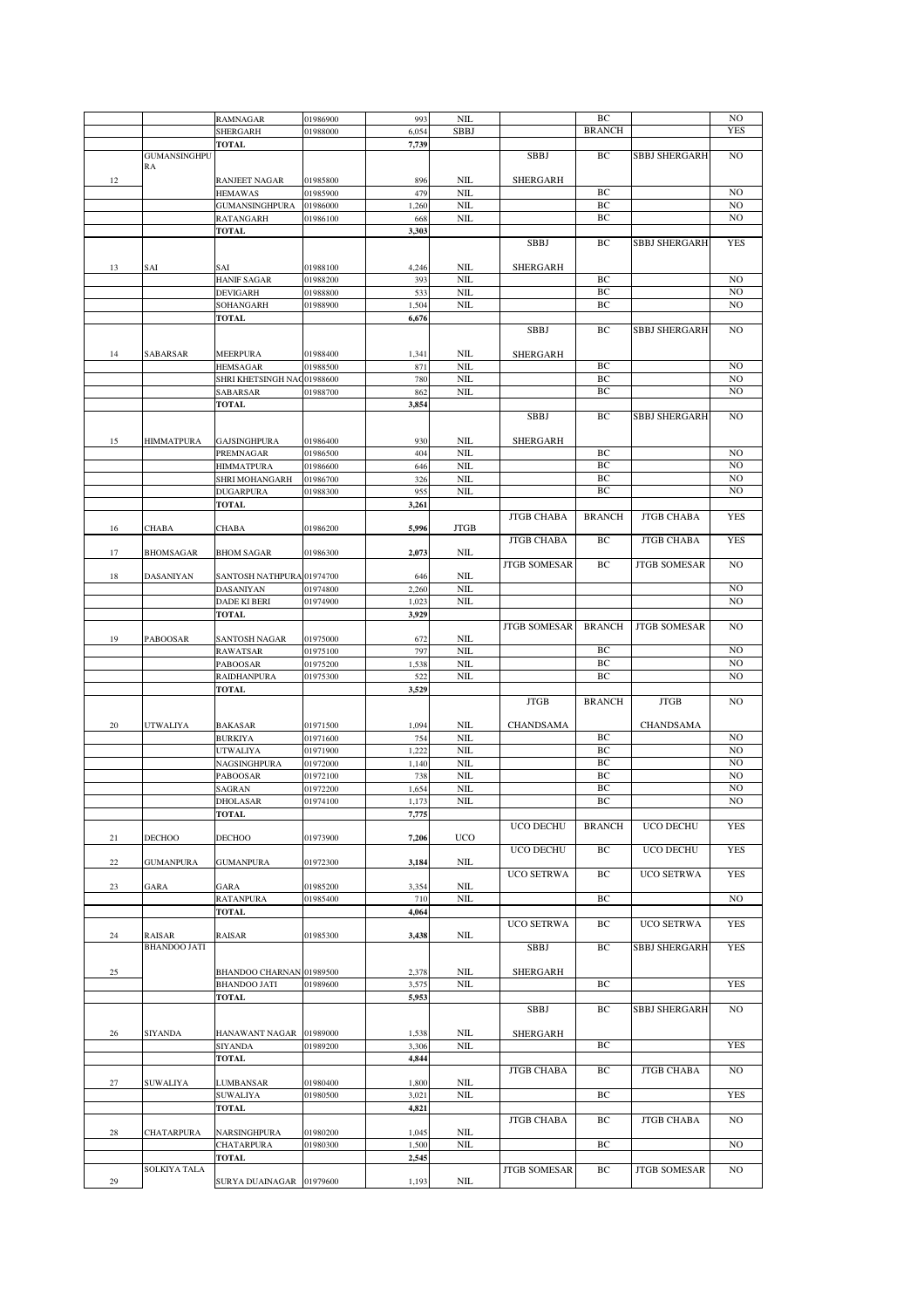|    |                | <b>BAPUNAGAR</b>    | 01979900 | 1,382 | <b>NIL</b> |                     | BC            |                     | N <sub>O</sub> |
|----|----------------|---------------------|----------|-------|------------|---------------------|---------------|---------------------|----------------|
|    |                | PADAMGARH           | 01980000 | 2,588 | <b>NIL</b> |                     | BC            |                     | <b>YES</b>     |
|    |                | <b>SOLKIYA TALA</b> | 01980700 | 2,839 | <b>NIL</b> |                     | BC            |                     | <b>YES</b>     |
|    |                | <b>TOTAL</b>        |          | 8,002 |            |                     |               |                     |                |
|    |                |                     |          |       |            | <b>JTGB SOMESAR</b> | BС            | <b>JTGB SOMESAR</b> | NO.            |
| 30 | DEORAJGARH     | <b>KERALA</b>       | 01980100 | 794   | NIL        |                     |               |                     |                |
|    |                | <b>DEORAJGARH</b>   | 01980600 | 2,486 | <b>NIL</b> |                     | BС            |                     | <b>YES</b>     |
|    |                | <b>TOTAL</b>        |          | 3,280 |            |                     |               |                     |                |
|    |                |                     |          |       |            | <b>UCO SETRAWA</b>  | BС            | <b>UCO SETRAWA</b>  | NO.            |
|    |                |                     |          |       |            |                     |               |                     |                |
| 31 | <b>SETRAWA</b> | PRATAPGARH          | 01976100 | 852   | <b>NIL</b> |                     |               |                     |                |
|    |                | <b>BIRAMDEOGARH</b> | 01976700 | 976   | <b>NIL</b> |                     | BC            |                     | N <sub>O</sub> |
|    |                | <b>KHANORI</b>      | 01979500 | 505   | <b>NIL</b> |                     | BC            |                     | NO.            |
|    |                | <b>ABHAYGARH</b>    | 01979700 | 411   | <b>NIL</b> |                     | BС            |                     | NO.            |
|    |                | <b>SETRAWA</b>      | 01979800 | 3,219 | <b>UCO</b> |                     | <b>BRANCH</b> |                     | <b>YES</b>     |
|    |                | <b>TOTAL</b>        |          | 5,963 |            |                     |               |                     |                |
|    |                |                     |          |       |            | <b>UCO SETRAWA</b>  | BС            | <b>UCO SETRAWA</b>  | NO.            |
|    |                |                     |          |       |            |                     |               |                     |                |
| 32 | <b>JAITSAR</b> | <b>PREMSAR</b>      | 01975600 | 1,186 | <b>NIL</b> |                     |               |                     |                |
|    |                | JAITSAR             | 01975700 | 1,142 | NIL        |                     | BС            |                     | NO.            |
|    |                | <b>CHANDSAR</b>     | 01975900 | 1,239 | <b>NIL</b> |                     | BC            |                     | NO.            |
|    |                | <b>TOTAL</b>        |          | 3,567 |            |                     |               |                     |                |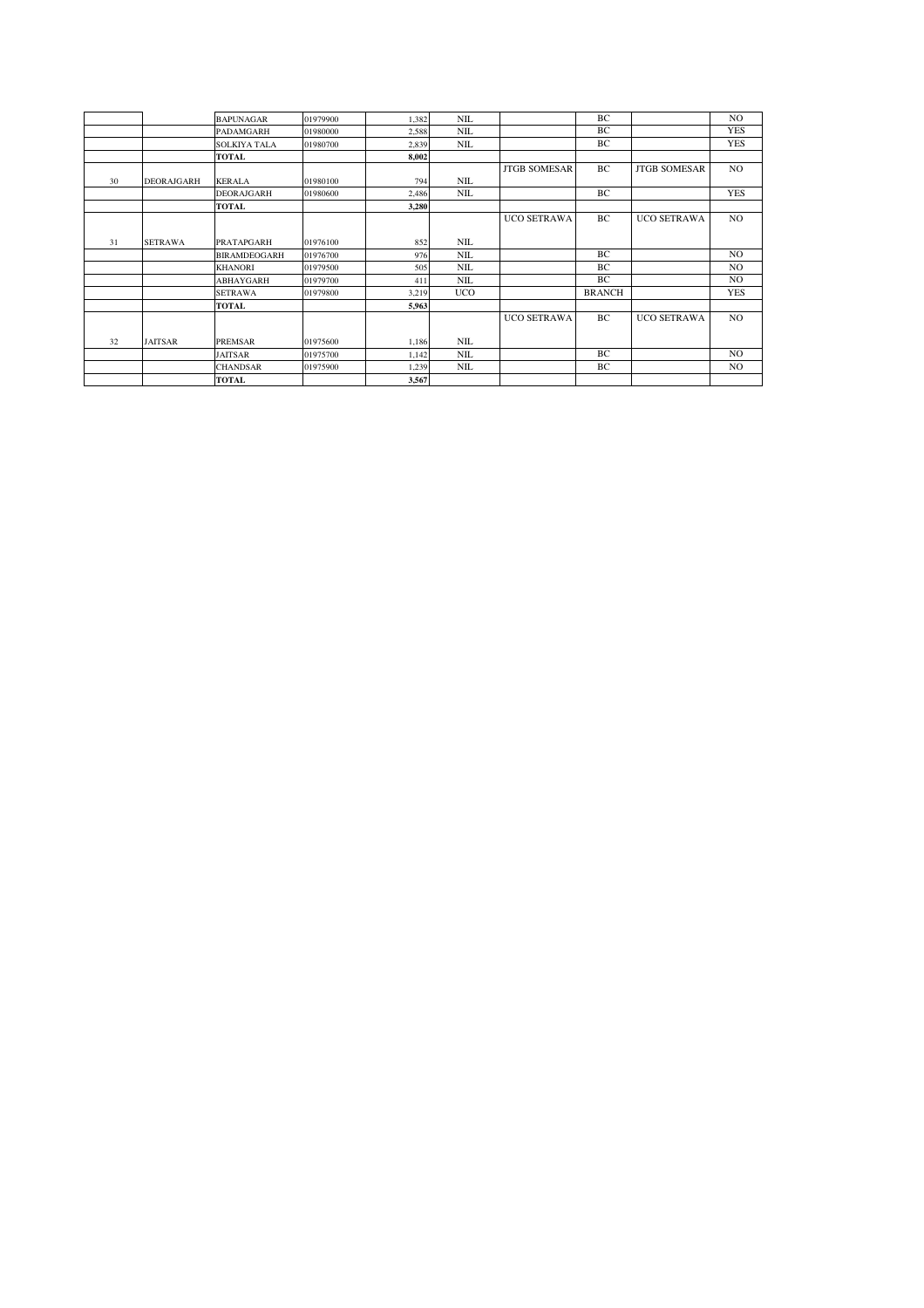| <b>ANNEXURE - I</b>                          |
|----------------------------------------------|
| NUMBER OF VILLAGES UNDER EACH GRAM PANCHAYAT |
| Name of Panchavat Samiti : Balesar (0004)    |

| Location<br>code of         | Name of<br>Panchayat | Name of Village & Code                 |                      | Total<br>Population |                                                                   | <b>FI</b> Identified village<br>(2000+ population Villages) |                                                                                                             |                                                             |                                              |
|-----------------------------|----------------------|----------------------------------------|----------------------|---------------------|-------------------------------------------------------------------|-------------------------------------------------------------|-------------------------------------------------------------------------------------------------------------|-------------------------------------------------------------|----------------------------------------------|
| <b>Village</b><br>Panchayat |                      | <b>Name of Village</b>                 | Code                 | Person              | Name of bank<br>with branch/<br><b>Branches</b> at<br>the Village | Name of<br>allotted bank<br>with branch                     | Proposed/e<br>xisting<br>delivery<br>mode of<br><b>Banking</b><br><b>Services</b><br>i.e.<br><b>BC/ATM/</b> | <b>Name of Service</b><br>Area Bank of<br>Gram<br>Panchayat | Post<br>office/sub-<br>Post office<br>Yes/No |
| 1                           | $\mathbf{2}$         | 3                                      | 4                    | 5                   | 6                                                                 | 7(a)                                                        | 7(b)                                                                                                        | 8                                                           | 9                                            |
|                             |                      |                                        |                      |                     | <b>NIL</b>                                                        | UCO-                                                        | BC                                                                                                          | <b>UCO-BALESAR</b>                                          | <b>YES</b>                                   |
| 01                          |                      | <b>BALESAR SAT AMRIT NAGAR</b>         | 01989700             | 2,249               | UCO/OBC/SB                                                        | <b>BALESAR</b>                                              | <b>BRANCH</b>                                                                                               |                                                             | <b>YES</b>                                   |
|                             |                      | BALESAR SATAN 01989800<br><b>TOTAL</b> |                      | 9,552<br>11,801     | BJ                                                                |                                                             |                                                                                                             |                                                             |                                              |
|                             |                      |                                        |                      |                     |                                                                   |                                                             |                                                                                                             |                                                             |                                              |
| 02                          | KHUDIYALA            | PABOO NAGAR                            | 01981800             | 1,555               | NIL                                                               |                                                             |                                                                                                             | <b>UCO BELWA</b>                                            | N <sub>O</sub>                               |
|                             |                      | <b>CHIRWAI</b>                         | 01981900             | 1,770               | NII                                                               |                                                             |                                                                                                             |                                                             | N <sub>O</sub>                               |
|                             |                      | <b>KHUDIYALA</b>                       | 01982000             | 3,958               | <b>NIL</b>                                                        | <b>UCO BELWA</b>                                            | BC                                                                                                          |                                                             | <b>YES</b>                                   |
|                             |                      | VIJAINAGAR<br><b>TOTAL</b>             | 01982900             | 1,029<br>8,312      | <b>NIL</b>                                                        |                                                             |                                                                                                             |                                                             | N <sub>O</sub>                               |
|                             |                      |                                        |                      |                     |                                                                   |                                                             |                                                                                                             |                                                             |                                              |
| 03                          | NATHRAU              | SADULNAGAR                             | 01972800             | 1,010               | <b>NIL</b>                                                        |                                                             |                                                                                                             | UCO CHAMU                                                   | N <sub>O</sub>                               |
|                             |                      | <b>BANON KA BAS</b>                    | 01972900             | 1,140               | <b>NIL</b>                                                        |                                                             |                                                                                                             |                                                             | N <sub>O</sub>                               |
|                             |                      | <b>NATHRAU</b>                         | 01973000             | 3,023               | NIL                                                               | UCO CHAMU                                                   | BC                                                                                                          |                                                             | <b>YES</b>                                   |
|                             |                      | <b>GOPAL PURA</b>                      | 01973100             | 2,387               | <b>NIL</b>                                                        | UCO CHAMU                                                   | BC                                                                                                          |                                                             | <b>YES</b>                                   |
|                             |                      | <b>ROOPNAGAR</b><br><b>TOTAL</b>       | 01973200             | 515<br>8,075        | NIL                                                               |                                                             |                                                                                                             |                                                             | NO                                           |
|                             |                      |                                        |                      |                     |                                                                   |                                                             |                                                                                                             |                                                             |                                              |
| 04                          | <b>BARNAU</b>        | KARNI NAGAR                            | 01973300             | 1,068               | <b>NIL</b>                                                        |                                                             |                                                                                                             | <b>SBBJ BALESAR</b>                                         | N <sub>O</sub>                               |
|                             |                      | <b>BARNAU</b>                          | 01973400             | 1,846               | NII                                                               |                                                             |                                                                                                             |                                                             | NO                                           |
|                             |                      | <b>DEWANIYA</b>                        | 01973500             | 1,679               | <b>NIL</b>                                                        |                                                             |                                                                                                             |                                                             | N <sub>O</sub>                               |
|                             |                      | PANDITON KA BA01977600                 |                      | 1,546               | <b>NIL</b>                                                        |                                                             |                                                                                                             |                                                             | N <sub>O</sub>                               |
|                             |                      | <b>TOTAL</b>                           |                      | 6,139               |                                                                   |                                                             |                                                                                                             |                                                             |                                              |
| 05                          |                      | NIMBON KA GNIMBON KA GAO 01982500      |                      | 1,065               | $\text{NIL}$                                                      |                                                             |                                                                                                             | <b>UCO BELWA</b>                                            | N <sub>O</sub>                               |
|                             |                      | JEEJNIYALA GOV 01983600                |                      | 1,488               | <b>NIL</b>                                                        |                                                             |                                                                                                             |                                                             | NO                                           |
|                             |                      | SUWERI SANSAN 01983800                 |                      | 528                 | <b>NIL</b>                                                        |                                                             |                                                                                                             |                                                             | NO                                           |
|                             |                      | <b>GHUDIYALA</b>                       | 01983900             | 1,748               | <b>NIL</b>                                                        |                                                             |                                                                                                             |                                                             | NO                                           |
|                             |                      | JEEYABERI                              | 01992100             | 912                 | <b>NIL</b>                                                        |                                                             |                                                                                                             |                                                             | N <sub>O</sub>                               |
|                             |                      | <b>TOTAL</b>                           |                      |                     |                                                                   |                                                             |                                                                                                             |                                                             |                                              |
| 06                          | KUI INDA             | KETOO HEMA                             | 01981300             | 858                 | <b>NIL</b>                                                        |                                                             |                                                                                                             | <b>OBC BALESAR</b>                                          | N <sub>O</sub>                               |
|                             |                      | KUI INDA                               | 01984700             | 2,020               | <b>NIL</b>                                                        | <b>OBC BALESAR</b>                                          | BC                                                                                                          |                                                             | <b>YES</b>                                   |
|                             |                      | <b>KUI JODHA</b>                       | 01984800             | 1,627               | <b>NIL</b>                                                        |                                                             |                                                                                                             |                                                             | NO                                           |
|                             |                      | <b>TOTAL</b>                           |                      | 4,505               |                                                                   |                                                             |                                                                                                             |                                                             |                                              |
| 07                          | UTAMBAR              | <b>UTAMBAR</b>                         | 01983000             | 2,696               | $\text{NIL}$                                                      | <b>UCO BELWA</b>                                            | BC                                                                                                          | <b>UCO BELWA</b>                                            | YES                                          |
|                             |                      | RAMNAGAR                               | 01983100             | 936                 | NIL                                                               |                                                             |                                                                                                             |                                                             | NO                                           |
|                             |                      | <b>CHANCHALWA</b>                      | 01983200             | 757                 | NIL                                                               |                                                             |                                                                                                             |                                                             | NO                                           |
|                             |                      | ISLAMNAGAR<br><b>RAWATSAR</b>          | 01983300<br>01983400 | 485<br>627          | <b>NIL</b><br><b>NIL</b>                                          |                                                             |                                                                                                             |                                                             | N <sub>O</sub><br>N <sub>O</sub>             |
|                             |                      | <b>TOTAL</b>                           |                      | 5,501               |                                                                   |                                                             |                                                                                                             |                                                             |                                              |
| 08                          | SHEKHALA             | GOGADEO GARH 01979100                  |                      | 876                 | $NIL$                                                             |                                                             |                                                                                                             | <b>JTGB</b><br><b>SHEKHALA</b>                              | NO                                           |
|                             |                      | <b>AJEETGARH</b>                       | 01979200             | 467                 | <b>NIL</b>                                                        |                                                             |                                                                                                             |                                                             | N <sub>O</sub>                               |
|                             |                      | VEERAMGARH                             | 01979300             | 831                 | NIL                                                               |                                                             |                                                                                                             |                                                             | N <sub>O</sub>                               |
|                             |                      | <b>BAORI</b>                           | 01980800             | 997                 | <b>NIL</b>                                                        |                                                             |                                                                                                             |                                                             | NO                                           |
|                             |                      | <b>DHOKALSAR</b><br><b>SHEKHALA</b>    | 01980900<br>01981000 | 780<br>2,212        | <b>NIL</b>                                                        |                                                             |                                                                                                             |                                                             | NO                                           |
|                             |                      | <b>TOTAL</b>                           |                      | 6,163               | <b>JTGB</b>                                                       |                                                             | <b>BRANCH</b>                                                                                               |                                                             | <b>YES</b>                                   |
|                             |                      |                                        |                      |                     |                                                                   |                                                             |                                                                                                             | <b>UCO</b>                                                  |                                              |
| 09                          | <b>GILAKOR</b>       | HARISHINGH NAC01972500                 |                      | 1,196               | $NIL$                                                             |                                                             |                                                                                                             | DECHU(SHERG<br><b>ARH</b> )                                 | N <sub>O</sub>                               |
|                             |                      | <b>GILAKOR</b>                         | 01972600             | 1,788               | <b>NIL</b>                                                        |                                                             |                                                                                                             |                                                             | N <sub>O</sub>                               |
|                             |                      | SUKHMANDLA<br><b>TOTAL</b>             | 01972700             | 2,585<br>5,569      | $NIL$                                                             | <b>UCO</b><br>DECHU(SHER<br>GARH)                           | BC                                                                                                          |                                                             | <b>YES</b>                                   |
|                             |                      |                                        |                      |                     |                                                                   |                                                             |                                                                                                             |                                                             |                                              |
| 10                          | DERA                 | SHIVSAR                                | 01976800             | 474                 | $NIL$                                                             |                                                             |                                                                                                             | <b>UCO BELWA</b>                                            | N <sub>O</sub>                               |
|                             |                      | LAWARAN                                | 01976900             | 1,443               | <b>NIL</b>                                                        |                                                             |                                                                                                             |                                                             | N <sub>O</sub>                               |
|                             |                      | <b>MADASAR</b>                         | 01977000             | 1,330               | NIL                                                               |                                                             |                                                                                                             |                                                             | NO                                           |
|                             |                      | <b>DERA</b>                            | 01978900             | 1,809               | <b>NIL</b>                                                        |                                                             |                                                                                                             |                                                             | N <sub>O</sub>                               |
|                             |                      | HAPASAR<br><b>TOTAL</b>                | 01979400             | 805                 | <b>NIL</b>                                                        |                                                             |                                                                                                             |                                                             | NO                                           |
|                             |                      |                                        |                      | 5,861               |                                                                   |                                                             |                                                                                                             |                                                             |                                              |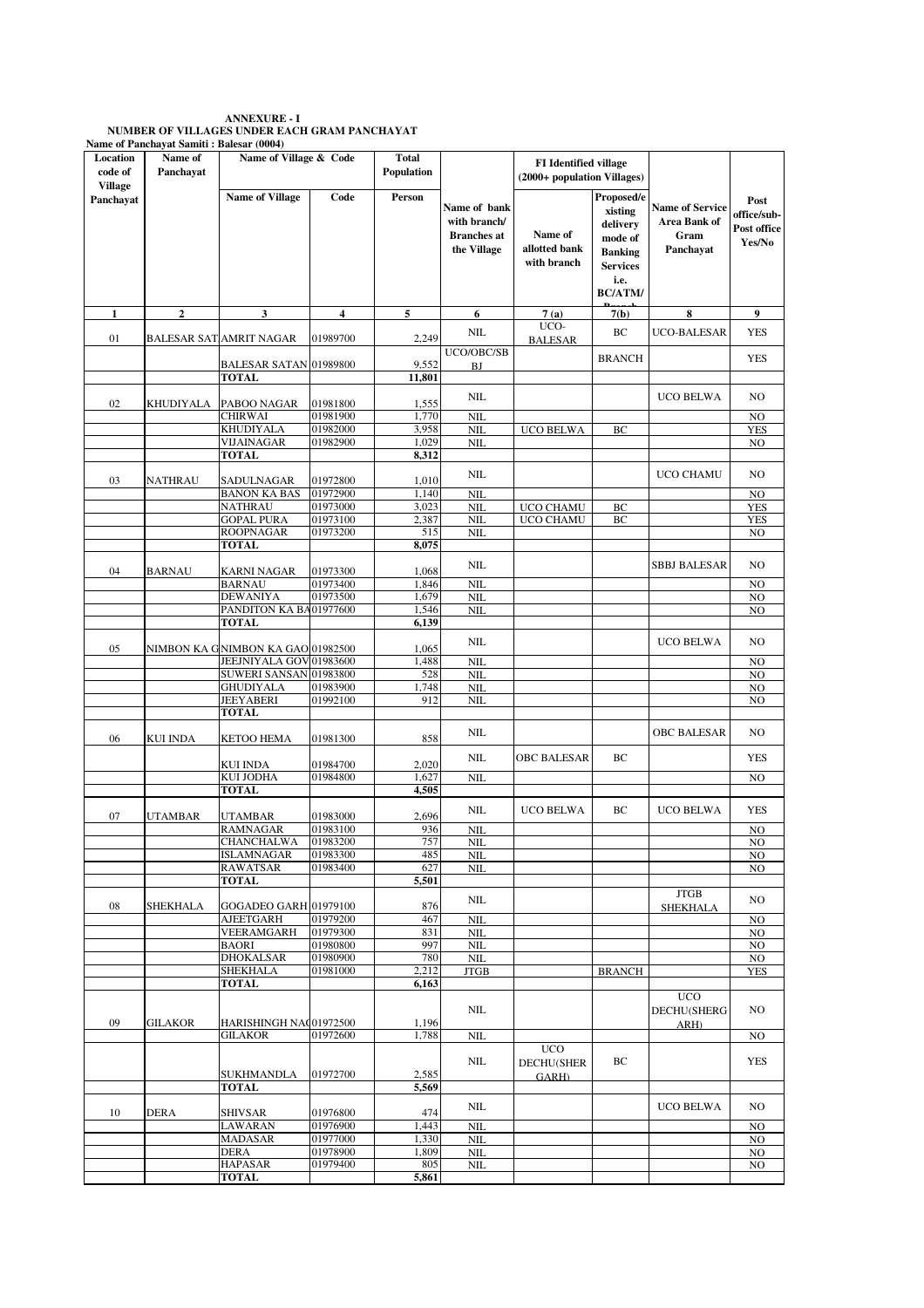| 11 | KETOO KALAMDHEERPURA                        |                                          | 01981200             | 2,324          | NIL                      | SBBJ<br><b>SHERGARH</b>        | BC            | <b>JTGB</b><br><b>SHEKHALA</b> | <b>YES</b>            |
|----|---------------------------------------------|------------------------------------------|----------------------|----------------|--------------------------|--------------------------------|---------------|--------------------------------|-----------------------|
|    |                                             | KETOO KALAN                              | 01981400             | 3,693          | $NIL$                    | <b>JTGB</b><br><b>SHEKHALA</b> | BC            |                                | <b>YES</b>            |
|    |                                             | <b>TOTAL</b>                             |                      | 6.017          |                          |                                |               |                                |                       |
| 12 |                                             | KETOOMAND KETOO MANAWA01979000           |                      | 1,084          | $NIL$                    |                                |               | <b>JTGB</b><br><b>SHEKHALA</b> | NO                    |
|    |                                             |                                          |                      |                | NIL                      | <b>JTGB</b>                    | BC            |                                | YES                   |
|    |                                             | KETOO MANDA<br>JAWAHAR NAGA101985100     | 01981100             | 2,309<br>923   | <b>NIL</b>               | <b>SHEKHALA</b>                |               |                                | NO                    |
|    |                                             | <b>TOTAL</b>                             |                      | 4,316          |                          |                                |               |                                |                       |
| 13 | <b>BALESAR</b><br><b>DURGAWATA DEONAGAR</b> |                                          | 01984500             | 1,008          | $NIL$                    |                                |               | <b>OBC BALESAR</b>             | NO.                   |
|    | N                                           |                                          |                      |                | NIL                      | <b>OBC BALESAR</b>             | BC            |                                | <b>YES</b>            |
|    |                                             | BALESAR DURGA01984600<br><b>TOTAL</b>    |                      | 5,221<br>6,229 | <b>NIL</b>               |                                |               |                                | NO.                   |
|    |                                             |                                          |                      |                | $\rm NIL$                |                                |               | <b>OBC BALESAR</b>             | NO.                   |
| 14 | KHARI BERI                                  | CHAUTHAPURA<br><b>KHARI BERI</b>         | 01989900<br>01990000 | 845<br>1,293   | <b>NIL</b>               |                                |               |                                | N <sub>O</sub>        |
|    |                                             | <b>TOTAL</b>                             |                      | 2,138          |                          |                                |               |                                |                       |
|    |                                             |                                          |                      |                | $\rm NIL$                |                                |               | UCO BELWA                      | NO                    |
| 15 | <b>BELWA</b>                                | HARWANT NAGA 01984000<br><b>JIYABERA</b> | 01984100             | 814<br>849     | <b>NIL</b>               |                                |               |                                | NO.                   |
|    |                                             | <b>RAJGARH</b>                           | 01984200             | 573            | <b>NIL</b>               |                                |               |                                | NO.                   |
|    |                                             | <b>BELWA</b>                             | 01984300             | 3,142          | <b>UCO</b>               |                                | <b>BRANCH</b> |                                | <b>YES</b>            |
|    |                                             | <b>RAWALGARH</b>                         | 01984400             | 1,457          | NIL                      |                                |               |                                | NO                    |
|    |                                             | <b>BHANGARH</b><br><b>MUKANDSAR</b>      | 01991800<br>01991900 | 603<br>287     | NIL                      |                                |               |                                | N <sub>O</sub>        |
|    |                                             | <b>TOTAL</b>                             |                      | 7,725          | <b>NIL</b>               |                                |               |                                | N <sub>O</sub>        |
|    |                                             |                                          |                      |                |                          |                                |               |                                |                       |
| 16 |                                             | BELWA RANA BELWA RANAJI                  | 01981500             | 3,843          | NIL                      | <b>UCO BELWA</b>               | BC            | <b>UCO BELWA</b>               | <b>YES</b>            |
| 17 | <b>DHADHANIY</b><br>A BHAYLA                | HARMATNAGAR 01990500                     |                      | 281            | NIL                      |                                |               | <b>OBC BALESAR</b>             | NO                    |
|    |                                             | <b>DEONAGAR</b>                          | 01990600             | 348            | <b>NIL</b>               |                                |               |                                | NO.                   |
|    |                                             | <b>KHETASAR</b>                          | 01990700             | 296            | <b>NIL</b>               |                                |               |                                | N <sub>O</sub>        |
|    |                                             | <b>GUDIYASAR</b>                         | 01990800             | 229            | <b>NIL</b>               |                                |               |                                | NO.                   |
|    |                                             | NARAYAN NAGA 01990900                    |                      | 414            | <b>NIL</b>               |                                |               |                                | NO.                   |
|    |                                             | PALIWAL NAGAR 01991000<br><b>GODASAR</b> | 01991100             | 485<br>411     | <b>NIL</b><br><b>NIL</b> |                                |               |                                | NO.<br>NO.            |
|    |                                             | DHADHANIYA BH01991200                    |                      | 512            | <b>NIL</b>               |                                |               |                                | NO.                   |
|    |                                             | <b>HARI NAGAR</b>                        | 01991300             | 844            | <b>NIL</b>               |                                |               |                                | N <sub>O</sub>        |
|    |                                             | <b>TOTAL</b>                             |                      | 3,820          |                          |                                |               |                                |                       |
|    | <b>DHADHANIY</b>                            |                                          |                      |                | NIL                      | UCO BALESAR                    | BC            | <b>UCO BALESAR</b>             | <b>YES</b>            |
| 18 | A SASAN                                     | <b>JUDIYA</b><br><b>DOODABERA</b>        | 01990100<br>01990200 | 2,558<br>1,144 | <b>NIL</b>               |                                |               |                                | NO.                   |
|    |                                             | <b>JALAM NAGAR</b>                       | 01990300             | 403            | <b>NIL</b>               |                                |               |                                | NO.                   |
|    |                                             | DHADHANIYA SA 01990400                   |                      | 901            | <b>NIL</b>               |                                |               |                                | NO.                   |
|    |                                             | DHADHANIYA BA01991600                    |                      | 191            | <b>NIL</b>               |                                |               |                                | NO.                   |
|    |                                             | TOTAL                                    |                      | 5,197          |                          |                                |               |                                |                       |
| 19 | AGOLAI                                      | TEEKAMGARH                               | 01991400             | 410            | NIL                      |                                |               | UCO AGOLAI                     | NO                    |
|    |                                             | <b>DEOGARH</b>                           | 01991500             | 845            | <b>NIL</b>               |                                |               |                                | N <sub>O</sub>        |
|    |                                             | <b>UDAISAR</b>                           | 01991700             | 751            | <b>NIL</b>               |                                |               |                                | N <sub>O</sub>        |
|    |                                             | <b>HARIYANA</b>                          | 01992000             | 626            | <b>NIL</b>               |                                |               |                                | NO.                   |
|    |                                             | <b>KONARI</b><br>AGOLAI                  | 01992200<br>01993400 | 586<br>1,975   | NIL<br><b>UCO</b>        |                                | <b>BRANCH</b> |                                | NO.<br>N <sub>O</sub> |
|    |                                             | <b>TOTAL</b>                             |                      | 5,193          |                          |                                |               |                                |                       |
|    |                                             |                                          |                      |                | $\rm NIL$                |                                |               | UCO AGOLAI                     | NO.                   |
| 20 | <b>DUGAR</b>                                | <b>DUGAR</b>                             | 01993300             | 1,064          |                          |                                |               |                                |                       |
|    |                                             | <b>DOODINAGAR</b><br><b>VISHNU NAGAR</b> | 01993500<br>01993600 | 309<br>595     | <b>NIL</b><br><b>NIL</b> |                                |               |                                | NO<br>NO.             |
|    |                                             | <b>SURANI</b>                            | 01993700             | 1,390          | <b>NIL</b>               |                                |               |                                | NO.                   |
|    |                                             | <b>TOTAL</b>                             |                      | 3,358          |                          |                                |               |                                |                       |
|    |                                             |                                          |                      |                | $\rm NIL$                |                                |               | <b>UCO BELWA</b>               | NO.                   |
| 21 | <b>BIRAI</b>                                | RAJABANDH<br><b>BIRAI</b>                | 01982800<br>01983500 | 783<br>2,413   | <b>NIL</b>               | <b>UCO BELWA</b>               | BC            |                                | <b>YES</b>            |
|    |                                             | <b>TOTAL</b>                             |                      | 3,196          |                          |                                |               |                                |                       |
|    |                                             |                                          |                      |                | $NIL$                    |                                |               | <b>UCO BELWA</b>               | NO.                   |
| 22 | GOPALSAR                                    | <b>DEOGARH</b>                           | 01982100             | 1,032          |                          |                                |               |                                |                       |
|    |                                             | <b>GOPALSAR</b>                          | 01982400             | 1,778          | <b>NIL</b>               |                                |               |                                | NO.                   |
|    |                                             | JHINJHANIYAL;A 01982600<br>CHIMANGARH    | 01982700             | 781<br>422     | <b>NIL</b><br>NIL        |                                |               |                                | NO.<br>NO.            |
|    |                                             | <b>KANASAR</b>                           | 01983700             | 423            | $\rm NIL$                |                                |               |                                | NO                    |
|    |                                             | <b>TOTAL</b>                             |                      | 4,436          |                          |                                |               |                                |                       |
|    |                                             |                                          |                      |                | $\rm NIL$                | UCO CHAMU                      | BC            | UCO CVHAMU                     | <b>YES</b>            |
| 23 | CHAMU                                       | PRAHLADPURA<br><b>RAJSAGAR</b>           | 01977700<br>01977800 | 3,635<br>1,429 | <b>NIL</b>               |                                |               |                                | NO.                   |
|    |                                             | <b>CHAMU</b>                             | 01977900             | 2,816          | <b>UCO</b>               |                                | <b>BANK</b>   |                                | <b>YES</b>            |
|    |                                             |                                          |                      |                |                          |                                |               |                                |                       |
|    |                                             | <b>TOTAL</b>                             |                      | 7,880          |                          |                                |               |                                |                       |
|    | <b>LODTA</b>                                |                                          |                      |                | $\rm NIL$                |                                |               | UCO CHAMU                      | NO.                   |
| 24 |                                             | ACHLAWATA LODTA ACHLAW 01973600          |                      | 1,503          |                          |                                |               |                                |                       |
|    |                                             | LODTA HARIDAS 01973700<br><b>RAMSAR</b>  | 01977400             | 1,712<br>1,498 | <b>NIL</b><br><b>NIL</b> |                                |               |                                | NO<br>NO.             |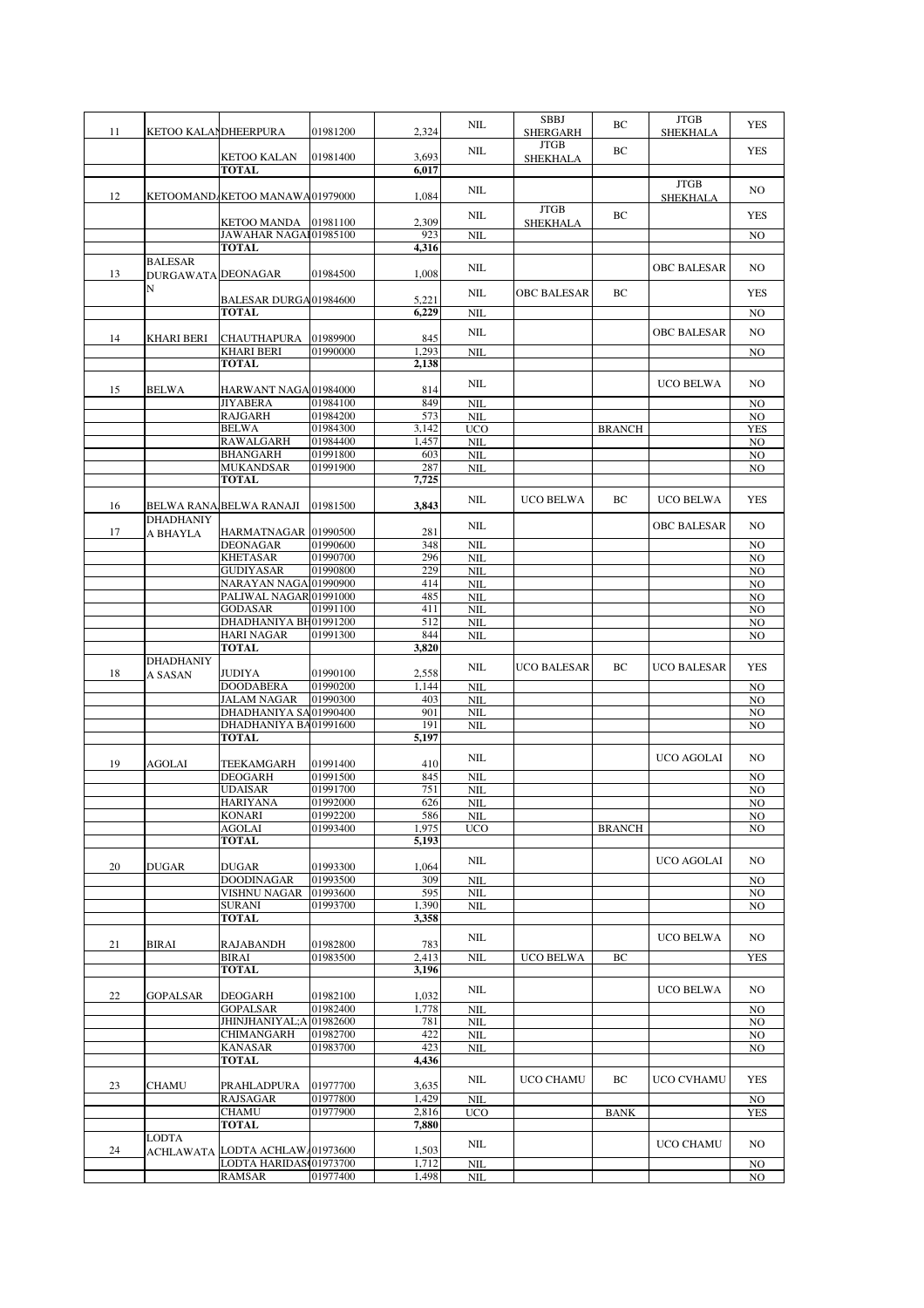|    |                  | <b>TOTAL</b>                     |          | 4,713 |            |                  |     |                   |                |
|----|------------------|----------------------------------|----------|-------|------------|------------------|-----|-------------------|----------------|
|    | <b>KANODIYA</b>  |                                  |          |       |            |                  |     |                   |                |
| 25 | <b>PUROHITAN</b> | <b>THADIYA</b>                   | 01972400 | 2,402 | NIL        | <b>UCO DECHU</b> | ВC  | UCO DECHU         | <b>YES</b>     |
|    |                  | KANODIYA PURO 01973800           |          | 3.862 | NIL        | <b>UCO DECHU</b> | BC  |                   | <b>YES</b>     |
|    |                  |                                  |          | 6.264 | <b>NIL</b> |                  |     |                   | NO.            |
|    |                  |                                  |          |       |            |                  |     |                   |                |
| 26 | <b>BASTAWA</b>   | <b>BASTAWA</b>                   | 01982200 | 2,306 | NIL        | <b>UCO BELWA</b> | BC. | <b>UCO BELWA</b>  | <b>YES</b>     |
|    |                  | BASTAWA MATA 01982300            |          | 1.466 | NIL        |                  |     |                   | N <sub>O</sub> |
|    |                  | <b>TOTAL</b>                     |          | 3,772 | <b>NIL</b> |                  |     |                   | N <sub>O</sub> |
| 27 | <b>DERIYA</b>    | <b>MERIYA</b>                    | 01981600 | 988   | NIL        |                  |     |                   | NO             |
|    |                  | <b>DERIYA</b>                    | 01981700 | 1,955 | NIL        |                  |     |                   |                |
|    |                  | <b>TOTAL</b>                     |          | 2.943 |            |                  |     |                   | N <sub>O</sub> |
|    |                  |                                  |          |       |            |                  |     |                   |                |
|    |                  |                                  |          | 92    | <b>NIL</b> |                  |     | <b>JTGB</b>       | N <sub>O</sub> |
| 28 | <b>DEWATOO</b>   | DEDHA CHAK II                    | 01977100 |       |            |                  |     | <b>SEKHALA</b>    |                |
|    |                  | DEDHA CHAK I                     | 01977200 | 128   | <b>NIL</b> |                  |     |                   | N <sub>O</sub> |
|    |                  | DEDHA CHAK III 01977300          |          | 789   | NIL        |                  |     |                   | N <sub>O</sub> |
|    |                  |                                  |          |       | <b>NIL</b> | <b>JTGB</b>      | BC  |                   | <b>YES</b>     |
|    |                  | <b>DEWATOO</b>                   | 01978800 | 4,425 |            | <b>SEKHALA</b>   |     |                   |                |
|    |                  | <b>TOTAL</b>                     |          | 5.434 |            |                  |     |                   |                |
|    |                  |                                  |          |       | <b>NIL</b> |                  |     | <b>JTGB</b>       | NO.            |
| 29 |                  | BHALOO RAJVBHALOO KALAN 01978400 |          | 1,829 |            |                  |     | <b>SEKHALA</b>    |                |
|    |                  | BHALOO UDAINA01978500            |          | 932   | <b>NIL</b> |                  |     |                   | N <sub>O</sub> |
|    |                  | BHALOO RAJWAN01978600            |          | 1,046 | <b>NIL</b> |                  |     |                   | NO             |
|    |                  | BHALOO JAWAHA01978700            |          | 572   | <b>NIL</b> |                  |     |                   | N <sub>O</sub> |
|    |                  | <b>TOTAL</b>                     |          | 4.379 |            |                  |     |                   |                |
|    | <b>BHALOO</b>    |                                  |          |       |            |                  |     |                   |                |
| 30 | <b>ANOPGARH</b>  | BHALOO ANOPGA01978000            |          | 1.049 | NIL        |                  |     | <b>UCO AGOLAI</b> | NO.            |
|    |                  | BHALOO JOGSAR 01978100           |          | 228   | NIL        |                  |     |                   | N <sub>O</sub> |
|    |                  | BHALOO KUMBA 01978200            |          | 940   | NIL        |                  |     |                   | N <sub>O</sub> |
|    |                  | BHALOO RATANQ01978300            |          | 1.195 | NIL        |                  |     |                   | N <sub>O</sub> |
|    |                  | <b>TOTAL</b>                     |          | 3,412 |            |                  |     |                   |                |
|    |                  |                                  |          |       |            |                  |     |                   |                |
| 31 | <b>BAWARLI</b>   | <b>LUNAOPURA</b>                 | 01992300 | 606   | <b>NIL</b> |                  |     | <b>UCO AGOLAI</b> | NO.            |
|    |                  |                                  |          |       |            |                  |     |                   |                |
|    |                  |                                  |          |       |            |                  |     |                   |                |
|    |                  | <b>GAJNAWAS</b>                  | 01992400 | 1.212 | <b>NIL</b> |                  |     |                   | N <sub>O</sub> |
|    |                  | <b>BASNI MANNA</b>               | 01992500 | 701   | NIL        |                  |     |                   | N <sub>O</sub> |
|    |                  | <b>BAWARLI</b>                   | 01992600 | 1,796 | <b>NIL</b> |                  |     |                   | NO             |
|    |                  | <b>AJEET NAGAR</b>               | 01992700 | 724   | <b>NIL</b> |                  |     |                   | N <sub>O</sub> |
|    |                  | <b>TOTAL</b>                     |          | 5.039 |            |                  |     |                   |                |
|    | <b>BHATELAI</b>  |                                  |          |       | NII.       |                  |     | <b>UCO AGOLAI</b> | N <sub>O</sub> |
| 32 | <b>PUROHITAN</b> | TOLESAR CHARN 01992800           |          | 910   |            |                  |     |                   |                |
|    |                  | TOLESAR PUROH 01992900           |          | 885   | <b>NIL</b> |                  |     |                   | N <sub>O</sub> |
|    |                  | BHATELAI CHARI 01993000          |          | 431   | <b>NIL</b> |                  |     |                   | NO             |
|    |                  | <b>MOONDSAR</b>                  | 01993100 | 465   | <b>NIL</b> |                  |     |                   | N <sub>O</sub> |
|    |                  | BHATELAI PUROI 01993200          |          | 1.027 | <b>NIL</b> |                  |     |                   | N <sub>O</sub> |
|    |                  | <b>TOTAL</b>                     |          | 3,718 |            |                  |     |                   |                |
|    |                  |                                  |          |       |            |                  |     |                   |                |
| 33 | <b>GODELAI</b>   | <b>GODELAI</b>                   | 01977500 | 3,490 | <b>NIL</b> | <b>UCO CHAMU</b> | BC  | <b>UCO CHAMU</b>  | <b>YES</b>     |

72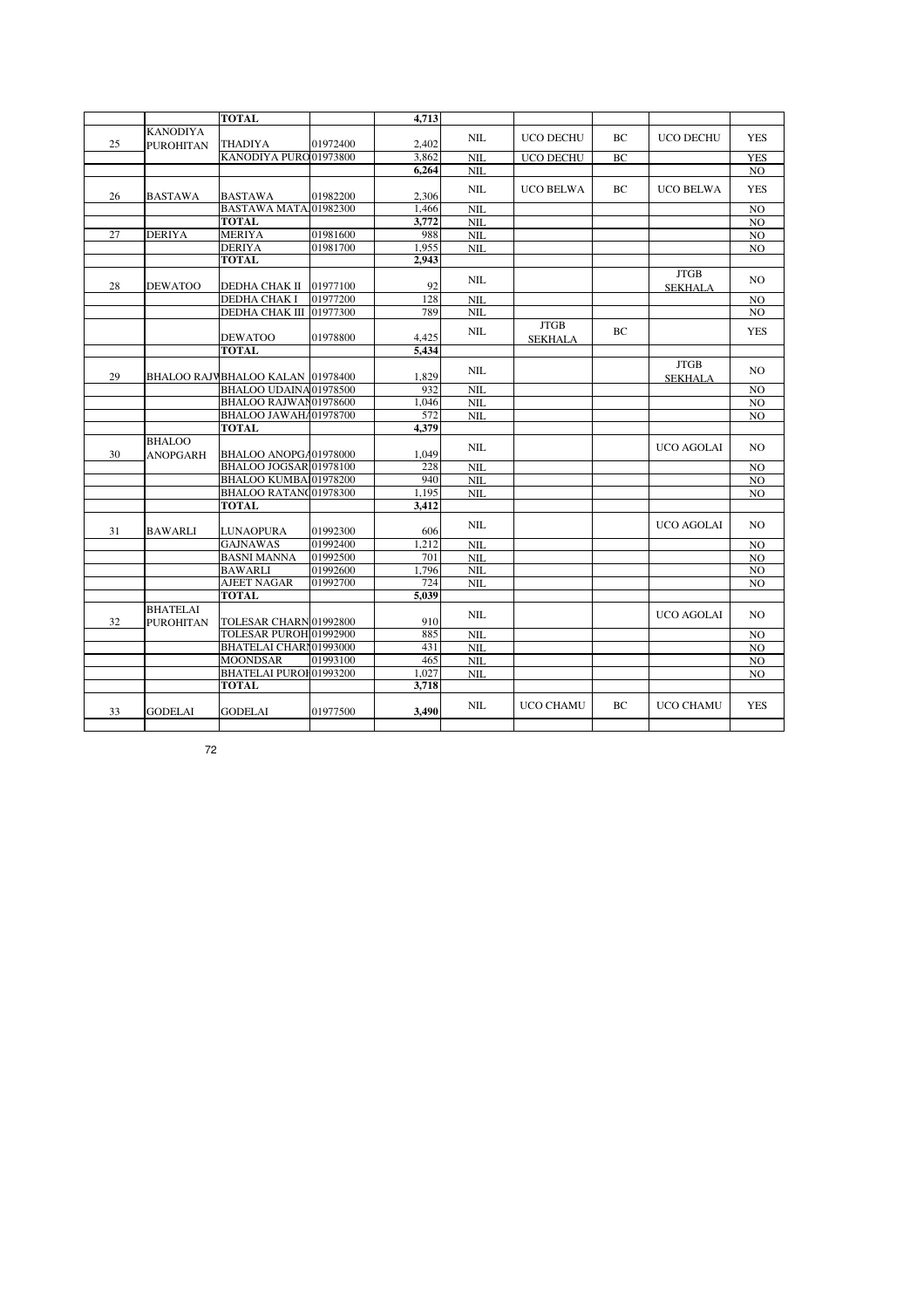#### **NUMBER OF VILLAGES UNDER EACH GRAM PANCHAYAT**

|                                                    | Name of Panchavat Samiti: Osian (0005)                             |                            |                         |                            |                                                                   |                                                             |                                                                                                             |                                                             |                                              |
|----------------------------------------------------|--------------------------------------------------------------------|----------------------------|-------------------------|----------------------------|-------------------------------------------------------------------|-------------------------------------------------------------|-------------------------------------------------------------------------------------------------------------|-------------------------------------------------------------|----------------------------------------------|
|                                                    |                                                                    | Name of Village & Code     |                         | <b>Total</b><br>Population |                                                                   | <b>FI</b> Identified village<br>(2000+ population Villages) |                                                                                                             |                                                             |                                              |
| Location<br>code of<br><b>Village</b><br>Panchayat | Name of<br>Panchayat                                               | <b>Name of Village</b>     | Code                    | Person                     | Name of bank<br>with branch/<br><b>Branches</b> at<br>the Village | Name of<br>allotted bank<br>with branch                     | Proposed/e<br>xisting<br>delivery<br>mode of<br><b>Banking</b><br><b>Services</b><br>i.e.<br><b>BC/ATM/</b> | <b>Name of Service</b><br>Area Bank of<br>Gram<br>Panchayat | Post<br>office/sub-<br>Post office<br>Yes/No |
| $\mathbf{1}$                                       | 2                                                                  | 3                          | $\overline{\mathbf{4}}$ | 5                          | 6                                                                 | 7(a)                                                        | 7(b)                                                                                                        | 8                                                           | 9                                            |
| 01                                                 | <b>OSIAN</b>                                                       | <b>JATIPURA</b>            | 01936500                | 1,455                      | <b>NIL</b>                                                        |                                                             |                                                                                                             | <b>SBI OSIYA</b>                                            | N <sub>O</sub>                               |
|                                                    |                                                                    | PRATAPNAGAR                | 01936600                | 1,579                      |                                                                   |                                                             |                                                                                                             |                                                             | N <sub>O</sub>                               |
|                                                    |                                                                    | <b>OSIAN</b>               | 01936700                | 12,452                     | JTGB/SBI/SBB                                                      |                                                             | BC                                                                                                          |                                                             | <b>YES</b>                                   |
|                                                    |                                                                    | HARIPURA                   | 01936800                | 3,031                      | <b>NIL</b>                                                        | <b>NOT</b><br><b>ALLOTTED</b>                               | BC                                                                                                          |                                                             | <b>YES</b>                                   |
|                                                    |                                                                    | <b>TOTAL</b>               |                         | 18,517                     |                                                                   |                                                             |                                                                                                             |                                                             |                                              |
| 02                                                 | <b>POONASAR</b>                                                    | POONASAR                   | 01933300                | 4,076                      | <b>ICICI</b>                                                      | <b>ICI BAPINI</b>                                           | <b>BRANCH</b>                                                                                               | <b>ICI BAPINI</b>                                           | YES                                          |
|                                                    |                                                                    | <b>POONASAR</b><br>KHURD   | 01933400                | 2,672                      | NIL                                                               | <b>ICI BAPINI</b>                                           | BC                                                                                                          |                                                             | YES                                          |
|                                                    |                                                                    | <b>TOTAL</b>               |                         | 6,748                      |                                                                   |                                                             |                                                                                                             |                                                             |                                              |
| 03                                                 | <b>JAKHAN</b>                                                      | OMPURA                     | 01933200                | 3,333                      | NIL                                                               | <b>ICI BAPINI</b>                                           | BC                                                                                                          | <b>ICI BAPINI</b>                                           | YES                                          |
|                                                    |                                                                    | JAKHAN                     | 01933500                | 4,031                      | <b>ICICI</b>                                                      | <b>ICI BAPINI</b>                                           | <b>BRANCH</b>                                                                                               |                                                             | <b>YES</b>                                   |
|                                                    |                                                                    | TOTAL                      |                         | 7,364                      | <b>NIL</b>                                                        |                                                             |                                                                                                             |                                                             | N <sub>O</sub>                               |
| 04                                                 | <b>BAPINI</b>                                                      | <b>BAPINI</b>              | 01933000                | 3,650                      | <b>ICICI</b>                                                      |                                                             | <b>BRANCH</b>                                                                                               | <b>ICI BAPINI</b>                                           | <b>YES</b>                                   |
|                                                    |                                                                    | <b>BAPINI KHURD</b>        | 01933100                | 2,164                      | NIL                                                               | <b>ICI BAPINI</b>                                           | BC                                                                                                          |                                                             | <b>YES</b>                                   |
|                                                    |                                                                    | <b>TOTAL</b>               |                         | 5,814                      |                                                                   |                                                             |                                                                                                             |                                                             |                                              |
| 05                                                 | <b>KHABRA</b><br>KHURD                                             | KHABRA KHURD 01935300      |                         | 4,229                      | $NIL$                                                             | <b>SBI OSIYA</b>                                            | BC                                                                                                          | <b>SBI OSIYA</b>                                            | YES                                          |
|                                                    |                                                                    | RAMNAGAR                   | 01935400                | 1,728                      | NIL                                                               |                                                             |                                                                                                             |                                                             | NO                                           |
|                                                    |                                                                    | KHABRA KALAN 01936100      |                         | 1,513                      | $\text{NIL}$                                                      |                                                             |                                                                                                             |                                                             | N <sub>O</sub>                               |
|                                                    |                                                                    | <b>SIRMANDI</b>            | 01936300                | 2,872                      | NIL                                                               | <b>SBI OSIYA</b>                                            | BC                                                                                                          |                                                             | YES                                          |
|                                                    |                                                                    | <b>TOTAL</b>               |                         | 10,342                     | <b>NIL</b>                                                        |                                                             |                                                                                                             |                                                             |                                              |
| 06                                                 | <b>BAITHWASIY</b>                                                  | PANDITJI KI                | 01937000                | 2,508                      | <b>JTGB</b>                                                       |                                                             | <b>BRANCH</b>                                                                                               | <b>JTGB PD</b>                                              | <b>YES</b>                                   |
|                                                    | A                                                                  | DHANI<br>BAITHWASIYA       | 01937100                | 3,707                      | NIL                                                               | <b>JTGB PD</b>                                              | BC                                                                                                          |                                                             | <b>YES</b>                                   |
|                                                    |                                                                    | BHABHUON KI                | 01937200                | 1,794                      | $NIL$                                                             |                                                             |                                                                                                             |                                                             | N <sub>O</sub>                               |
|                                                    |                                                                    | DHANI                      |                         |                            |                                                                   |                                                             |                                                                                                             |                                                             |                                              |
|                                                    |                                                                    | TOTAL                      |                         | 8,009                      | <b>NIL</b>                                                        |                                                             |                                                                                                             |                                                             | N <sub>O</sub>                               |
| 07                                                 | $\fbox{\texttt{RAIMALWAR}} \xspace \fbox{\texttt{KAPOORIYA}}$<br>A |                            | 01933800                | 1,732                      | $\rm NIL$                                                         |                                                             |                                                                                                             | <b>SBBJ OSIYA</b>                                           | NO                                           |
|                                                    |                                                                    | RAIMALWARA<br><b>TOTAL</b> | 01933900                | 4,473                      | NIL                                                               | <b>SBBJ OSIYA</b>                                           | BС                                                                                                          |                                                             | YES                                          |
|                                                    |                                                                    |                            |                         | 6,205                      |                                                                   |                                                             |                                                                                                             |                                                             |                                              |
| 08                                                 | PARASALA                                                           | PARASALA<br>BARSALOO       | 01936900                | 4,633                      | $\rm NIL$                                                         | <b>SBBJ OSIYA</b>                                           | ВC                                                                                                          | <b>SBBJ OSIYA</b>                                           | <b>YES</b>                                   |
| 09                                                 | KINJARI                                                            | KALAN                      | 01933600                | 1,638                      | NIL                                                               |                                                             |                                                                                                             | <b>SBBJ OSIYA</b>                                           | NO                                           |
|                                                    |                                                                    | BARSALOO<br>KHURD          | 01933700                | 924                        | NIL                                                               |                                                             |                                                                                                             |                                                             | NO.                                          |
|                                                    |                                                                    | KINJARI                    | 01938000                | 1,514                      | <b>NIL</b>                                                        |                                                             |                                                                                                             |                                                             | N <sub>O</sub>                               |
|                                                    |                                                                    | KHABANIYA                  | 01938100                | 783                        | NIL                                                               |                                                             |                                                                                                             |                                                             | NO.                                          |
|                                                    |                                                                    | SILI                       | 01938200                | 1,245                      | $\rm NIL$                                                         |                                                             |                                                                                                             |                                                             | NO                                           |
|                                                    |                                                                    | <b>TOTAL</b>               |                         | 6,104                      |                                                                   |                                                             |                                                                                                             |                                                             |                                              |
| 10                                                 | MATORA                                                             | <b>LAKHETA</b>             | 01934000                | 2,637                      | $\rm NIL$                                                         | <b>SBBJ OSIYA</b>                                           | ВC                                                                                                          | <b>SBBJ OSIYA</b>                                           | <b>YES</b>                                   |
|                                                    |                                                                    | MATORA<br>SANWATA          | 01934100<br>01934200    | 3,699<br>809               | $NIL$<br>NIL                                                      | <b>SBBJ OSIYA</b>                                           | BC                                                                                                          |                                                             | <b>YES</b><br>NO                             |
|                                                    |                                                                    | TOTAL                      |                         | 7,145                      |                                                                   |                                                             |                                                                                                             |                                                             |                                              |
| 11                                                 | PALI                                                               | PALI- I                    | 01932000                | 2,412                      | NIL                                                               | ICI<br><b>BHIKAMKORE</b>                                    | ВC                                                                                                          | ICI<br><b>BHIKAMKORE</b>                                    | <b>YES</b>                                   |
|                                                    |                                                                    | PALI-II                    | 01932100                | 2,849                      | NIL                                                               | ICI<br><b>BHIKAMKORE</b>                                    | ВC                                                                                                          |                                                             | <b>YES</b>                                   |
|                                                    |                                                                    | PALI                       | 01932200                | 3,956                      | $\text{NIL}$                                                      |                                                             |                                                                                                             |                                                             | <b>YES</b>                                   |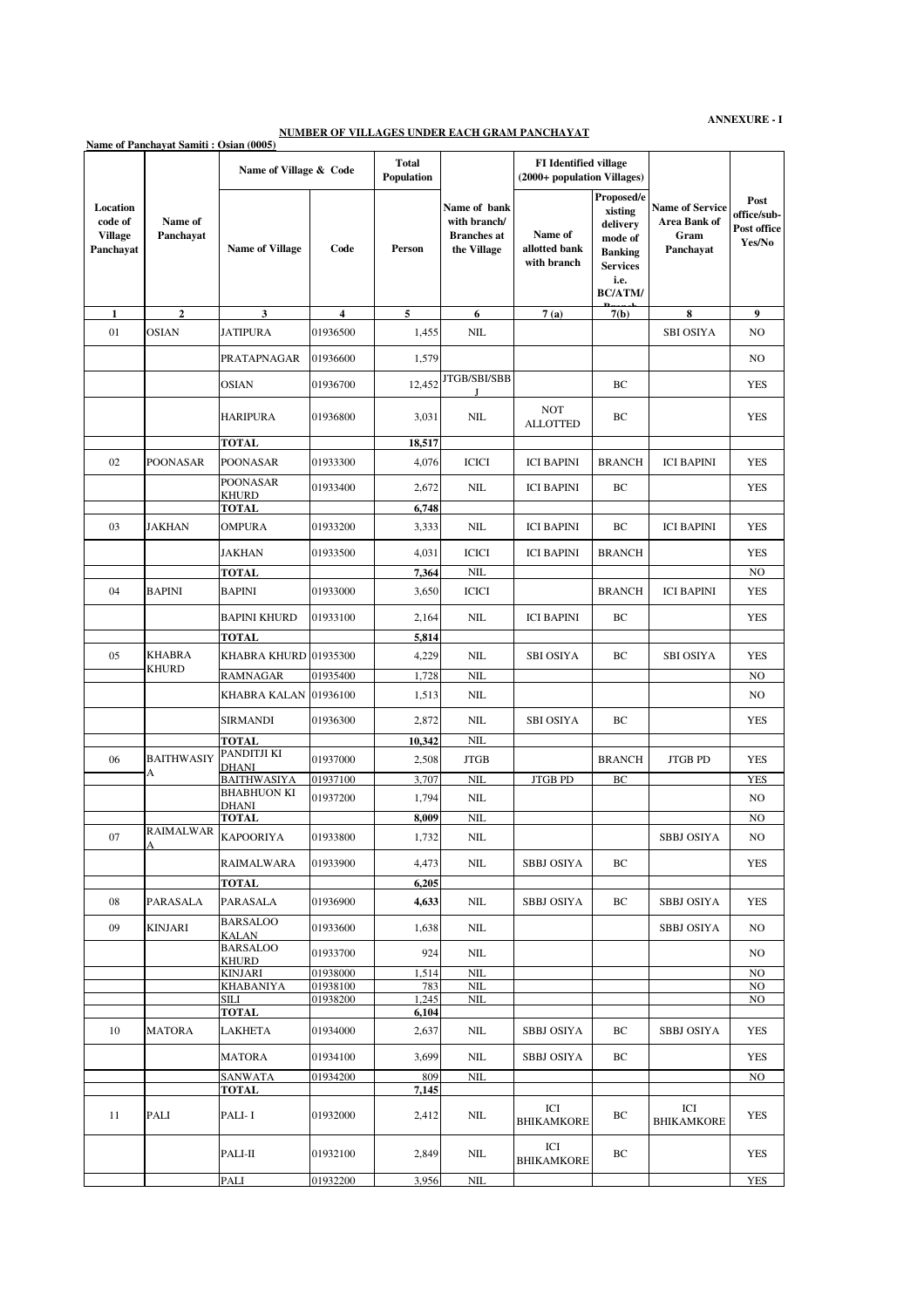|    |                                | <b>JERIYA</b>                       | 01932300             | 727             | NIL                        |                          |               |                          | N <sub>O</sub>                   |
|----|--------------------------------|-------------------------------------|----------------------|-----------------|----------------------------|--------------------------|---------------|--------------------------|----------------------------------|
|    |                                | <b>TOTAL</b>                        |                      | 9.944           |                            |                          |               |                          |                                  |
| 12 | <b>BHER</b>                    | <b>BHER</b>                         | 01931300             | 2,179           | <b>ICICI</b>               | ICI<br><b>BHIKAMKORE</b> |               | ICI<br><b>BHIKAMKORE</b> | <b>YES</b>                       |
|    |                                | NIMBLA                              | 01931400             | 1,177           | <b>NIL</b>                 |                          |               |                          | N <sub>O</sub>                   |
|    |                                | VISHNU NAGAR<br><b>HADMAN</b>       | 01931500             | 926             | <b>NIL</b>                 |                          |               |                          | NO                               |
|    |                                | NAGAR                               | 01931600             | 1,387           | $\text{NIL}$               | ICI                      |               |                          | N <sub>O</sub>                   |
|    |                                | <b>BHAKHRI</b><br><b>TOTAL</b>      | 01931900             | 2,130<br>7,799  | NIL                        | <b>BHIKAMKORE</b>        | ВC            |                          | <b>YES</b>                       |
|    |                                |                                     |                      |                 |                            |                          |               |                          |                                  |
| 13 | <b>BHEEKAMKO</b><br>R          | <b>KERLANADA</b>                    | 01934800             | 2,051           | <b>NIL</b>                 | ICI<br><b>BHIKAMKORE</b> | ВC            | ICI<br><b>BHIKAMKORE</b> | N <sub>O</sub>                   |
|    |                                | INDON KI DHANI 01934900             |                      | 1,316           | $NIL$                      |                          |               |                          | N <sub>O</sub>                   |
|    |                                | <b>KARWANIYON</b><br>KI DHANI       | 01935000             | 2,670           | NIL                        | ICI<br><b>BHIKAMKORE</b> | ВC            |                          | <b>YES</b>                       |
|    |                                | <b>BHEEY ADIYA</b>                  | 01935100<br>01935200 | 1,624           | <b>NIL</b><br><b>ICICI</b> |                          |               |                          | N <sub>O</sub><br><b>YES</b>     |
|    |                                | <b>BHEEKAM KOR</b><br><b>TOTAL</b>  |                      | 2,852<br>10,513 |                            |                          | <b>BRANCH</b> |                          |                                  |
| 14 | <b>HATUNDI</b>                 | <b>BASNITARDA</b>                   | 01938300             | 179             | NIL                        |                          |               | <b>JTGB SOYALA</b>       | NO.                              |
|    |                                | <b>HATUNDI</b>                      | 01938400             | 2,544           | <b>NIL</b>                 | <b>JTGB SOYALA</b>       | BC            |                          | <b>YES</b>                       |
|    |                                | <b>GEENGALA</b><br><b>UMADESAR</b>  | 01938500<br>01942600 | 1,539<br>954    | <b>NIL</b><br>NIL          |                          |               |                          | N <sub>O</sub><br>NO             |
|    |                                | <b>CHINDRI</b>                      | 01942800             | 1,079           | <b>NIL</b>                 |                          |               |                          | N <sub>O</sub>                   |
|    |                                | <b>TOTAL</b>                        |                      | 6,295           |                            |                          |               |                          |                                  |
| 15 | THOB                           | THOB<br><b>BHAKHRON KI</b>          | 01937300             | 2,359           | NIL                        | <b>SBI OSIYA</b>         | ВC            | <b>SBI OSIYA</b>         | YES                              |
|    |                                | <b>DHANI</b>                        | 01937400             | 2,120           | NIL                        | <b>SBI OSIYA</b>         | BC            |                          | <b>YES</b>                       |
|    |                                | <b>BEGRIYA</b><br><b>DHUNDHARA</b>  | 01938900<br>01939000 | 791<br>434      | <b>NIL</b><br><b>NIL</b>   |                          |               |                          | N <sub>O</sub><br>N <sub>O</sub> |
|    |                                | <b>DHUNARIYA</b>                    | 01939100             | 1,576           | <b>NIL</b>                 |                          |               |                          | N <sub>O</sub>                   |
|    |                                | <b>TOTAL</b>                        |                      | 7,280           |                            |                          |               |                          |                                  |
| 16 | <b>NANDIYA</b><br><b>KALAN</b> | <b>JAITIYAWAS</b>                   | 01942400             | 1,561           | $NIL$                      |                          |               | <b>JTGB SOYLA</b>        | N <sub>O</sub>                   |
|    |                                | <b>NANDIYA</b><br>KALAN             | 01942500             | 2,982           | $NIL$                      | <b>JTGB SOYLA</b>        | ВC            |                          | YES                              |
|    |                                | <b>HARDANI</b>                      | 01943200             | 1,886           | NIL                        |                          |               |                          | N <sub>O</sub>                   |
|    |                                | <b>TOTAL</b>                        |                      | 6,429           |                            |                          |               |                          |                                  |
| 17 | <b>KHETASAR</b>                | <b>BEH CHARNAN</b>                  | 01936200             | 927             | NIL                        |                          |               | <b>JTGB CHERAI</b>       | NO.                              |
|    |                                | <b>KHETASAR</b>                     | 01936400             | 4,577           | NIL                        | <b>JTGB CHERAI</b>       | BС            |                          | YES                              |
|    |                                | <b>BHALA SARIYA</b><br><b>TOTAL</b> | 01939600             | 1,332<br>6,836  | NIL                        |                          |               |                          | N <sub>O</sub>                   |
| 18 | <b>DANWARA</b>                 | <b>BASNI</b><br><b>DANWARA</b>      | 01942000             | 2,132           | $NIL$                      | <b>UCO BAORI</b>         | ВC            | <b>UCO BAORI</b>         | <b>YES</b>                       |
|    |                                | <b>DANWARA</b>                      | 01942100             | 3,036           | <b>ICICI</b>               | <b>UCO BAORI</b>         | <b>BRANCH</b> |                          | <b>YES</b>                       |
|    |                                | MANSAGAR                            | 01942200             | 2,412           | NIL                        | <b>UCO BAORI</b>         | ВC            |                          | <b>YES</b>                       |
|    |                                | <b>TOTAL</b>                        |                      | 7,580           |                            |                          |               |                          |                                  |
| 19 | NAUSAR                         | <b>RADIYA BERA</b>                  | 01934400             | 1,110           | NIL                        |                          |               | ICI<br><b>BIKHAMKOR</b>  | NO.                              |
|    |                                | BEDON KA BERA 01934500              |                      | 1,578           | $\rm NIL$                  |                          |               |                          | YES                              |
|    |                                | NAUSAR                              | 01934600             | 4,163           | ICICI                      | ICI<br><b>BIKHAMKOR</b>  | <b>BRANCH</b> |                          | NO.                              |
|    |                                | <b>TOTAL</b>                        |                      | 6,851           |                            |                          |               |                          |                                  |
| 20 | NEWRA<br><b>NEWRA</b>          | <b>NEWRA</b>                        | 01939200             | 4,438           | $\rm NIL$                  | <b>SBI OSIYA</b>         | ВC            | <b>SBI OSIYA</b>         | YES                              |
| 21 | ROAD                           | <b>NEWRA ROAD</b>                   | 01939300             | 5,031           | NIL                        | SBI OSIYA                | ВC            | <b>SBI OSIYA</b>         | <b>YES</b>                       |
|    |                                | <b>BIGMI</b>                        | 01939400             | 425             | NIL                        |                          |               |                          | NO                               |
| 22 | <b>BEDOO</b>                   | <b>TOTAL</b><br><b>BEDOO</b>        | 01932600             | 5,456<br>1,662  | NIL                        |                          |               | <b>ICI BAPINI</b>        | N <sub>O</sub>                   |
|    |                                | <b>BHANDA</b>                       | 01932700             | 1,694           | $\text{NIL}$               |                          |               |                          | N <sub>O</sub>                   |
|    |                                | MEPAN                               | 01932800             | 99              | <b>NIL</b>                 |                          |               |                          | NO                               |
|    |                                | KARWAN                              | 01932900             | 2,023           | NIL                        | <b>ICI BAPINI</b>        | ВC            |                          | YES                              |
|    |                                | TOTAL                               |                      | 5,478           |                            |                          |               |                          |                                  |
| 23 | NIMBONKA<br>TAI AR             | <b>UNAWARA</b>                      | 01932400             | 442             | NIL                        |                          |               | <b>ICI BAPINI</b>        | NO                               |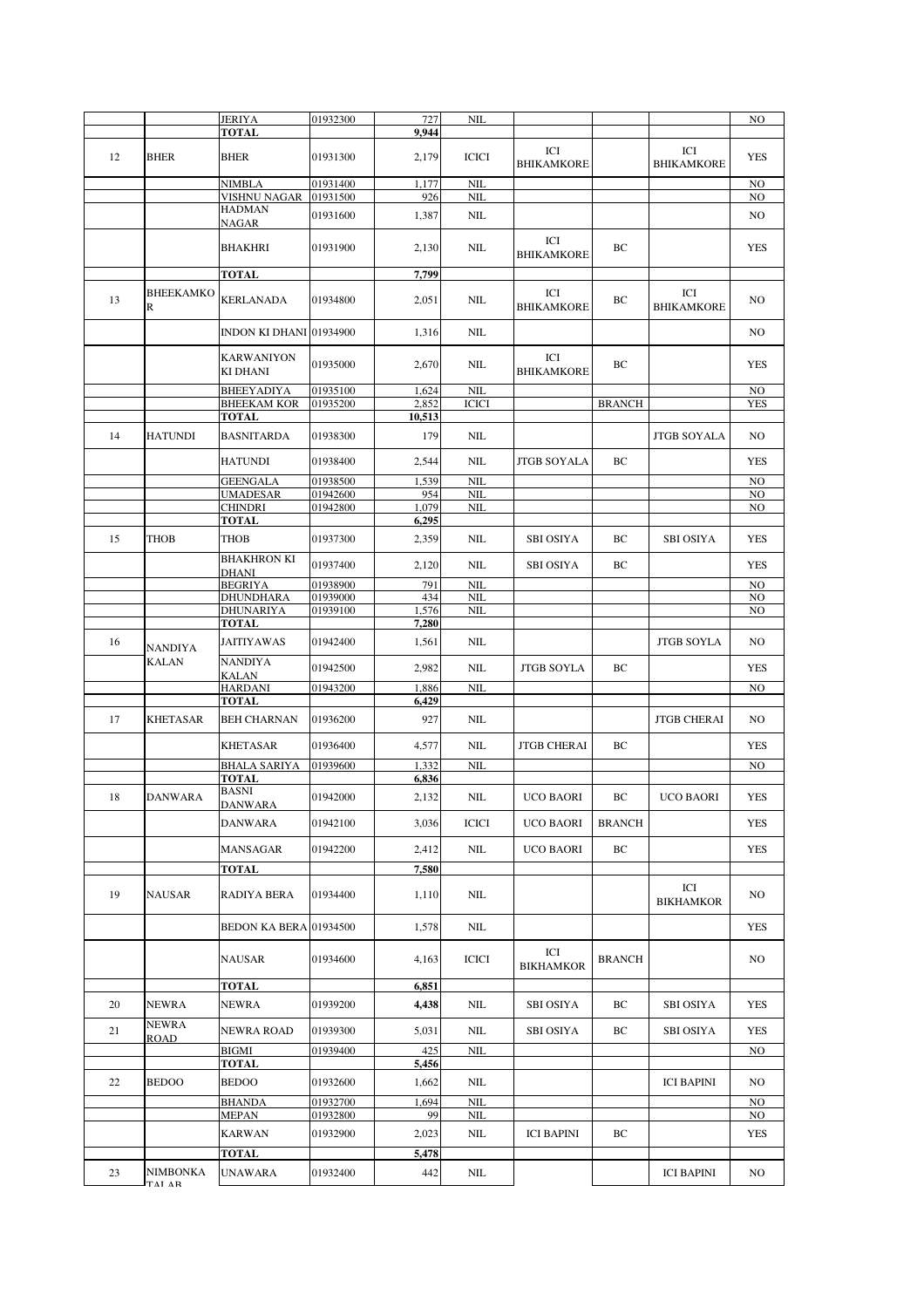|    | <b>IALAD</b>                   | <b>BEDOO KALAN</b>                      | 01932500 | 1,832          | NIL                       |                                          |               |                                  | NO                       |
|----|--------------------------------|-----------------------------------------|----------|----------------|---------------------------|------------------------------------------|---------------|----------------------------------|--------------------------|
|    |                                | <b>NIMBONKA</b>                         | 01934300 | 2,786          | NIL                       | <b>ICI BAPINI</b>                        | BС            |                                  | YES                      |
|    |                                | TALAB<br><b>TOTAL</b>                   |          | 5,060          |                           |                                          |               |                                  |                          |
| 24 | <b>TAPOO</b>                   | TAPOO                                   | 01937800 | 3,045          | <b>NIL</b>                | <b>JTGB PD</b>                           | BC            | <b>JTGB PD</b>                   | <b>YES</b>               |
|    |                                |                                         |          |                |                           |                                          |               |                                  |                          |
|    |                                | HADMAN SAGAR 01937900                   |          | 1,634          | NIL                       |                                          |               |                                  | N <sub>O</sub>           |
|    |                                | <b>TOTAL</b>                            |          | 4,679          |                           |                                          |               |                                  |                          |
| 25 | <b>KHINDAKOR</b>               | <b>KHINDAKOR</b>                        | 01937500 | 1,162          | NIL                       | <b>JTGB</b><br><b>KHERAPA</b>            | BC            | <b>JTGB</b><br><b>KHERAPA</b>    | NO.                      |
|    |                                | <b>HANIYA</b>                           | 01937600 | 1,613          | <b>NIL</b>                |                                          |               |                                  | N <sub>O</sub>           |
|    |                                | <b>MAGRA NAGAR</b>                      | 01937700 | 599            | <b>NIL</b>                |                                          |               |                                  | NO.                      |
|    |                                | <b>TOTAL</b>                            |          | 3,374          |                           |                                          |               |                                  |                          |
| 26 | <b>BARAN</b>                   | <b>BARAN KHURD</b>                      | 01938700 | 2,987          | <b>NIL</b>                | <b>SBBJ OSIYAN</b>                       | BC            | <b>SBBJ OSIYAN</b>               | <b>YES</b>               |
|    | <b>KHURD</b>                   | <b>BARAN KALAN</b>                      | 01938800 | 1,780          | <b>NIL</b>                |                                          |               |                                  | N <sub>O</sub>           |
|    |                                | <b>TOTAL</b>                            |          | 4,767          |                           |                                          |               |                                  |                          |
| 27 |                                | CHANDRAKH CHANDRAKH                     | 01938600 | 3,510          | <b>NIL</b>                | <b>SBBJ OSIYAN</b>                       | BC            | SBBJ OSIYAN                      | <b>YES</b>               |
|    |                                | <b>RAIKORIYA</b>                        | 01942300 | 925            | NIL                       |                                          |               |                                  | N <sub>O</sub>           |
|    |                                | <b>TOTAL</b>                            |          | 4,435          |                           |                                          |               |                                  |                          |
| 28 | SAMRAU                         | <b>SAMRAU</b>                           | 01931700 | 5,996          | NIL                       | ICI<br><b>BIKHAMKOR</b>                  | BC            | ICI<br><b>BIKHAMKOR</b>          | <b>YES</b>               |
| 29 | <b>BHIMSAGAR</b>               | <b>BHIMSAGAR</b>                        | 01931800 | 4,652          | NIL                       | ICI<br><b>BIKHAMKOR</b>                  | BC            | ICI<br><b>BIKHAMKOR</b>          | <b>YES</b>               |
|    |                                | <b>HARLAYA</b>                          | 01934700 | 2,316          | NIL                       | ICI<br><b>BIKHAMKOR</b>                  | BC            |                                  | <b>YES</b>               |
|    |                                | <b>TOTAL</b>                            |          | 6,968          |                           |                                          |               |                                  |                          |
| 30 | <b>DHANARI</b>                 | <b>DHANARI</b><br><b>KALAN</b>          | 01942900 | 3,571          | NIL                       | <b>JTGB SOYLA</b>                        | BC            | <b>JTGB SOYLA</b>                | <b>YES</b>               |
|    | <b>KALAN</b>                   | <b>BHARI NAGAR</b>                      | 01943000 | 1,231          | <b>NIL</b>                |                                          |               |                                  | N <sub>O</sub>           |
|    |                                | <b>TOTAL</b>                            |          | 4,802          |                           |                                          |               |                                  |                          |
| 31 | <b>NANDIYA</b>                 | NANDIYA<br><b>KHURD</b>                 | 01942700 | 2,397          | NIL                       | <b>JTGB SOYLA</b>                        | BC            | <b>JTGB SOYLA</b>                | <b>YES</b>               |
|    | <b>KHURD</b>                   | NANDIYA JAJRA 01943100                  |          | 1,716          | <b>NIL</b>                |                                          |               |                                  | N <sub>O</sub>           |
|    |                                |                                         |          |                |                           |                                          |               |                                  |                          |
|    |                                |                                         |          |                |                           |                                          |               |                                  |                          |
|    |                                | <b>TOTAL</b>                            |          | 4,113          |                           |                                          |               |                                  |                          |
| 32 | <b>TIWARI</b>                  | TIWARI                                  | 01941300 | 12,907         | <b>SBBJ</b>               |                                          | <b>BRANCH</b> | <b>SBBJ TIWRI</b>                | <b>YES</b>               |
| 33 | MATHANIYA                      | <b>MATHANIYA</b>                        | 01944600 | 12,669         | <b>CBI/UCO</b>            |                                          | <b>BRANCH</b> | <b>UCO</b>                       | <b>YES</b>               |
| 34 | <b>PANCHLA</b><br><b>KHURD</b> | <b>PANCHLA</b><br><b>KHURD</b>          | 01940000 | 4,904          | NIL                       | SBI<br><b>JELUGAGARI</b>                 | BC            | SBI<br>JELUGAGARI                | <b>YES</b>               |
|    |                                | <b>CHANTALIYA</b>                       | 01946300 | 1,986          | <b>NIL</b>                |                                          |               |                                  | N <sub>O</sub>           |
| 35 | JELOO                          | <b>TOTAL</b><br>BIJARIYA BAVRI 01940200 |          | 6,890<br>1,066 | NIL                       |                                          |               | <b>SBI JELOO</b>                 | NO.                      |
|    |                                | <b>JELOO</b>                            | 01940300 | 2,704          | SBI                       |                                          | BC            |                                  | <b>YES</b>               |
|    |                                | <b>GANGANI</b><br><b>TOTAL</b>          | 01951000 | 5,027<br>8,797 | SBI                       |                                          | BRANCH        |                                  | <b>YES</b>               |
| 36 | KELAWA                         | KELAWA KHURD 01943400                   |          | 1,633          | <b>NIL</b>                |                                          |               | <b>UCO BAORI</b>                 | NO.                      |
|    | KALAN                          | KELAWA KALAN 01943500                   |          | 3,119          | <b>NIL</b>                | <b>UCO BAORI</b>                         | BC            |                                  | <b>YES</b>               |
|    |                                | TOTAL                                   |          | 4,752          |                           |                                          |               |                                  |                          |
| 37 | <b>ANWANA</b>                  | ANWANA                                  | 01943300 | 3,128          | $NIL$                     | <b>UCO BAORI</b>                         | ВC            | <b>UCO BAORI</b>                 | <b>YES</b>               |
| 38 | CHERAI                         | <b>CHERAI</b>                           | 01935900 | 6,617          | <b>JTGB</b>               |                                          | <b>BRANCH</b> | <b>JTGB CHERAI</b>               | <b>YES</b>               |
| 39 | EKALKHORI                      | <b>EKALKHORI</b>                        | 01935700 | 4,793          | <b>NIL</b>                | <b>JTGB CHERAI</b>                       | ВC            | <b>JTGB CHERAI</b>               | <b>YES</b>               |
|    |                                | <b>MEENO KI</b>                         |          |                |                           |                                          |               |                                  |                          |
|    |                                | <b>DHANI</b>                            | 01935800 | 3,524          | NIL                       | <b>JTGB CHERAI</b>                       | ВC            |                                  | YES                      |
|    |                                | TOTAL                                   |          | 8,317          |                           |                                          |               |                                  |                          |
| 40 | <b>BERDON KA</b><br>BAS        | DABRI<br><b>BERDON KA BAS 01935600</b>  | 01935500 | 2,834<br>2,849 | $\text{NIL}$<br>$\rm NIL$ | <b>JTGB CHERAI</b><br><b>JTGB CHERAI</b> | ВC<br>ВC      | <b>JTGB CHERAI</b>               | <b>YES</b><br><b>YES</b> |
|    |                                | <b>TOTAL</b>                            |          | 5,683          |                           |                                          |               |                                  |                          |
| 41 | <b>BANA KA</b>                 | <b>BANA KA BAS</b>                      | 01936000 | 3,558          | $\text{NIL}$              | <b>JTGB CHERAI</b>                       | ВC            | <b>JTGB CHERAI</b>               | <b>YES</b>               |
| 42 | <b>BAS</b><br>MALOONGA         | <b>DIGARI</b>                           | 01940400 | 938            | NIL                       |                                          |               | <b>SBI JULU</b><br><b>GAGARI</b> | NO.                      |
|    |                                | MALOONGA                                | 01941000 | 1,661          | NIL                       |                                          |               |                                  | NO                       |
|    |                                | BARI                                    | 01941100 | 106            | <b>NIL</b>                | <b>SBI JELOO</b>                         |               |                                  | N <sub>O</sub>           |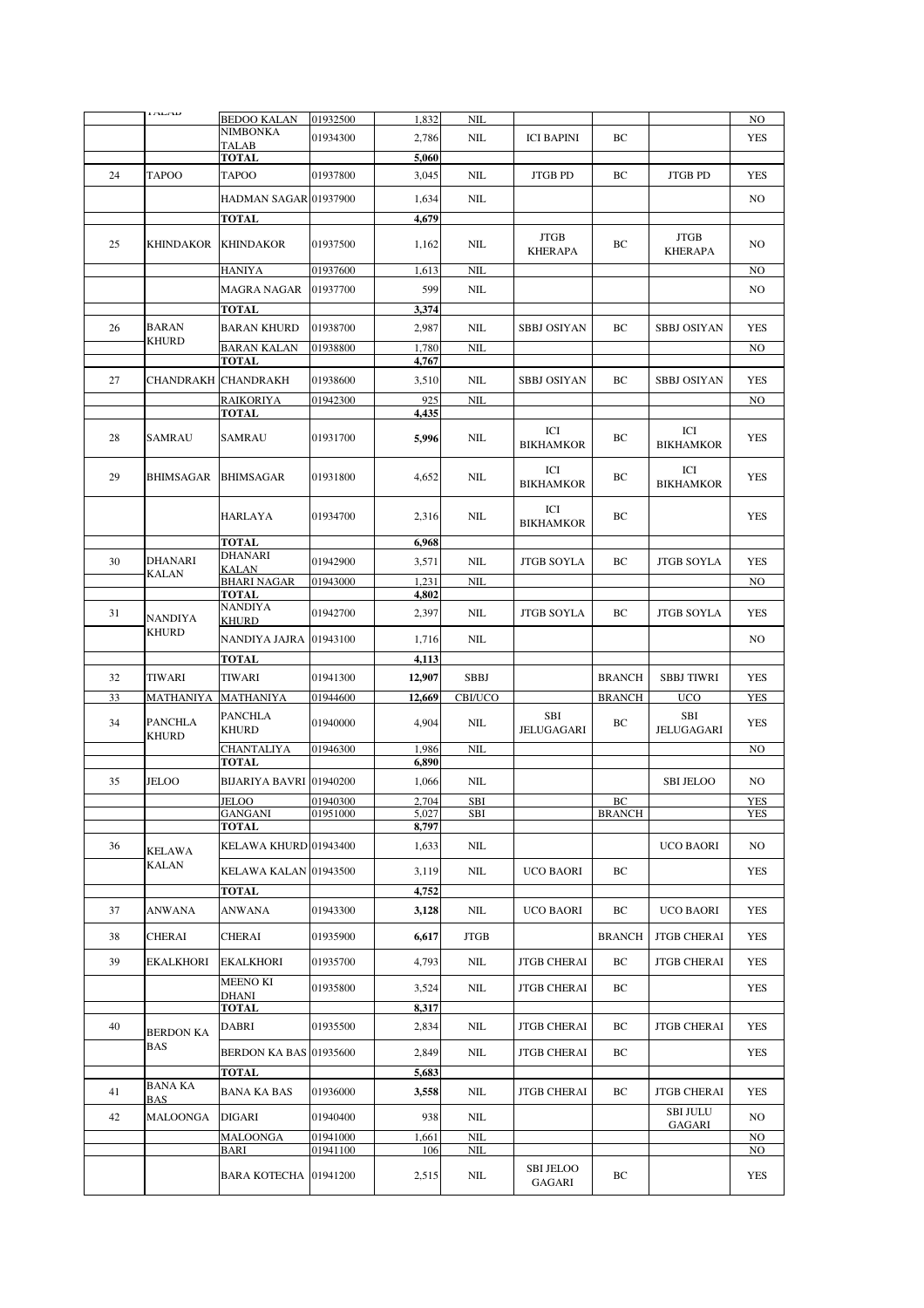|    |                                   | TOTAL                             |          | 5,220          |           |                               |               |                               |                |
|----|-----------------------------------|-----------------------------------|----------|----------------|-----------|-------------------------------|---------------|-------------------------------|----------------|
| 43 | SANTORA                           | SANTORA<br><b>KHURD</b>           | 01940500 | 1,337          | NIL       |                               | BC            | SBI<br>JELUGAGARI             | NO.            |
|    | <b>KHURD</b>                      | <b>SANTORA</b><br>KALAN           | 01940600 | 384            | $NIL$     |                               | BC            |                               | NO.            |
|    |                                   | <b>DOLI NERWA</b>                 | 01940700 | 32             | NIL       |                               | BC            |                               | N <sub>O</sub> |
|    |                                   | <b>NERWA</b><br><b>CHARNAN</b>    | 01940800 | 918            | $\rm NIL$ |                               | BC            |                               | NO             |
|    |                                   | <b>BASNI</b><br>BHATIYAN          | 01940900 | 674            | $NIL$     |                               | BC            |                               | NO             |
|    |                                   | TOTAL                             |          | 3,345          |           |                               |               |                               |                |
| 44 | GHEVARA<br><b>BARLA</b>           | GHEVARA                           | 01939800 | 4,624          | NIL       | <b>SBBJ TIWRI</b>             | BC            | <b>SBBJ TIWRI</b>             | <b>YES</b>     |
| 45 | <b>BASNI</b>                      | BARLA BASNI                       | 01939700 | 4,237          | $\rm NIL$ | <b>SBBJ TIWRI</b>             | BC            | <b>SBBJ TIWRI</b>             | <b>YES</b>     |
| 46 | <b>MANDIYAI</b>                   | <b>GOPASARIYA</b>                 | 01939500 | 1,851          | $\rm NIL$ |                               |               | <b>SBI OSIYAN</b>             | NO.            |
|    | <b>KHURD</b>                      | MANDIYAI<br><b>KHURD</b>          | 01941400 | 1,598          | $NIL$     |                               |               |                               | NO.            |
|    |                                   | MANDIYAI<br>KALAN                 | 01941500 | 1,913          | $NIL$     |                               |               |                               | NO.            |
|    |                                   | <b>RINIYA</b><br><b>TOTAL</b>     | 01941600 | 1,423<br>6,785 | NIL       |                               |               |                               | NO             |
| 47 | <b>BHAINSER</b><br><b>KOTWALI</b> | <b>BHAINSER</b><br>CHAWANDIYALI   | 01943800 | 1,652          | NIL       |                               |               | <b>SBI OSIYAN</b>             | NO.            |
|    |                                   | <b>BHAINSER</b><br><b>KOTWALI</b> | 01943900 | 2,212          | $NIL$     | SBI OSIYAN                    | BC            |                               | <b>YES</b>     |
|    |                                   | <b>BHAINSER</b><br>KOOTRI         | 01944000 | 1,601          | $NIL$     |                               |               |                               | NO.            |
|    |                                   | <b>TOTAL</b>                      |          | 19,035         |           |                               |               |                               |                |
| 48 | <b>BEENJWARIY</b>                 | BEENJWARIYA                       | 01944200 | 4,898          | $NIL$     | <b>SBBJ TIWRI</b>             | BC            | <b>SBBJ TIWRI</b>             | <b>YES</b>     |
| 49 | <b>BALARWA</b>                    | BALARWA                           | 01944100 | 7,043          | $NIL$     | <b>SBBJ TIWRI</b>             | BC            | <b>SBBJ TIWRI</b>             | <b>YES</b>     |
| 50 | <b>RAMPURA</b>                    | <b>RAMPURA</b><br>BHATIYA         | 01944700 | 3,037          | $\rm NIL$ | <b>CBI</b><br><b>MATHANIA</b> | BC            | CBI<br><b>MATHANIA</b>        | <b>YES</b>     |
|    | <b>BHATIYA</b>                    | SINDHIYON KI<br>DHANI             | 01944800 | 2,091          | NIL       | CBI<br><b>MATHANIA</b>        | BC            |                               | <b>YES</b>     |
|    |                                   | TOTAL                             |          | 5,128          |           |                               |               |                               |                |
| 51 | CHAUPASANI RAJASANI               |                                   | 01944300 | 2,244          | $\rm NIL$ | CBI<br><b>MATHANIA</b>        | BC            | CBI<br><b>MATHANIA</b>        | <b>YES</b>     |
|    | CHARNAN                           | <b>KOTRA</b>                      | 01944400 | 944            | NIL       |                               |               | CBI<br><b>MATHANIA</b>        | NO.            |
|    |                                   | CHAUPASANI                        | 01944500 | 1,463          | $NIL$     |                               |               |                               | NO.            |
|    |                                   | <b>CHARNAN</b><br><b>TOTAL</b>    |          | 4,651          |           |                               |               |                               |                |
| 52 | <b>BHAWAD</b>                     | <b>UJALIYA</b>                    | 01944900 | 1,157          | NIL       |                               |               | UBI<br>UMEDNAGAR              | NO.            |
|    |                                   | BHAWAD                            | 01945100 | 2,671          | ICICI     | UBI<br><b>UMEDNAGAR</b>       |               |                               | <b>YES</b>     |
|    |                                   | VINAYAKPURA                       | 01945200 | 1,785          | NIL       |                               |               |                               | NO.            |
|    |                                   | KHARI KHURD                       | 01945300 | 1,533          | $NIL$     |                               |               |                               | NO             |
|    |                                   | TOTAL                             |          | 7,146          |           |                               |               |                               |                |
| 53 | <b>UMMEDNAG</b><br>AR             | UMMEDNAGAR                        | 01945000 | 3,752          | UBI       |                               | <b>BRANCH</b> | UBI<br><b>UMEDNAGAR</b>       | <b>YES</b>     |
| 54 | JUR                               | JUR                               | 01943600 | 3,346          | NIL       | UBI<br><b>UMEDNAGAR</b>       | BC            | UBI<br><b>UMEDNAGAR</b>       | YES            |
|    |                                   | KHARI KALAN                       | 01945400 | 47             | NIL       |                               |               |                               | NO.            |
|    |                                   | TOTAL                             |          | 3,393          |           |                               |               |                               |                |
| 55 | KHARDA<br>MEWASA                  | KIRAMSARIYA<br><b>KHURD</b>       | 01941700 | 1,074          | $NIL$     |                               |               | UBI<br><b>UMEDNAGAR</b>       | NO.            |
|    |                                   | KHUDIYALA                         | 01941800 | 1,565          | NIL       |                               |               |                               | NO.            |
|    |                                   | KHARDA<br>MEWASA                  | 01941900 | 2,991          | NIL       | UBI<br><b>UMEDNAGAR</b>       | BC            |                               | YES            |
|    |                                   | <b>KIRAM SARIYA</b><br>KALAN      | 01943700 | 393            | NIL       |                               |               |                               | NO.            |
|    |                                   | TOTAL                             |          | 6,023          |           |                               |               |                               |                |
| 56 | LAWERA                            | KAJNAV KALAN   01947500           |          | 1,861          | $\rm NIL$ |                               |               | <b>JTGB</b><br><b>KHERAPA</b> | NO.            |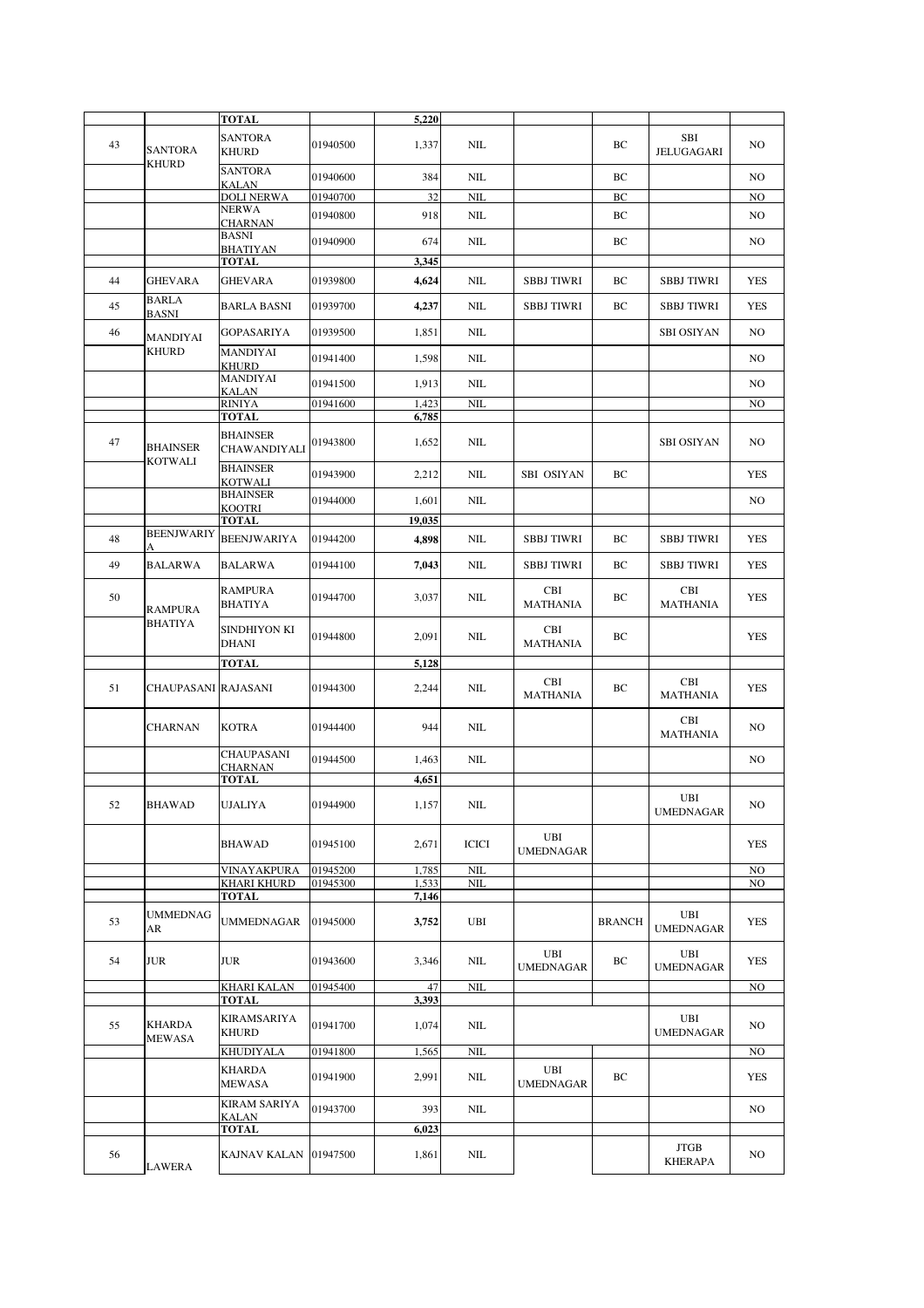|    | <b>KALAN</b>           | LAWERA KALAN 01947700                |                      | 4,329        | NIL          | <b>JTGB</b><br><b>KHERAPA</b> | BC            |                               | <b>YES</b>     |
|----|------------------------|--------------------------------------|----------------------|--------------|--------------|-------------------------------|---------------|-------------------------------|----------------|
|    |                        | <b>TOTAL</b>                         |                      | 6,190        | <b>NIL</b>   |                               |               |                               | N <sub>O</sub> |
| 57 | <b>KHERAPA</b>         | <b>KHERAPA</b>                       | 01947600             | 2,754        | <b>JTGB</b>  |                               | <b>BRANCH</b> | <b>JTGB</b><br><b>KHERAPA</b> | YES            |
|    |                        | LAWERA KHURD 01948300                |                      | 2,939        | <b>UCO</b>   | <b>JTGB</b><br><b>KHERAPA</b> |               |                               | <b>YES</b>     |
|    |                        | MAILANA                              | 01948500             | 3,360        | NIL          | <b>JTGB</b><br><b>KHERAPA</b> | ВC            |                               | <b>YES</b>     |
|    |                        | TOTAL                                |                      | 9,053        | NIL          |                               |               |                               | <b>YES</b>     |
| 58 | <b>BAORI</b>           | <b>BAORI</b>                         | 01947800             | 10,212       |              |                               |               |                               | <b>YES</b>     |
| 59 | GAGARI                 | GAGARI                               | 01940100             | 2,847        | SBI          |                               | <b>BRANCH</b> | <b>SBI GAGARI</b>             | <b>YES</b>     |
|    |                        | <b>MELAWAS</b>                       | 01950800             | 987          | <b>NIL</b>   |                               |               |                               | N <sub>O</sub> |
|    |                        | NAWA<br>NAGARIYA                     | 01950900             | 307          | $NIL$        |                               |               |                               | N <sub>O</sub> |
|    |                        | <b>TOTAL</b>                         |                      | 4,141        |              |                               |               |                               |                |
| 60 | <b>BUCHETI</b>         | <b>SEVKI KALAN</b>                   | 01951400             | 2,554        | <b>NIL</b>   | <b>SBI GAGARI</b>             | ВC            | <b>SBI GAGARI</b>             | YES            |
|    |                        | <b>BUCHETI</b>                       | 01952000             | 3,120        | <b>NIL</b>   | <b>SBI GAGARI</b>             | ВC            |                               | <b>YES</b>     |
|    |                        | TOTAL                                |                      | 5,674        |              |                               |               |                               |                |
| 61 | <b>BORVI</b><br>KHURD  | <b>SURPURA</b><br><b>KALAN</b>       | 01951100             | 1,434        | NIL          |                               |               | <b>SBI GAGARI</b>             | NO.            |
|    |                        | <b>BORVI KALAN</b>                   | 01951200             | 129          | <b>NIL</b>   |                               |               |                               | N <sub>O</sub> |
|    |                        | <b>SEVKI KHURD</b>                   | 01951500             | 999          | <b>NIL</b>   |                               |               |                               | N <sub>O</sub> |
|    |                        | <b>BORVI KHURD</b>                   | 01951600             | 774          | <b>NIL</b>   |                               |               |                               | N <sub>O</sub> |
|    |                        | CHANGAWARA<br>KHURD                  | 01951700             | 93           | NIL          |                               |               |                               | N <sub>O</sub> |
|    |                        | CHANGAWARA<br>KALAN                  | 01951800             | 179          | NIL          |                               |               |                               | NO.            |
|    |                        | CHANGAWARA<br><b>CHARANA</b>         | 01951900             | 212          | NIL          |                               |               |                               | NO.            |
|    |                        | <b>TOTAL</b>                         |                      | 3,820        |              |                               |               |                               |                |
| 62 | SOYLA                  | <b>DHANARI</b>                       | 01945500             | 1,557        | NIL          |                               |               | <b>JTGB SOYLA</b>             | N <sub>O</sub> |
|    |                        | KHURD                                |                      |              | NIL          |                               |               |                               | N <sub>O</sub> |
|    |                        | <b>MORNAWARA</b><br><b>CHHINDIYA</b> | 01945600<br>01945700 | 854<br>1,012 | <b>NIL</b>   |                               |               |                               | N <sub>O</sub> |
|    |                        | SOYLA                                | 01945900             | 4,448        | <b>JTGB</b>  |                               | <b>BRANCH</b> |                               | <b>YES</b>     |
|    |                        | <b>TOTAL</b>                         |                      | 7,871        |              |                               |               |                               |                |
| 63 | <b>KAJNAV</b><br>KHURD | <b>CHANDALIYA</b>                    | 01939900             | 2,099        | NIL          | <b>SBI JELU</b><br>GAGARI     | ВC            | <b>SBI JELU</b><br>GAGARI     | <b>YES</b>     |
|    |                        | KAJNAU KHURD                         | 01945800             | 1,489        | <b>NIL</b>   |                               |               |                               | N <sub>O</sub> |
|    |                        | <b>TOTAL</b>                         |                      | 3,588        |              |                               |               |                               |                |
| 64 | <b>BIRAI</b>           | <b>BIRAI</b>                         | 01950500             | 6,141        | <b>NIL</b>   | <b>SBI GAGARI</b>             | ВC            | <b>SBI GAGARI</b>             | <b>YES</b>     |
| 65 | <b>JOINTARA</b>        | <b>SANWAT KUA</b><br><b>KALAN</b>    | 01947900             | 945          | NIL          |                               |               | <b>UCO BAORI</b>              | N <sub>O</sub> |
|    |                        | SANWAT KUA<br><b>KHURD</b>           | 01948000             | 646          | NIL          |                               |               |                               | NO             |
|    |                        | <b>BHAT KORIYA</b>                   | 01948100             | 28           | NIL          |                               |               |                               | NO             |
|    |                        | <b>BASNI PATAN</b>                   | 01948200             | 817          | <b>NIL</b>   |                               |               |                               | N <sub>O</sub> |
|    |                        | <b>JOINTARA</b>                      | 01948400             | 1,612        | NIL          |                               |               |                               | NO.            |
|    |                        | <b>TOTAL</b>                         |                      | 4,048        |              |                               |               |                               |                |
| 66 | <b>NETRA</b>           | <b>NETRA</b>                         | 01950700             | 3,757        | $\text{NIL}$ | <b>UCO BAORI</b>              | ВC            | <b>UCO BAORI</b>              | <b>YES</b>     |
| 67 | KASTI                  | KASTI                                | 01950600             | 2,017        | $NIL$        | <b>UCO BAORI</b>              | BC            | UCO BAORI                     | YES            |
|    |                        | <b>LUNAWAS</b>                       | 01951300             | 667          | $\text{NIL}$ |                               |               |                               | NO             |
|    |                        | <b>TOTAL</b>                         |                      | 2,684        |              |                               |               |                               |                |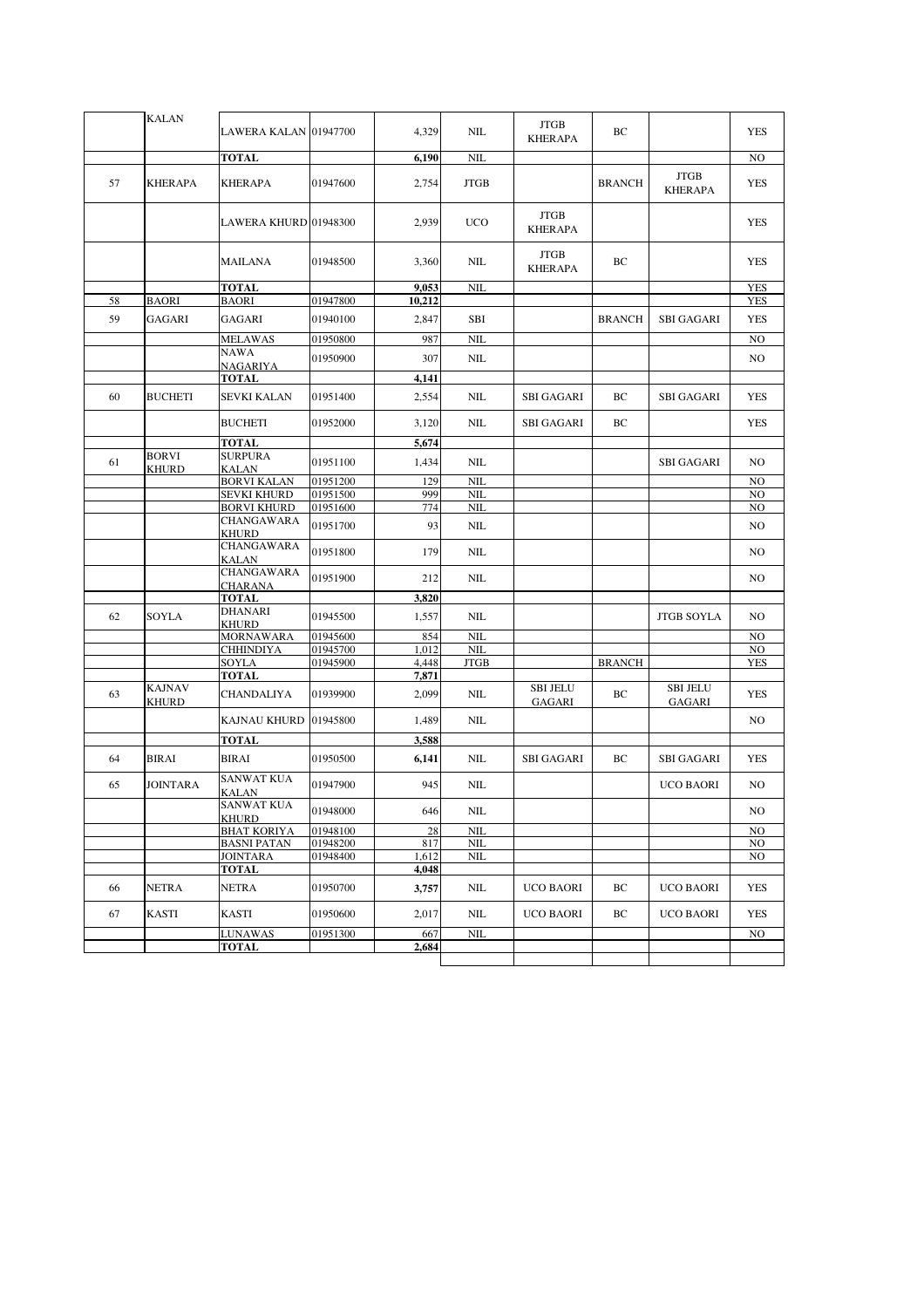### **ANNEXURE - I NUMBER OF VILLAGES UNDER EACH GRAM PANCHAYAT Name of Panchayat Samiti : Bhopalgarh (0006)**

|                                             |                                | Name of Village & Code         |          | <b>Total</b><br>Population |                                                                      | <b>FI</b> Identified village<br>(2000+ population<br><b>Villages</b> ) |                                                                                                                              |                                                                    |                                                 |
|---------------------------------------------|--------------------------------|--------------------------------|----------|----------------------------|----------------------------------------------------------------------|------------------------------------------------------------------------|------------------------------------------------------------------------------------------------------------------------------|--------------------------------------------------------------------|-------------------------------------------------|
| Location<br>code of<br>Village<br>Panchayat | Name of<br>Panchayat           | <b>Name of Village</b>         | Code     | Person                     | Name of<br>bank with<br>branch/<br><b>Branches</b> at<br>the Village | Name of<br>allotted bank<br>with branch                                | Proposed/<br>existing<br>delivery<br>mode of<br><b>Banking</b><br><b>Services</b><br>i.e.<br><b>BC/ATM/</b><br><b>Branch</b> | Name of<br><b>Service Area</b><br><b>Bank of Gram</b><br>Panchayat | Post<br>office/sub-<br>Post<br>office<br>Yes/No |
| $\mathbf{1}$                                | $\mathbf{2}$                   | 3                              | 4        | 5                          | 6                                                                    | 7(a)                                                                   | 7(b)                                                                                                                         | 8                                                                  | 9                                               |
| 01                                          | <b>BHOPALGA</b><br>RH          | <b>BHOPALGARH</b>              | 01950000 | 19,078                     | UCOSBBJ/SB<br>P                                                      |                                                                        | <b>BRANCH</b>                                                                                                                | <b>UCOBHOPAL</b><br><b>GARH</b>                                    | <b>YES</b>                                      |
| 02                                          | <b>KOSANA</b>                  | <b>KOSANA</b>                  | 01954600 | 6,672                      | $NIL$                                                                | <b>JTGB</b><br><b>KHAWASPUR</b><br>A                                   | BC                                                                                                                           | <b>JTGB</b><br><b>KHAWASPUR</b><br>А                               | <b>YES</b>                                      |
| 03                                          | <b>KHAWASPU</b><br>RA          | <b>MAD PURIYA</b>              | 01953800 | 531                        | NIL                                                                  |                                                                        |                                                                                                                              | <b>JTGB</b><br><b>KHAWASPUR</b><br>A                               | N <sub>O</sub>                                  |
|                                             |                                | <b>KHAWASPURA</b>              | 01953900 | 4,286                      | <b>JTGB</b>                                                          |                                                                        | <b>BRANCH</b>                                                                                                                |                                                                    | <b>YES</b>                                      |
|                                             |                                | <b>GHODAWAT</b>                | 01954000 | 2,038                      | NIL                                                                  | <b>JTGB</b><br><b>KHAWASPUR</b><br>A                                   | BC                                                                                                                           |                                                                    | <b>YES</b>                                      |
|                                             |                                | <b>TOTAL</b>                   |          | 6,855                      | NIL                                                                  |                                                                        |                                                                                                                              |                                                                    | NO                                              |
| 04                                          | <b>CHAUKRI</b><br><b>KALAN</b> | <b>CHAUKRI</b><br><b>KHURD</b> | 01954100 | 1,853                      | NIL                                                                  |                                                                        |                                                                                                                              | <b>JTGB</b><br><b>KHAWASPUR</b><br>A                               | N <sub>O</sub>                                  |
|                                             |                                | SIYARA                         | 01954200 | 2,047                      | NIL                                                                  | <b>JTGB</b><br><b>KHAWASPUR</b><br>A                                   | BC                                                                                                                           |                                                                    | <b>YES</b>                                      |
|                                             |                                | <b>CHAUKRI</b><br><b>KALAN</b> | 01954300 | 2,767                      | NIL                                                                  | <b>JTGB</b><br><b>KHAWASPUR</b><br>A                                   | BC                                                                                                                           |                                                                    | <b>YES</b>                                      |
|                                             |                                | <b>TOTAL</b>                   |          | 6,667                      | NIL                                                                  |                                                                        |                                                                                                                              |                                                                    | NO                                              |
| 05                                          | <b>SATHEEN</b>                 | <b>SATHEEN</b>                 | 01954700 | 6,071                      | $NIL$                                                                | <b>UCO</b><br><b>KHANGTA</b>                                           | BC                                                                                                                           | <b>UCO</b><br><b>KHANGTA</b>                                       | <b>YES</b>                                      |
| 06                                          | KHANGATA                       | <b>KHANGATA</b>                | 01954500 | 6,471                      | <b>UCO</b>                                                           |                                                                        | <b>BRANCH</b>                                                                                                                | <b>UCO</b><br><b>KHANGTA</b>                                       | <b>YES</b>                                      |
| 07                                          | PALRI<br><b>SIDDHA</b>         | BASNI<br><b>KHARIYA</b>        | 01953600 | 1,281                      | $\rm NIL$                                                            |                                                                        |                                                                                                                              | <b>SBI KHARIA</b><br>KHANGAR                                       | NO                                              |
|                                             |                                | PALRI SIDDHA                   | 01953700 | 2,003                      | <b>NIL</b>                                                           | SBI KHARIA<br><b>KHANGAR</b>                                           | BC                                                                                                                           |                                                                    | <b>YES</b>                                      |
|                                             |                                | <b>MIRASIYA</b>                | 01954400 | 405                        | $NIL$                                                                |                                                                        |                                                                                                                              |                                                                    | NO                                              |
|                                             |                                | <b>TOTAL</b>                   |          | 3,689                      | $NIL$                                                                |                                                                        |                                                                                                                              |                                                                    | NO                                              |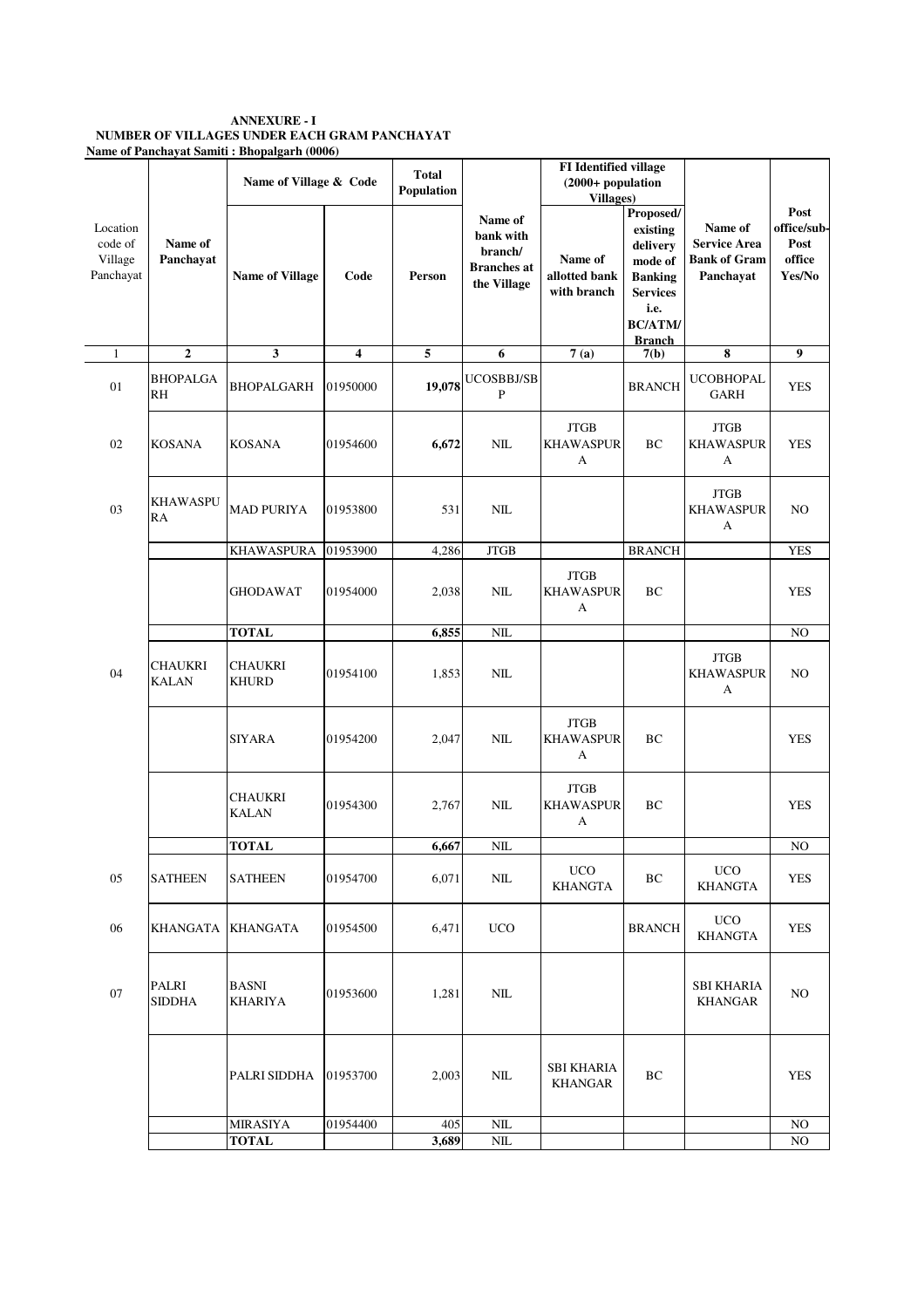| 08 | BAGORIYA                     | <b>BAGORIYA</b>                | 01952700 | 2,365        | NIL                     | uco bhopalgarh                    | BC            | uco bhopalgarh                    | <b>YES</b>     |
|----|------------------------------|--------------------------------|----------|--------------|-------------------------|-----------------------------------|---------------|-----------------------------------|----------------|
|    |                              | <b>BURCHHA</b>                 | 01952800 | 1,422        | $\rm NIL$               |                                   |               |                                   | NO             |
|    |                              | <b>TOTAL</b>                   |          | 3,787        | $\rm NIL$               |                                   |               |                                   | NO             |
| 09 | <b>KURI</b>                  | <b>DHOROO</b>                  | 01952600 | 1,662        | NIL                     |                                   |               | JTGB ARTIYA<br><b>KALA</b>        | NO             |
|    |                              | <b>KURI</b>                    | 01955300 | 3,241        | NIL                     | <b>JTGB ARTIYA</b><br><b>KALA</b> | BC            |                                   | <b>YES</b>     |
|    |                              | <b>TOTAL</b>                   |          | 4,903        | NIL                     |                                   |               |                                   | NO             |
| 10 | <b>SALWA</b><br><b>KHURD</b> | <b>TIGRA</b>                   | 01956500 | 825          | $\text{NIL}$            |                                   |               | <b>JTGB SALYA</b><br><b>KHURD</b> | NO             |
|    |                              | <b>SALWA KHURD</b>             | 01956600 | 5,022        | $_{\rm JTGB}$           |                                   | <b>BRANCH</b> |                                   | <b>YES</b>     |
|    |                              | <b>TOTAL</b>                   |          | 5,847        | $\rm NIL$               |                                   |               |                                   | NO             |
| 11 | KUR                          | HINGANIYA                      | 01957100 | 628          | $\text{NIL}$            |                                   |               | <b>JTGB SALYA</b><br><b>KHURD</b> | NO             |
|    |                              | <b>KUR</b>                     | 01957200 | 2,042        | $\text{NIL}$            | <b>JTGB SALVA</b><br><b>KHURD</b> | BC            |                                   | YES            |
|    |                              | KHOKHARIYA                     | 01957300 | 1,086        | $NIL$                   |                                   |               |                                   | NO             |
|    |                              | <b>TOTAL</b>                   |          | 3,756        | NIL                     |                                   |               |                                   | NO             |
| 12 | BUDKIYA                      | <b>NANDIYA</b><br>PRABHAWATI   | 01956100 | 2,675        | NIL                     | <b>JTGB ARTIYA</b><br><b>KALA</b> | BC            | <b>JTGB ARTIYA</b><br><b>KALA</b> | <b>YES</b>     |
|    |                              | <b>BUDKIYA</b>                 | 01956200 | 2,944        | NIL                     | <b>JTGB ARTIYA</b><br><b>KALA</b> | BC            |                                   | <b>YES</b>     |
|    |                              | <b>TOTAL</b>                   |          | 5,619        | NIL                     |                                   |               |                                   | N <sub>O</sub> |
| 13 | <b>DEWATRA</b>               | JHALAMALIYA                    | 01955800 | 1,613        | NIL                     |                                   |               | <b>JTGB ARTIYA</b><br><b>KALA</b> | NO             |
|    |                              | <b>DEWATRA</b>                 | 01955900 | 3,449        | NIL                     | <b>JTGB ARTIYA</b><br><b>KALA</b> | BC            |                                   | <b>YES</b>     |
|    |                              | <b>TOTAL</b>                   |          | 5,062        | NIL                     |                                   |               |                                   | NO             |
| 14 | ARTIYA<br><b>KALAN</b>       | <b>BANDRA</b>                  | 01952100 | 919          | NIL                     |                                   |               | <b>JTGB ARTIYA</b><br>KALA        | NO             |
|    |                              | ARTIYA<br><b>KHURD</b>         | 01955400 | 2,464        | NIL                     | <b>JTGB ARTIYA</b><br><b>KALA</b> | BC            |                                   | <b>YES</b>     |
|    |                              | ARTIYA KALAN 01955700          |          | 2,942        | <b>JTGB</b>             |                                   | <b>BRANCH</b> |                                   | <b>YES</b>     |
|    |                              | <b>GODAWAS</b><br><b>TOTAL</b> | 01956000 | 791<br>7,116 | <b>NIL</b><br>$\rm NIL$ |                                   |               |                                   | NO.<br>NO.     |
|    |                              | <b>TAMBARIYA</b>               |          |              |                         |                                   |               |                                   |                |
| 15 | <b>HIRADESAR</b>             | <b>KHURD</b>                   | 01952200 | 830          | NIL                     |                                   |               | <b>SBBJ BIRANI</b>                | NO.            |
|    |                              | <b>TAMBARIYA</b><br>KALAN      | 01952300 | 1,309        | NIL                     |                                   |               |                                   | NO.            |
|    |                              | HIRADESAR                      | 01952400 | 2,845        | <b>NIL</b>              | <b>SBBJ BIRANI</b>                | BC            |                                   | <b>YES</b>     |
|    |                              | <b>SOPRA</b>                   | 01952500 | 1,411        | NIL                     |                                   |               |                                   | NO.            |
|    |                              | <b>TOTAL</b>                   |          | 6,395        | $\rm NIL$               |                                   |               |                                   | NO.            |
| 16 | ROODIYA                      | MINDOLI                        | 01948600 | 898          | NIL                     |                                   |               | <b>SBBJ BIRANI</b>                | NO.            |
|    |                              | ROODIYA                        | 01950200 | 2,553        | NIL                     | <b>SBBJ BIRANI</b>                | BC            |                                   | <b>YES</b>     |
|    |                              | <b>BIRANI</b>                  | 01950300 | 2,296        | <b>SBBJ</b>             |                                   | <b>BRANCH</b> |                                   | <b>YES</b>     |
|    |                              | <b>KALAWAS</b>                 | 01950400 | 991          | $\rm NIL$               |                                   |               |                                   | NO             |
|    |                              | <b>TOTAL</b>                   |          | 6,738        | $NIL$                   |                                   |               |                                   | NO             |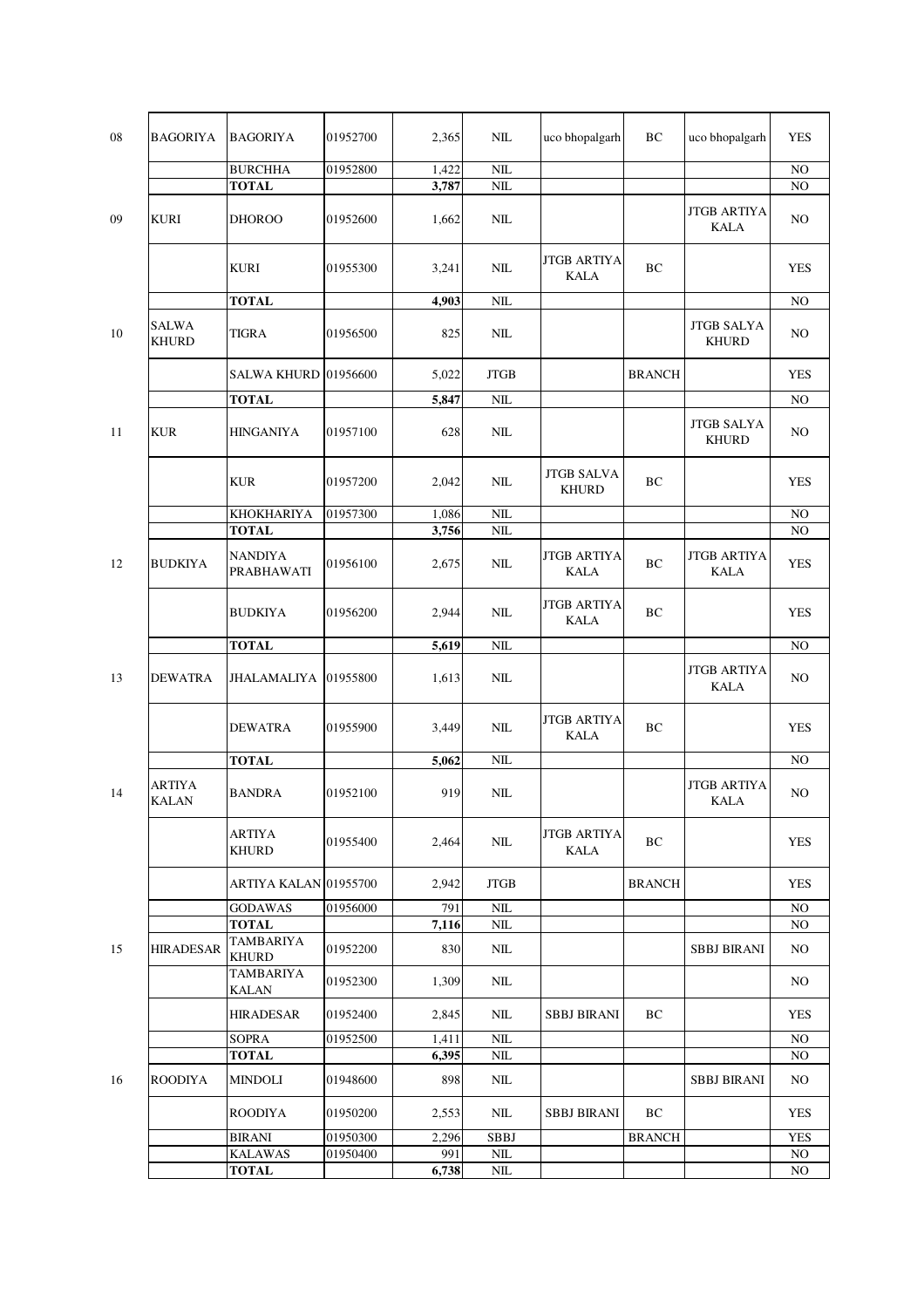| 17 | <b>SURPURA</b><br>KHURD   | <b>SURPURA</b><br>KHURD         | 01948900 | 3,260          | NIL            | <b>UCOBHOPAL</b><br>GARH                       | BC            | <b>UCOBHOPAL</b><br><b>GARH</b>                | <b>YES</b> |
|----|---------------------------|---------------------------------|----------|----------------|----------------|------------------------------------------------|---------------|------------------------------------------------|------------|
|    |                           | HINGOLI                         | 01949000 | 2,958          | NIL            | <b>UCOBHOPAL</b><br><b>GARH</b>                | BC            |                                                | <b>YES</b> |
|    |                           | <b>KUMBHARA</b>                 | 01949100 | 1,637          | $NIL$          |                                                |               |                                                | NO         |
|    |                           | <b>TOTAL</b>                    |          | 7,855          | <b>NIL</b>     |                                                |               |                                                | NO.        |
| 18 | <b>GAJSINGHP</b><br>URA   | ASANDA                          | 01946400 | 853            | NIL            |                                                |               | <b>UCO ASOP</b>                                | NO.        |
|    |                           | GAJSINGHPURA 01946500           |          | 4,247          | NIL            | <b>UCO ASOP</b>                                | ВC            |                                                | YES        |
|    |                           | LAWARI                          | 01947100 | 960            | $NIL$          |                                                |               |                                                | NO.        |
|    |                           | <b>TOTAL</b>                    |          | 6,060          | $\rm NIL$      |                                                |               |                                                | NO         |
| 19 | <b>MANGERIY</b><br>A      | DODIYAL                         | 01946000 | 278            | NIL            |                                                |               | <b>UCO ASOP</b>                                | NO.        |
|    |                           | MANGERIYA                       | 01946100 | 2,109          | NIL            | <b>UCO ASOP</b>                                | BC            |                                                | <b>YES</b> |
|    |                           | <b>DHANDHORA</b>                | 01946200 | 1,544          | $NIL$          |                                                |               |                                                | NO.        |
|    | <b>BASNI</b>              | <b>TOTAL</b>                    |          | 3,931          | $NIL$          |                                                |               |                                                | NO         |
| 20 | <b>HARISINGH</b>          | <b>SUWANA</b><br><b>BASNI</b>   | 01946600 | 900            | NIL            |                                                |               | <b>UCO ASOP</b>                                | NO.        |
|    |                           | <b>HARISINGH</b>                | 01946700 | 2,166          | NIL            | <b>UCO ASOP</b>                                | ВC            |                                                | <b>YES</b> |
|    |                           | <b>KUKARDA</b><br><b>TOTAL</b>  | 01946800 | 1,059<br>4,125 | $NIL$<br>$NIL$ |                                                |               |                                                | NO<br>NO   |
|    |                           |                                 |          |                |                |                                                |               |                                                |            |
| 21 | <b>ASOP</b>               | <b>ASOP</b>                     | 01946900 | 11,323         | <b>UCO</b>     |                                                | <b>BRANCH</b> | <b>UCO ASOP</b>                                | <b>YES</b> |
| 22 | BARNI<br>KHURD            | <b>BARNI KALAN</b>              | 01949200 | 593            | NIL            |                                                |               | <b>JTGB</b><br><b>RAJLANI</b>                  | NO.        |
|    |                           | <b>BARNI KHURD</b>              | 01949700 | 2,966          | NIL            | <b>JTGB</b><br><b>RAJLANI</b>                  | ВC            |                                                | <b>YES</b> |
|    |                           | <b>TOTAL</b>                    |          | 3,559          | $NIL$          |                                                |               |                                                | NO         |
| 23 | <b>NADSAR</b>             | NADSAR                          | 01949800 | 4,757          | NIL            | JTGB<br><b>RAJLANI</b>                         | ВC            | <b>JTGB</b><br><b>RAJLANI</b>                  | <b>YES</b> |
|    |                           | <b>BASNI</b><br><b>SAINDWA</b>  | 01949900 | 268            | NIL            |                                                |               |                                                | NO.        |
|    |                           | <b>TOTAL</b>                    |          | 5,025          | $NIL$          |                                                |               |                                                | NO         |
| 24 | <b>RAJLANI</b>            | <b>CHAPLA</b>                   | 01953100 | 1,712          | $\mbox{NIL}$   |                                                |               | <b>JTGB</b><br><b>RAJLANI</b>                  | $\rm NO$   |
|    |                           | <b>RAJLANI</b>                  | 01953200 | 4,848          | <b>JTGB</b>    |                                                | <b>BRANCH</b> |                                                | <b>YES</b> |
|    |                           | <b>TOTAL</b>                    |          | 6,560          | $\rm NIL$      |                                                |               |                                                | NO.        |
| 25 | KHARIYA<br><b>KHANGAR</b> | <b>BASNI</b><br><b>BUDDHA</b>   | 01953000 | 151            | NIL            |                                                |               | SBI KHARIYA<br><b>KHANGAR</b>                  | NO.        |
|    |                           | <b>DHADHESRI</b>                | 01953300 | 1,219          | $\rm NIL$      |                                                |               |                                                | NO         |
|    |                           | KHARIYA                         | 01953400 | 3,516          | SBI            |                                                | <b>BRANCH</b> |                                                | <b>YES</b> |
|    |                           | <b>KHANGAR</b>                  | 01953500 | 951            | $NIL$          |                                                |               |                                                | NO.        |
|    |                           | <b>DEVNAGAR</b><br><b>TOTAL</b> |          | 5,837          | $NIL$          |                                                |               |                                                | NO         |
| 26 | RAROD                     | RAROD                           | 01947000 | 2,990          | NIL            | <b>UCO ASOP</b>                                | ВC            | <b>UCO ASOP</b>                                | <b>YES</b> |
|    |                           |                                 |          |                |                |                                                |               |                                                |            |
| 27 | KHERI<br><b>SALWA</b>     | KHERI SALWA                     | 01956300 | 2,748          | NIL            | <b>JTGB</b><br><b>SALVAKHUR</b><br>$\mathbf D$ | BC            | <b>JTGB</b><br><b>SALYAKHUR</b><br>$\mathbf D$ | <b>YES</b> |
|    |                           | <b>KHERI</b><br><b>CHARNA</b>   | 01956400 | 681            | NIL            |                                                |               |                                                | NO.        |
|    |                           | <b>TOTAL</b>                    |          | 3,429          | $\rm NIL$      |                                                |               |                                                | NO         |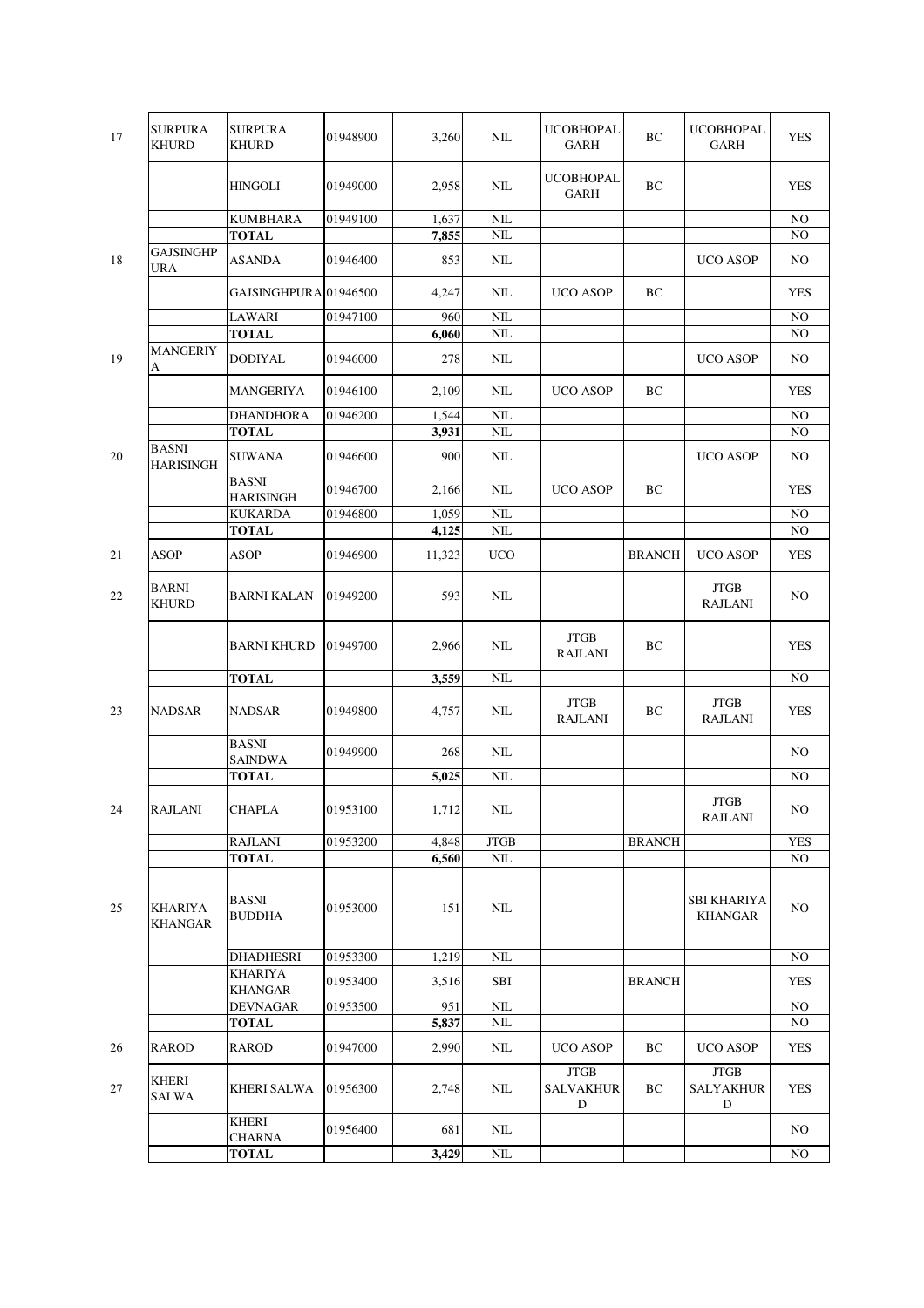| 28 |                          | RATKURIYA RATKURIYA             | 01952900 | 4,508 | NIL           | <b>UCO</b><br><b>KHANGTA</b>                   | BC | <b>UCO</b><br><b>KHANGTA</b>                   | <b>YES</b>     |
|----|--------------------------|---------------------------------|----------|-------|---------------|------------------------------------------------|----|------------------------------------------------|----------------|
|    |                          | <b>SARGIYA</b><br><b>KHURD</b>  | 01954800 | 379   | $NIL$         |                                                |    |                                                | N <sub>O</sub> |
|    |                          | <b>SARGIYA</b><br>KALAN         | 01954900 | 773   | NIL           |                                                |    |                                                | N <sub>O</sub> |
|    |                          | <b>TOTAL</b>                    |          | 5,660 | NIL           |                                                |    |                                                | NO             |
| 29 | <b>RAMPURA</b>           | <b>RAMPURA</b>                  | 01949300 | 1,162 | NIL           |                                                |    | <b>UCO ASOP</b>                                | NO             |
|    |                          | DADMI                           | 01949600 | 2,119 | NIL           | <b>UCO ASOP</b>                                | BC |                                                | YES            |
|    |                          | <b>TOTAL</b>                    |          | 3,281 | <b>NIL</b>    |                                                |    |                                                | N <sub>O</sub> |
| 30 | <b>GARASANI</b>          | <b>GOVINDPURA</b>               | 01949400 | 328   | NIL           |                                                |    | <b>UCO ASOP</b>                                | NO.            |
|    |                          | GARASANI                        | 01949500 | 2,824 | NIL           | <b>UCO ASOP</b>                                | BC |                                                | <b>YES</b>     |
|    |                          | <b>TOTAL</b>                    |          | 3,152 | <b>NIL</b>    |                                                |    |                                                | N <sub>O</sub> |
| 31 | <b>BHUNDANA</b>          | <b>KAGAL</b>                    | 01955000 | 1,038 | NIL           |                                                |    | SBBJ<br><b>BHOPALGAR</b><br>H                  | NO.            |
|    |                          | <b>DUDI NAGAR</b>               | 01955100 | 512   | $N\mathbf{I}$ |                                                |    |                                                | $\rm NO$       |
|    |                          | <b>BHUNDANA</b>                 | 01955200 | 1,954 | $\rm NIL$     |                                                |    |                                                | $\rm NO$       |
|    |                          | <b>TOTAL</b>                    |          | 3,504 | $\rm NIL$     |                                                |    | <b>UCO</b>                                     | $\rm NO$       |
| 32 | <b>MALAR</b>             | <b>MALAR</b>                    | 01955500 | 1,895 | NIL           |                                                |    | <b>BHOPALGAR</b><br>H                          | NO.            |
|    |                          | SHEKHNAGAR                      | 01955600 | 2,365 | NIL           | <b>UCO</b><br><b>BHOPALGAR</b><br>$\, {\rm H}$ | BC |                                                | <b>YES</b>     |
|    |                          | <b>TOTAL</b>                    |          | 4,260 | NIL           |                                                |    |                                                | N <sub>O</sub> |
| 33 | <b>RAMRAWAS</b>          | RAMRAWAS<br><b>KHURD</b>        | 01956900 | 859   | NIL           |                                                |    | <b>JTGB SALVA</b><br><b>KHURD</b>              | NO.            |
|    | <b>KALAN</b>             | <b>RAMRAWAS</b><br>KALAN        | 01957000 | 3,387 | <b>NIL</b>    | <b>JTGB SALVA</b><br><b>KHURD</b>              | BC |                                                | <b>YES</b>     |
|    |                          | <b>TOTAL</b>                    |          | 4,246 | NIL           |                                                |    |                                                | N <sub>O</sub> |
| 34 | <b>BARA</b><br>KALAN     | <b>BARA KALAN</b>               | 01956700 | 1,643 | NIL           |                                                |    | <b>SBP</b><br><b>BHOPALGAR</b><br>Η            | NO             |
|    |                          | <b>BARA KHURD</b>               | 01956800 | 628   | NIL           |                                                |    |                                                | NO             |
|    |                          | <b>TOTAL</b>                    |          | 2,271 | $\mbox{NIL}$  |                                                |    |                                                | $\rm NO$       |
| 35 | <b>USTRA</b>             | MANDLI<br><b>CHARNA</b>         | 01948700 | 583   | <b>NIL</b>    |                                                |    | <b>UCO</b><br><b>BHOPALGAR</b><br>H            | NO.            |
|    |                          | <b>GADERI</b>                   | 01948800 | 2,258 | NIL           | <b>UCO</b><br><b>BHOPALGAR</b><br>H            | ВC |                                                | <b>YES</b>     |
|    |                          | USTRA                           | 01950100 | 3,197 | NIL           | <b>UCO</b><br><b>BHOPALGAR</b><br>H            | BC |                                                | <b>YES</b>     |
|    |                          | <b>TOTAL</b>                    |          | 6,038 | NIL           |                                                |    |                                                | NO.            |
| 36 | PALRI<br><b>RANAWATA</b> | <b>PALRI</b><br><b>RANAWATA</b> | 01947200 | 2,687 | NIL           | <b>UCO</b><br><b>BHOPALGAR</b><br>Н            | BC | <b>UCO</b><br><b>BHOPALGAR</b><br>$\, {\rm H}$ | <b>YES</b>     |
|    |                          | <b>NAGALWAS</b>                 | 01947300 | 891   | NIL           |                                                |    |                                                | NO.            |
|    |                          | <b>TODIYANA</b>                 | 01947400 | 911   | $\rm NIL$     |                                                |    |                                                | NO             |
|    |                          | <b>TOTAL</b>                    |          | 4,489 | NIL           |                                                |    |                                                | N <sub>O</sub> |
|    |                          |                                 |          |       |               |                                                |    |                                                |                |
|    |                          |                                 |          |       |               |                                                |    |                                                |                |
|    |                          |                                 |          |       |               |                                                |    |                                                |                |
|    |                          |                                 |          |       |               |                                                |    |                                                |                |
|    |                          |                                 |          |       |               |                                                |    |                                                |                |
|    |                          |                                 |          |       |               |                                                |    |                                                |                |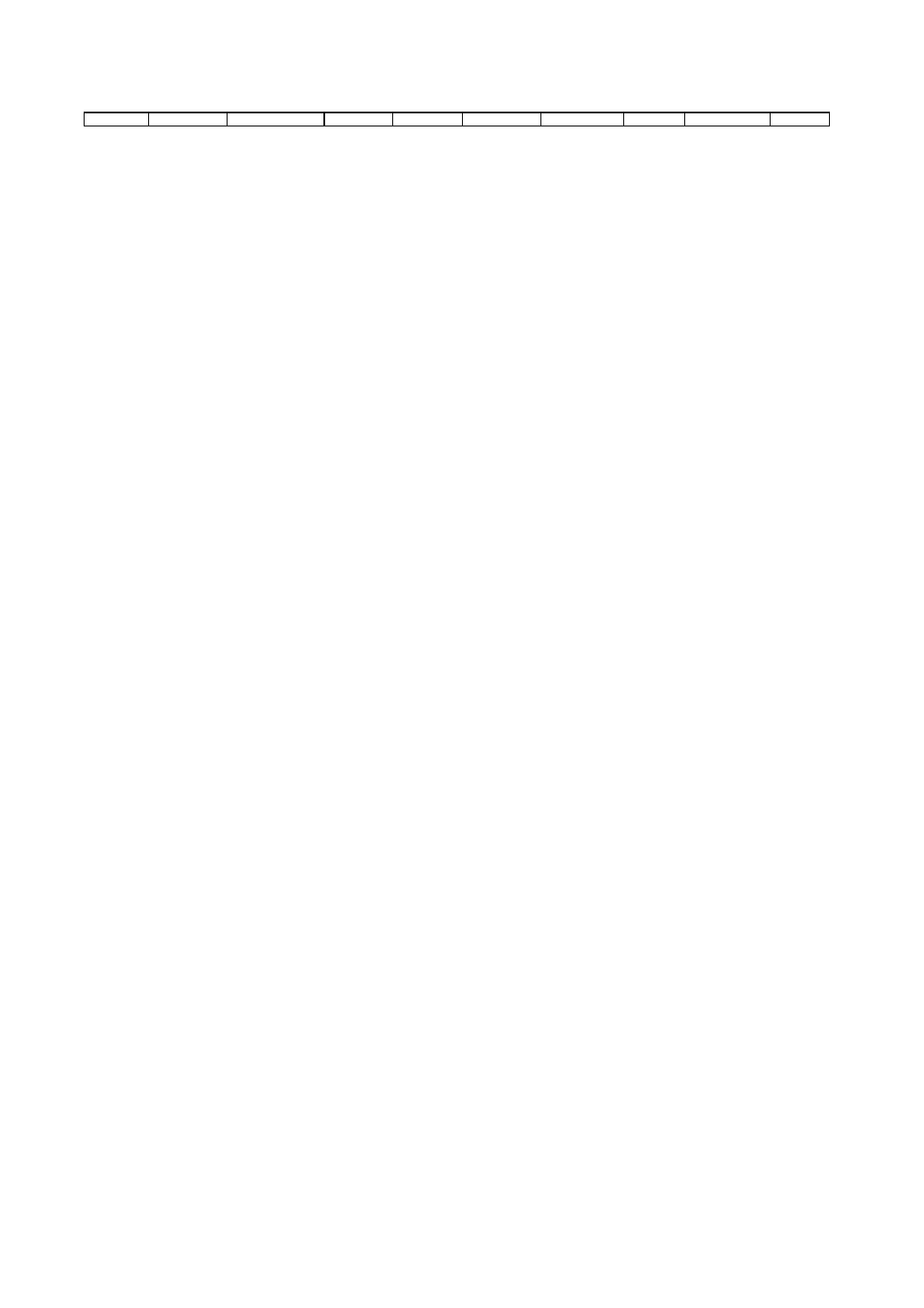| <b>Location</b> code | Name of Panchayat Samiti : Mandor (0007)<br><b>Name of Panchayat</b> | Name of Village & Code                                   |                      | <b>Total Population</b> |                                                        | <b>FI</b> Identified village         | $(2000+$                                                                                                 |                                                          |                                              |
|----------------------|----------------------------------------------------------------------|----------------------------------------------------------|----------------------|-------------------------|--------------------------------------------------------|--------------------------------------|----------------------------------------------------------------------------------------------------------|----------------------------------------------------------|----------------------------------------------|
| of Village           |                                                                      |                                                          |                      |                         |                                                        | population Villages)                 |                                                                                                          |                                                          |                                              |
| Panchayat            |                                                                      | <b>Name of Village</b>                                   | Code                 | Person                  | Name of bank with<br>branch/Branches<br>at the Village | Name of allotted<br>bank with branch | Proposed/exist<br>ing delivery<br>mode of<br><b>Banking</b><br>Services i.e.<br><b>BC/ATM/Bra</b><br>nch | <b>Name of Service</b><br>Area Bank of Gram<br>Panchayat | Post<br>office/sub-<br>Post office<br>Yes/No |
| $\mathbf 1$          | $\overline{\mathbf{2}}$                                              | 3                                                        | $\boldsymbol{4}$     | 5                       | 6                                                      | 7(a)                                 | 7(b)                                                                                                     | 8                                                        | 9                                            |
| $01\,$               | <b>NARWA</b>                                                         | NARWA KHICHIYAN                                          | 01958400             | 2,400                   | NIL                                                    | <b>BOI BEROO</b>                     | BC                                                                                                       | <b>BOI BEROO</b>                                         | <b>YES</b>                                   |
|                      |                                                                      | PALRI PANWARA                                            | 01962000             | 179                     | NIL                                                    |                                      |                                                                                                          |                                                          | NO                                           |
|                      |                                                                      | <b>BHIRKALI</b>                                          | 01962100             | 486                     | NIL                                                    |                                      |                                                                                                          |                                                          | N <sub>O</sub>                               |
|                      |                                                                      | PALRI MANGALIYA                                          | 01962200             | 1,737                   | NIL                                                    |                                      |                                                                                                          |                                                          | N <sub>O</sub>                               |
|                      |                                                                      | JAKHARO KI DHANI<br><b>TOTAL</b>                         | 01962300             | 1,267<br>6,069          | NIL                                                    |                                      |                                                                                                          |                                                          | N <sub>O</sub>                               |
|                      |                                                                      |                                                          |                      |                         |                                                        |                                      |                                                                                                          |                                                          |                                              |
|                      |                                                                      |                                                          |                      |                         |                                                        |                                      |                                                                                                          | ALLAHABAD BK<br><b>CHOPSN RD</b>                         | NO.                                          |
| 02                   | <b>INDROKA</b>                                                       | KHOKHARI<br><b>INDROKA</b>                               | 01958100<br>01958200 | 230<br>1,887            | NIL<br>NIL                                             |                                      |                                                                                                          |                                                          | N <sub>O</sub>                               |
|                      |                                                                      |                                                          |                      |                         |                                                        |                                      |                                                                                                          |                                                          |                                              |
|                      |                                                                      | MANAI                                                    | 01958300             | 2,525                   | NIL                                                    | ALLAHABAD<br><b>BK CHOPSN RD</b>     | BC                                                                                                       |                                                          | <b>YES</b>                                   |
|                      |                                                                      | <b>TOTAL</b>                                             |                      | 4,642                   |                                                        |                                      |                                                                                                          |                                                          |                                              |
| 03                   | MANAKLAO                                                             | MANAKLAO                                                 | 01958500             | 3,843                   | <b>SBBJ</b>                                            |                                      | <b>BRANCH</b>                                                                                            | SBBJ<br><b>MANEKLAO</b>                                  | <b>YES</b>                                   |
|                      |                                                                      | <b>BASNI KARWAR</b>                                      | 01958600             | 426                     | NII.                                                   |                                      |                                                                                                          |                                                          | N <sub>O</sub>                               |
|                      |                                                                      | <b>BASNI LACHHAN</b>                                     | 01958700             | 608                     | NIL                                                    |                                      |                                                                                                          |                                                          | N <sub>O</sub>                               |
|                      |                                                                      | DAIJAR                                                   | 01961800             | 2,812                   | NIL                                                    | <b>SBBJ</b><br>MANEKLAO              | BС                                                                                                       |                                                          | <b>YES</b>                                   |
|                      |                                                                      | PALRI KHICHIYAN                                          | 01961900             | 1,256                   | NIL                                                    |                                      |                                                                                                          |                                                          | N <sub>O</sub>                               |
|                      |                                                                      |                                                          |                      | 8,945                   |                                                        |                                      |                                                                                                          |                                                          |                                              |
| 04                   | SALWA KALAN                                                          | <b>KARWALI DHANI</b>                                     | 01959300             | 721                     | <b>NIL</b>                                             |                                      |                                                                                                          | <b>SBBJ SALWA</b><br>KALA                                | N <sub>O</sub>                               |
|                      |                                                                      | <b>SALWA KALAN</b>                                       | 01959400             | 4,559                   | <b>SBBJ</b>                                            |                                      | <b>BRANCH</b>                                                                                            |                                                          | <b>YES</b>                                   |
|                      |                                                                      | <b>RAM NAGAR</b>                                         | 01959700             | 1,419                   | NIL                                                    |                                      |                                                                                                          |                                                          | N <sub>O</sub>                               |
|                      |                                                                      | <b>TOTAL</b>                                             |                      | 6,699                   | NII                                                    |                                      |                                                                                                          |                                                          | N <sub>O</sub>                               |
| 05                   | <b>BANAR</b>                                                         | SODER KI DHANI                                           | 01966400             | 741                     | NIL                                                    |                                      |                                                                                                          | <b>UCO BANAR</b>                                         | N <sub>O</sub>                               |
|                      |                                                                      | NANDRA KHURD                                             | 01966700             | 574                     | NII                                                    |                                      |                                                                                                          |                                                          | N <sub>O</sub>                               |
|                      |                                                                      | <b>BANAR</b>                                             | 01966800             | 5,799                   | <b>UCO</b>                                             |                                      | <b>BRANCH</b>                                                                                            |                                                          | <b>YES</b>                                   |
|                      |                                                                      | JAJIWAL KUTRI<br>VISHNOIYON KI DHAN01967000              | 01966900             | 397<br>545              | NIL<br>NIL                                             |                                      |                                                                                                          |                                                          | N <sub>O</sub><br>N <sub>O</sub>             |
|                      |                                                                      | <b>DEOLIYA</b>                                           | 01967800             | 559                     | NIL                                                    |                                      |                                                                                                          |                                                          | N <sub>O</sub>                               |
|                      |                                                                      | <b>TOTAL</b>                                             |                      | 8,615                   |                                                        |                                      |                                                                                                          |                                                          |                                              |
|                      |                                                                      |                                                          |                      |                         |                                                        |                                      |                                                                                                          | <b>UCO BANAR</b>                                         | N <sub>O</sub>                               |
| 06                   | <b>JAJIWAL KALAN</b>                                                 | <b>JAJIWAL GODARA</b><br>JAJIWAL GEHLOTA                 | 01960000<br>01960200 | 235<br>1,617            | NIL<br>NIL                                             |                                      |                                                                                                          |                                                          | N <sub>O</sub>                               |
|                      |                                                                      | JAJIWAL KHICHIYAN  01960300                              |                      | 1,365                   | NIL.                                                   |                                      |                                                                                                          |                                                          | NO.                                          |
|                      |                                                                      | JAJIWAL KAKRALA                                          | 01960400             | 625                     | $NII$                                                  |                                      |                                                                                                          |                                                          | N <sub>O</sub>                               |
|                      |                                                                      | JAJIWAL DHANDHALA01960500                                |                      | 622                     | NIL                                                    |                                      |                                                                                                          |                                                          | N <sub>O</sub><br>N <sub>O</sub>             |
|                      |                                                                      | JAJIWAL BHANDARIY, 01960600<br>JAJIWAL JAKHARAN 01960700 |                      | 601<br>597              | $\rm NIL$<br>$NII$                                     |                                      |                                                                                                          |                                                          | NO                                           |
|                      |                                                                      | JAJIWAL BRAHMANA 01960900                                |                      | 290                     | $\rm NIL$                                              |                                      |                                                                                                          |                                                          | NO.                                          |
|                      |                                                                      | JAJIWAL KALAN                                            | 01967100             | 1,495                   | $\rm NIL$                                              |                                      |                                                                                                          |                                                          | NO                                           |
|                      |                                                                      | JAJIWAL VISHNOIYAN01967200<br><b>TOTAL</b>               |                      | 1,713<br>9,160          | $\rm NIL$                                              |                                      |                                                                                                          |                                                          | NO                                           |
|                      |                                                                      |                                                          | 01960800             |                         |                                                        |                                      |                                                                                                          | <b>JTGB MAGRA</b><br><b>PUNJLA</b>                       | N <sub>O</sub>                               |
| 07                   | <b>SURPURA</b>                                                       | <b>BORA WAS</b><br><b>GUJRAWAS KHURD</b>                 | 01961000             | 996<br>1,076            | NIL<br>$NII$                                           |                                      |                                                                                                          |                                                          | N <sub>O</sub>                               |
|                      |                                                                      | <b>ANGANWA</b>                                           | 01961100             | 990                     | $\rm NIL$                                              |                                      |                                                                                                          |                                                          | N <sub>O</sub>                               |
|                      |                                                                      | <b>SURPURA</b>                                           | 01961200             | 1,480                   | $\rm NIL$                                              |                                      |                                                                                                          |                                                          | NO                                           |
|                      |                                                                      | <b>BALAKUA</b>                                           | 01961300<br>01966600 | 233<br>1,529            | $\rm NIL$<br>$\rm NIL$                                 |                                      |                                                                                                          |                                                          | $_{\rm NO}$<br>NO                            |
|                      |                                                                      | <b>KHOKHARIA</b><br><b>TOTAL</b>                         |                      | 6,304                   |                                                        |                                      |                                                                                                          |                                                          |                                              |
|                      |                                                                      |                                                          |                      |                         |                                                        |                                      |                                                                                                          | <b>JTGB BISALPUR</b>                                     | NO.                                          |
| ${\bf 08}$           | <b>BISALPUR</b>                                                      | DHAYALON KI DHANI 01968300<br><b>BHATON KI DHANI</b>     | 01968500             | 599<br>479              | $\rm NIL$<br><b>NIL</b>                                |                                      |                                                                                                          |                                                          | NO                                           |
|                      |                                                                      | <b>BISALPUR</b>                                          | 01968600             | 4,298                   | <b>JTGB</b>                                            |                                      | <b>BRANCH</b>                                                                                            |                                                          | <b>YES</b>                                   |
|                      |                                                                      | <b>TOTAL</b>                                             |                      | 5,376                   |                                                        |                                      |                                                                                                          |                                                          |                                              |
| 09                   | <b>KEROO</b>                                                         | KEROO                                                    | 01962600             | 8,158                   | <b>UCO</b>                                             |                                      | <b>BRANCH</b>                                                                                            | UCO KEROO                                                | <b>YES</b>                                   |
|                      |                                                                      | SHIV SARNON KI DHA 01962700                              |                      | 990                     | NIL                                                    |                                      |                                                                                                          |                                                          | NO                                           |
|                      |                                                                      | MAHADEONAGAR UN101962800                                 |                      | 1,010                   | $\rm NIL$                                              |                                      |                                                                                                          |                                                          | NO                                           |

**ANNEXURE - I NUMBER OF VILLAGES UNDER EACH GRAM PANCHAYAT**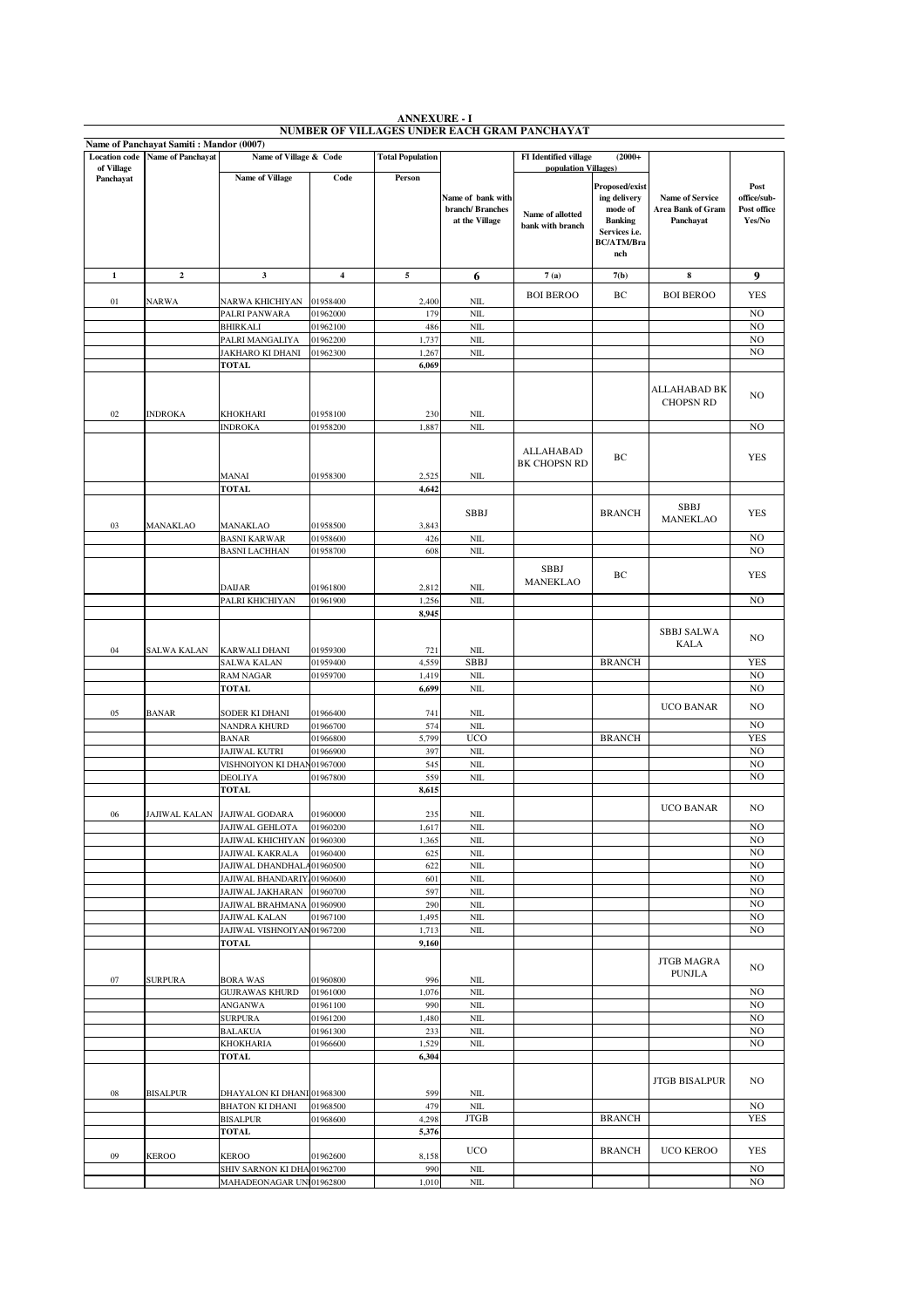|        |                        | BHAGTASANI                              | 01962900 | 210            | $\mbox{NIL}$ |                      |               |                      | NO             |
|--------|------------------------|-----------------------------------------|----------|----------------|--------------|----------------------|---------------|----------------------|----------------|
|        |                        | <b>TOTAL</b>                            |          | 10,368         |              |                      |               |                      |                |
|        |                        |                                         |          |                |              |                      |               |                      |                |
| $10\,$ | <b>BEROO</b>           | <b>SALORI</b>                           | 01957800 | 3,142          | $NII$        | <b>UCO KEROO</b>     | BС            | <b>UCO KEROO</b>     | <b>YES</b>     |
|        |                        | DEDIPA NADA                             | 01957900 | 1,125          | $\rm NIL$    |                      |               |                      | NO             |
|        |                        | <b>BEROO</b>                            | 01958000 | 3,879          | <b>BOI</b>   |                      | <b>BRANCH</b> |                      | <b>YES</b>     |
|        |                        | <b>TOTAL</b>                            |          | 8,146          |              |                      |               |                      |                |
|        |                        |                                         |          |                |              |                      |               |                      |                |
| 11     | JOLIYALI               | MEGLASIYA                               | 01963200 | 452            | $NII$        |                      |               | <b>UCO KEROO</b>     | NO             |
|        |                        | <b>PURAKHPUR</b>                        | 01963300 | 971            | NIL          |                      |               |                      | NO             |
|        |                        | LEGON KI DHANI                          | 01963400 | 534            | $\rm NIL$    |                      |               |                      | N <sub>O</sub> |
|        |                        | <b>BAMBOR DARJIYAN</b>                  | 01963500 | 1,484          | $NII$        |                      |               |                      | N <sub>O</sub> |
|        |                        | <b>BAMBOR PUROHITAN 01963600</b>        |          | 217            | $\rm NIL$    |                      |               |                      | NO             |
|        |                        |                                         |          |                |              | <b>UCO KEROO</b>     | ВC            |                      | <b>YES</b>     |
|        |                        | JOLIYALI                                | 01963700 | 2,767          | NIL          |                      |               |                      |                |
|        |                        | POONIYON KI PYAU                        | 01963800 | 886            | $\rm NIL$    |                      |               |                      | NO             |
|        |                        | <b>HEM NAGAR</b>                        | 01963900 | 1,193          | $NII$        |                      |               |                      | N <sub>O</sub> |
|        |                        | <b>TOTAL</b>                            |          | 8,504          |              |                      |               |                      |                |
|        |                        |                                         |          |                |              | UCO KEROO            | BС            | UCO KEROO            | <b>YES</b>     |
| 12     | <b>POPAWAS</b>         | <b>GHANTIYALA</b>                       | 01957500 | 2,495          | $NII$        |                      |               |                      |                |
|        |                        | <b>SIRODI</b>                           | 01957600 | 346            | $NII$        |                      |               |                      | NO             |
|        |                        |                                         |          |                |              | <b>UCO KEROO</b>     | BС            |                      | <b>YES</b>     |
|        |                        | <b>CHAWANDA</b>                         | 01957700 | 2,183          | $NII$        |                      |               |                      |                |
|        |                        |                                         |          |                |              | <b>UCO KEROO</b>     | BС            |                      | <b>YES</b>     |
|        |                        | <b>POPAWAS</b>                          | 01963000 | 2,075          | $\rm NIL$    |                      |               |                      |                |
|        |                        | <b>RAJWA</b>                            | 01963100 | 1,191          | $\rm NIL$    |                      |               |                      | NO             |
|        |                        | <b>BASNI BEDAN</b>                      | 01965800 | 760            | $\rm NIL$    |                      |               |                      | N <sub>O</sub> |
|        |                        | <b>TOTAL</b>                            |          | 9,050          |              |                      |               |                      |                |
|        |                        |                                         |          |                |              |                      |               |                      |                |
|        |                        |                                         |          |                |              |                      |               | SBBJ CHOKHAN         | NO             |
| 13     | CHAUKHAN               | <b>GOLASANI</b>                         | 01962400 | 1,246          | NIL          |                      |               |                      |                |
|        |                        | BARLI                                   | 01962500 | 3,650          | $NII$        | <b>SBBJ CHOKHAN</b>  | BС            |                      | <b>YES</b>     |
|        |                        |                                         |          |                |              |                      |               |                      |                |
|        |                        | CHAUKHAN                                | 01964800 | 3,461          | SBBJ         | SBBJ CHOKHAN         | <b>BRANCH</b> |                      | <b>YES</b>     |
|        |                        | <b>TOTAL</b>                            |          | 8,357          |              |                      |               |                      |                |
|        |                        |                                         |          |                |              |                      |               |                      |                |
|        |                        |                                         |          |                |              |                      |               | <b>JTGB BISALPUR</b> | NO             |
| 14     | PEETHAWASA             | DOLIYA                                  | 01968100 | 379            | NIL          |                      |               |                      |                |
|        |                        | JALELI CHAMPAWATA01968000               |          | 814            | $\rm NIL$    |                      |               |                      | NO             |
|        |                        | <b>JATIYAWAS</b>                        | 01968700 | 986            | $NII$        |                      |               |                      | NO             |
|        |                        | <b>ROODKALI</b>                         | 01969700 | 1,960          | $NII$        |                      |               |                      | NO             |
|        |                        | <b>TOTAL</b>                            |          | 4,139          |              |                      |               |                      |                |
|        |                        |                                         |          |                |              |                      |               |                      |                |
|        |                        |                                         |          |                |              |                      |               | <b>JTGB BISALPUR</b> | NO             |
| 15     | KHATIYASANI            | ASANDA                                  | 01967500 | 452            | <b>NIL</b>   |                      |               |                      |                |
|        |                        | KHATIYASANI                             | 01967600 | 1,609          | NIL          |                      |               |                      | NO             |
|        |                        |                                         |          |                |              | <b>JTGB BISALPUR</b> | BС            |                      | <b>YES</b>     |
|        |                        | <b>DANTIWARA</b>                        | 01968400 | 2,037          | $NII$        |                      |               |                      |                |
|        |                        | <b>TOTAL</b>                            |          | 4,098          |              |                      |               |                      |                |
|        |                        |                                         |          |                |              | <b>SBBJ SALWA</b>    |               | <b>SBBJ SALWA</b>    |                |
|        |                        |                                         |          |                |              | <b>KHURD</b>         | ВC            | <b>KHURD</b>         | <b>YES</b>     |
| 16     | <b>DAIKARA</b>         | <b>DAIKARA</b>                          | 01959200 | 3,064          | NIL          |                      |               |                      |                |
|        |                        | DAWCHA PYAU                             | 01959500 | 224            | $\rm NIL$    |                      |               |                      | NO             |
|        |                        | <b>BUDH NAGAR</b>                       | 01959600 | 776            | NIL          |                      |               |                      | N <sub>O</sub> |
|        |                        | TOTAL                                   |          | 4,064          |              |                      |               |                      |                |
|        |                        |                                         |          |                |              |                      |               | <b>SBBJ SALWA</b>    |                |
|        |                        |                                         |          |                |              |                      |               | KALA                 | NO             |
| 17     | JALELI DAIKARA KUKANDA |                                         | 01959800 | 1,529          | $\rm NIL$    |                      |               |                      |                |
|        |                        |                                         |          |                |              | <b>SBBJ SALWA</b>    |               |                      |                |
|        |                        |                                         | 01959900 |                | $\rm NIL$    | KALA                 | ВC            |                      | <b>YES</b>     |
|        |                        | <b>JALELI DAIKARA</b><br>TOTAL          |          | 2,027<br>3,556 |              |                      |               |                      |                |
|        |                        |                                         |          |                |              |                      |               |                      |                |
|        |                        |                                         |          |                |              |                      |               | SBBJ                 | NO             |
| 18     |                        | NANDARA KALANSIRIYADE GAON              | 01966200 | 1,732          | NIL          |                      |               | MANAKLAL             |                |
|        |                        | <b>BASNI SEPHA</b>                      | 01957400 | 797            | $\rm NIL$    |                      |               |                      | NO             |
|        |                        | ALKH DARA                               | 01965900 |                | $\mbox{NIL}$ |                      |               |                      | N <sub>O</sub> |
|        |                        | <b>UCHIYARDA</b>                        | 01966100 | 1,080          | $\rm NIL$    |                      |               |                      | NO             |
|        |                        | <b>NANDARA KALAN</b>                    | 01966300 | 1,640          | $\rm NIL$    |                      |               |                      | NO             |
|        |                        | NANDRI (RURAL)                          | 01966500 |                | $\rm NIL$    |                      |               |                      | NO             |
|        |                        | <b>TOTAL</b>                            |          | 5,249          |              |                      |               |                      |                |
|        |                        |                                         |          |                |              |                      |               |                      |                |
|        |                        |                                         |          |                |              |                      |               | <b>SBBJ SALWA</b>    | NO.            |
| 19     |                        | JALELI FAUJDARAKANAWAS KA PANA 01965600 |          | 657            | NIL          |                      |               | <b>KHURD</b>         |                |
|        |                        | <b>BASNI NIKOOBAN</b>                   | 01965700 | 1,025          | $\rm NIL$    |                      |               |                      | NO             |
|        |                        | JALELI FAUJDARAN                        | 01967900 | 1,742          | $\rm NIL$    |                      |               |                      | N <sub>O</sub> |
|        |                        | <b>TOTAL</b>                            |          | 3,424          |              |                      |               |                      |                |
|        |                        |                                         |          |                |              |                      |               |                      |                |
|        |                        |                                         |          |                |              | <b>JTGB BISALPUR</b> | BС            | <b>JTGB BISALPUR</b> | NO             |
| 20     | <b>DANGIYAWAS</b>      | <b>DANGIYAWAS</b>                       | 01968200 | 3,137          | $\rm NIL$    |                      |               |                      |                |
|        |                        |                                         |          |                |              |                      |               |                      |                |
| 21     | <b>BAWARLA</b>         | SOORAJ-BASNI                            | 01967300 | 290            | NIL          |                      |               | UCO BANAR            | NO             |
|        |                        | AKTHALI                                 | 01967400 | 1,203          | $\rm NIL$    |                      |               |                      | NO             |
|        |                        |                                         |          |                |              | UCO BANAR            | BС            |                      | YES            |
|        |                        | <b>BAWARLA</b>                          | 01967700 | 2,938          | $\rm NIL$    |                      |               |                      |                |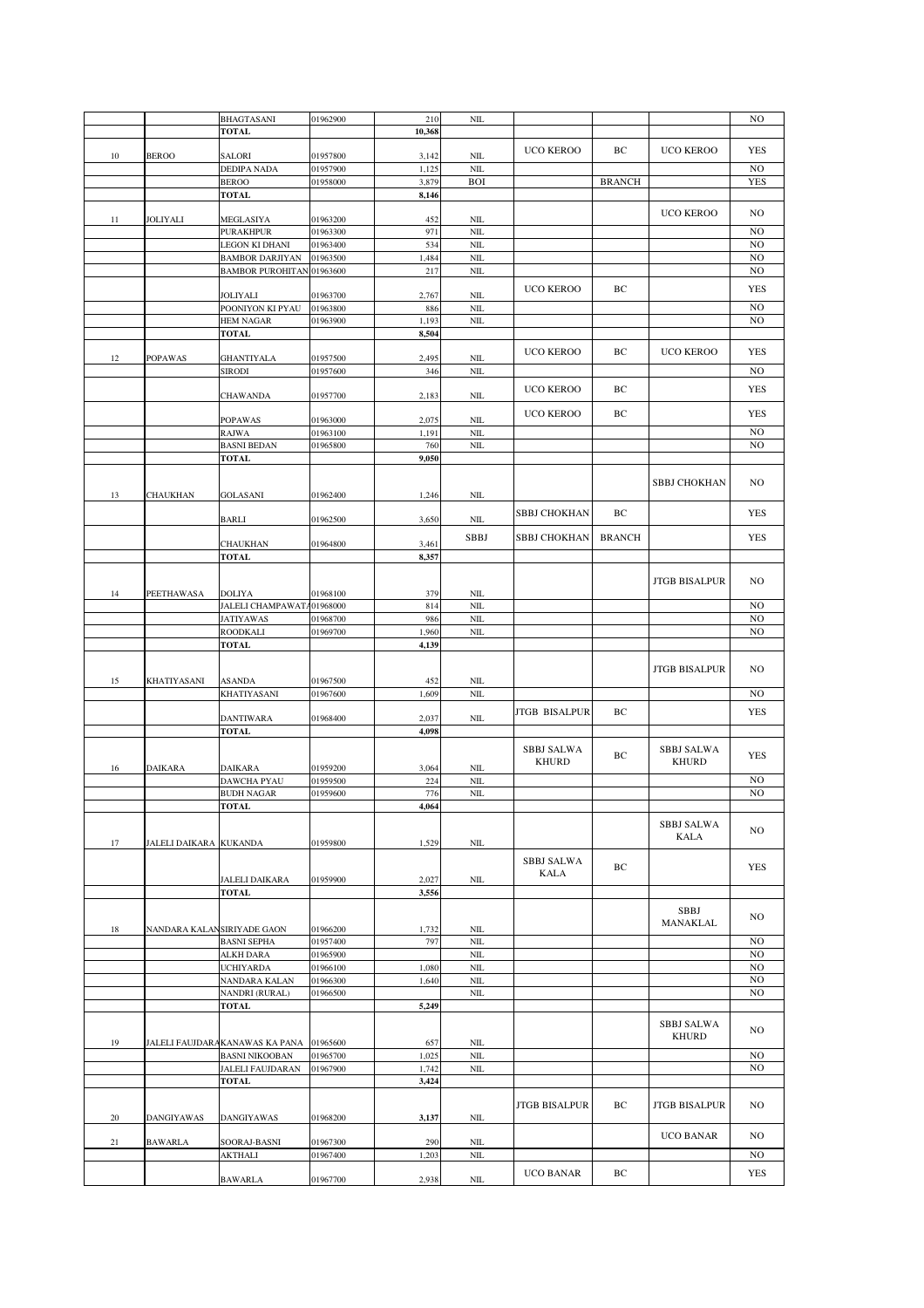|    |                              | <b>TOTAL</b>               |          | 4,431 |               |                     |               |                                |                |
|----|------------------------------|----------------------------|----------|-------|---------------|---------------------|---------------|--------------------------------|----------------|
| 22 | LORDI PANDIT JI THABUKRA     |                            | 01959100 | 2,097 | NIL           | <b>SBBJ MANKLAO</b> | BC            | <b>SBBJ MANKLAO</b>            | <b>YES</b>     |
|    |                              | <b>JAJIWAL BHATIYAN</b>    | 01960100 | 1,800 | NIL           |                     |               |                                | N <sub>O</sub> |
|    |                              | <b>LORDI PANDIT JI</b>     | 01961400 | 1.740 | NIL           |                     |               |                                | N <sub>O</sub> |
|    |                              | <b>RALAWAS</b>             | 01961500 | 601   | $NIL$         |                     |               |                                | N <sub>O</sub> |
|    |                              | <b>TOTAL</b>               |          | 6,238 |               |                     |               |                                |                |
| 23 | <b>GHARAB</b>                | <b>KARWAR</b>              | 01958800 | 1,388 | <b>NIL</b>    |                     |               | <b>CANARA</b><br><b>GHARAB</b> | NO.            |
|    |                              | <b>JHEEPASANI</b>          | 01958900 | 641   | NIL           |                     |               |                                | N <sub>O</sub> |
|    |                              | <b>GHARAB</b>              | 01959000 | 914   | <b>CANARA</b> |                     | <b>BRANCH</b> |                                | N <sub>O</sub> |
|    |                              | DESOORIYA KHAROL 01961600  |          | 596   | <b>NIL</b>    |                     |               |                                | N <sub>O</sub> |
|    |                              | DESOORIYA VISHNOIY01961700 |          | 687   | NIL           |                     |               |                                | N <sub>O</sub> |
|    |                              | <b>TOTAL</b>               |          | 4,226 |               |                     |               |                                |                |
| 24 | <b>LORDI DAIJAGRA KARANI</b> |                            | 01964000 | 1,326 | NIL           |                     |               | SBBJ CHOKHA                    | NO.            |
|    |                              | <b>LORDI DAIJAGRA</b>      | 01964100 | 2,161 | NIL           | <b>SBBJ CHOKHA</b>  | BC            |                                | <b>YES</b>     |
|    |                              | <b>LORDI DOLIYA</b>        | 01964200 | 461   | <b>NIL</b>    |                     |               |                                | N <sub>O</sub> |
|    |                              | <b>TOTAL</b>               |          | 3,948 |               |                     |               |                                |                |
| 25 | ROHILA-KALAN                 | <b>NARON KI DHANI</b>      | 01964300 | 588   | NIL           |                     |               | <b>SBBJ CHOWKHA</b>            | NO.            |
|    |                              | <b>ROHILA KALAN</b>        | 01964400 | 958   | NIL           |                     |               |                                | N <sub>O</sub> |
|    |                              | <b>DAON KI DHANI</b>       | 01964500 | 313   | NIL           |                     |               |                                | N <sub>O</sub> |
|    |                              | ROHILA-KHURD               | 01964600 | 956   | NIL           |                     |               |                                | N <sub>O</sub> |
|    |                              | <b>MOKALAWAS</b>           | 01964700 | 1,697 | NIL           |                     |               |                                | N <sub>O</sub> |
|    |                              | <b>TOTAL</b>               |          | 4,512 |               |                     |               |                                |                |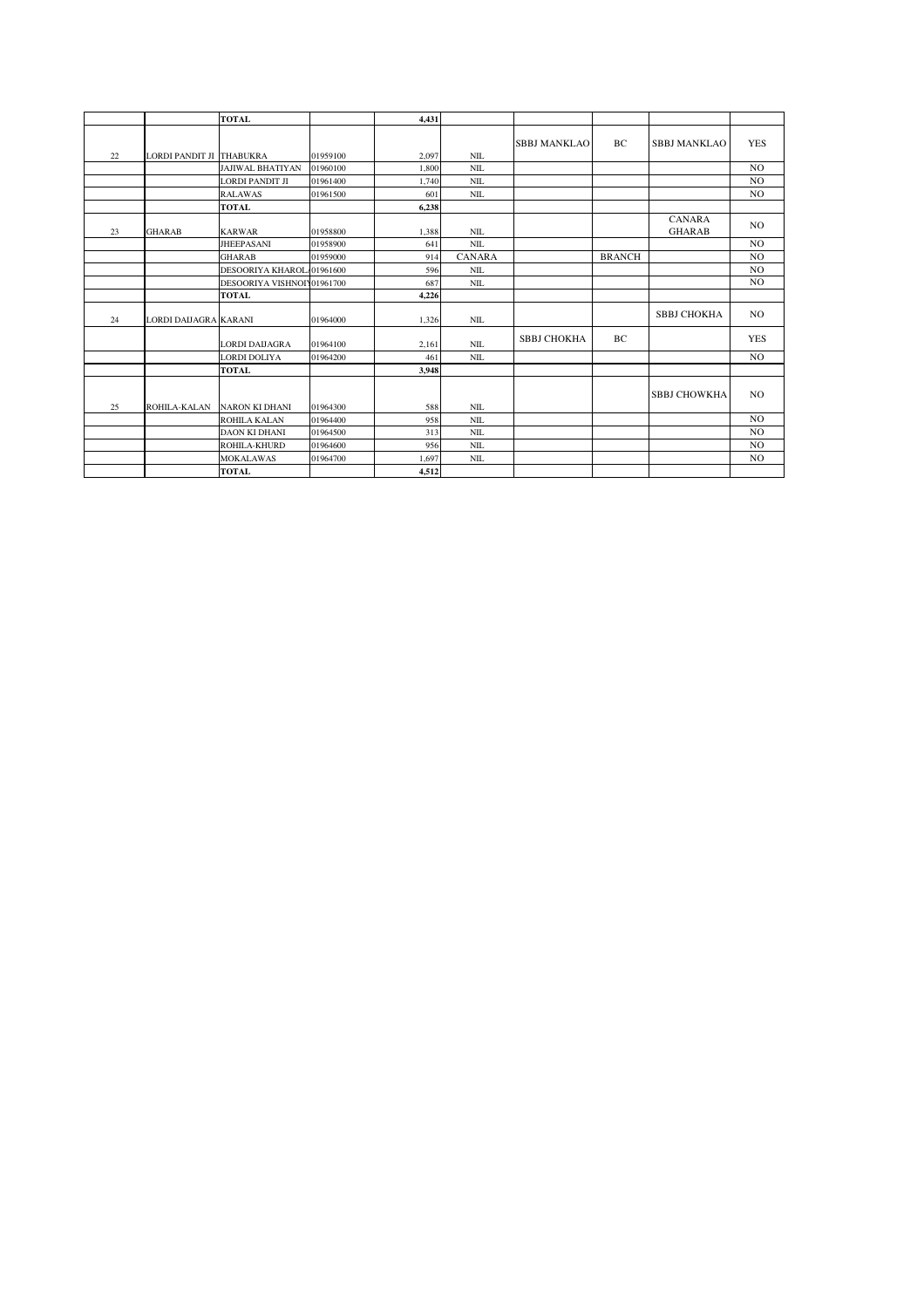| <b>ANNEXURE - I</b>                          |
|----------------------------------------------|
| NUMBER OF VILLAGES UNDER EACH GRAM PANCHAYAT |
| Name of Panchavat Samiti : Luni (0008)       |

| Location<br>code of<br><b>Village</b> |                                       | Name of Village & Code                |                      | <b>Total</b><br>Population |                                                                   | <b>FI</b> Identified village<br>(2000+ population Villages) |                                                                                                                              |                                                             |                                              |
|---------------------------------------|---------------------------------------|---------------------------------------|----------------------|----------------------------|-------------------------------------------------------------------|-------------------------------------------------------------|------------------------------------------------------------------------------------------------------------------------------|-------------------------------------------------------------|----------------------------------------------|
| Panchavat                             | Name of<br>Panchayat                  | <b>Name of Village</b>                | Code                 | Person                     | Name of bank<br>with branch/<br><b>Branches</b> at<br>the Village | Name of<br>allotted bank<br>with branch                     | Proposed/e<br>xisting<br>delivery<br>mode of<br><b>Banking</b><br><b>Services</b><br>i.e.<br><b>BC/ATM/</b><br><b>Rranch</b> | <b>Name of Service</b><br>Area Bank of<br>Gram<br>Panchayat | Post<br>office/sub-<br>Post office<br>Yes/No |
| $\mathbf{1}$                          | $\mathbf{2}$                          | 3                                     | $\overline{\bf{4}}$  | 5                          | 6                                                                 | 7(a)                                                        | 7(b)                                                                                                                         | 8                                                           | 9                                            |
| 01                                    | <b>PALASANI</b>                       | <b>GOLIYA</b>                         | 01969300             | 516                        | NIL                                                               |                                                             |                                                                                                                              | <b>JTGB</b><br><b>BISALPUR</b><br>(MANDORE)                 | NO.                                          |
|                                       |                                       | <b>SEWALON KI</b><br>DHANI            | 01969400             | 275                        | NIL                                                               |                                                             |                                                                                                                              |                                                             | NO                                           |
|                                       |                                       | <b>PALASANI</b>                       | 01969800             | 4,648                      | NIL                                                               | <b>JTGB</b><br><b>BISALPUR</b><br>(MANDORE)                 | BC                                                                                                                           |                                                             | <b>YES</b>                                   |
|                                       |                                       | <b>KHARI KHURD</b>                    | 01969900             | 393                        | NIL                                                               |                                                             | ВC                                                                                                                           |                                                             | NO.                                          |
|                                       |                                       | <b>KHARI KALAN</b>                    | 01970000             | 871                        | NIL                                                               |                                                             | ВC                                                                                                                           |                                                             | NO.                                          |
|                                       |                                       | <b>TOTAL</b>                          |                      | 6,703                      |                                                                   |                                                             |                                                                                                                              |                                                             |                                              |
| 02                                    | <b>BIRAMI</b>                         | <b>BIRAMI</b>                         | 01969100<br>01969200 | 1,790                      | NIL                                                               |                                                             | BC                                                                                                                           | <b>JTGB</b><br><b>BHATINDA</b>                              | NO.                                          |
|                                       |                                       | PEETHASANI<br><b>BIRDAWAS</b>         | 01969500             | 574<br>1,166               | NIL<br>NIL                                                        |                                                             | ВC<br>BC                                                                                                                     |                                                             | NO<br>$_{\rm NO}$                            |
|                                       |                                       | <b>MIYASANI</b>                       | 01969600             | 820                        | NIL                                                               |                                                             | BC                                                                                                                           |                                                             | NO                                           |
|                                       |                                       | <b>TOTAL</b>                          |                      | 4,350                      |                                                                   |                                                             |                                                                                                                              |                                                             |                                              |
| 03                                    | <b>JHANWAR</b>                        | <b>JHANWAR</b>                        | 01996000             | 9,731                      | <b>UCO</b>                                                        |                                                             | <b>BRANCH</b>                                                                                                                | <b>UCO</b><br><b>JHANWAR</b>                                | NO.                                          |
| 04                                    | <b>KHEJARLI</b><br><b>KALAN</b>       | <b>KHEJARLI</b><br><b>KALAN</b>       | 02003400             | 2,529                      | NIL                                                               | <b>SBBJ</b><br><b>BORANADA</b>                              | ВC                                                                                                                           | <b>SBBJ</b><br><b>BORANADA</b>                              | <b>YES</b>                                   |
|                                       |                                       | <b>BHAGTASANI</b>                     | 02003600             | 978                        | NIL                                                               |                                                             |                                                                                                                              |                                                             | N <sub>O</sub>                               |
|                                       |                                       | SANGASANI                             | 02003700             | 997                        | NIL                                                               |                                                             |                                                                                                                              |                                                             | NO                                           |
|                                       |                                       | <b>KHEJARLI</b><br><b>KHURD</b>       | 02004100             | 542                        | NIL                                                               |                                                             |                                                                                                                              |                                                             | NO                                           |
|                                       |                                       | <b>TOTAL</b>                          |                      | 5,046                      |                                                                   |                                                             |                                                                                                                              |                                                             |                                              |
| 05                                    | <b>LUNI</b>                           | <b>RENDARI</b>                        | 02002100             | 503                        | NIL                                                               |                                                             | <b>BRANCH</b>                                                                                                                | <b>SBILUNI</b>                                              | NO                                           |
|                                       |                                       | VISHAWAS<br>VISHNU KI                 | 02002200             | 30                         | NIL                                                               |                                                             |                                                                                                                              |                                                             | N <sub>O</sub>                               |
|                                       |                                       | <b>DHANI</b>                          | 02002300             | 930                        | $\rm NIL$                                                         |                                                             |                                                                                                                              |                                                             | NO                                           |
|                                       |                                       | <b>DHANDHIYA</b>                      | 02002400             | 1,006                      | NIL                                                               |                                                             |                                                                                                                              |                                                             | NO                                           |
|                                       |                                       | CHAWAN                                | 02002500             | 5,604                      | NΙL                                                               | NOT<br><b>ALLOTTED</b>                                      | BС                                                                                                                           |                                                             | YES                                          |
|                                       |                                       | <b>RAJOR</b>                          | 02002600             | 375                        | NIL                                                               |                                                             |                                                                                                                              |                                                             | NO                                           |
|                                       |                                       | <b>TOTAL</b>                          |                      | 8,448                      |                                                                   |                                                             |                                                                                                                              |                                                             |                                              |
| 06                                    | <b>FEENCH</b>                         | <b>FEENCH</b>                         | 02000000             | 4,377                      | NIL                                                               | <b>SBBJ LUNI</b>                                            | ВC                                                                                                                           | SBBJ LUNI                                                   | <b>YES</b>                                   |
|                                       |                                       | <b>HANUMAN</b><br>NAGAR               | 02000100             | 1,143                      | NIL                                                               |                                                             |                                                                                                                              |                                                             | NO.                                          |
|                                       |                                       | <b>HAMIRNAGAR</b>                     | 02000200             | 1,181                      | NIL                                                               |                                                             |                                                                                                                              |                                                             | NO.                                          |
|                                       |                                       | <b>TOTAL</b>                          |                      | 6,701                      |                                                                   |                                                             |                                                                                                                              | VIJYA BK                                                    |                                              |
| 07                                    | DOLI                                  | <b>BUJHAWAR</b>                       | 01993900             | 871                        |                                                                   |                                                             |                                                                                                                              | DHOLI                                                       | NO.                                          |
|                                       |                                       | <b>DOLI</b><br><b>TOTAL</b>           | 01994000             | 4,820                      | VIJYA BK                                                          |                                                             | <b>BRANCH</b>                                                                                                                |                                                             | <b>YES</b>                                   |
| 08                                    | <b>KHARA BERA</b><br><b>PUROHITAN</b> | <b>KHARA BERA</b><br><b>PUROHITAN</b> | 02003000             | 5,691<br>2,804             | NIL                                                               | <b>SBBJ</b><br><b>BORANADA</b>                              | ВC                                                                                                                           | <b>SBBJ</b><br><b>BORANADA</b>                              | <b>YES</b>                                   |
|                                       |                                       | <b>DHIGANA</b>                        | 02004200             | 590                        | NIL                                                               |                                                             |                                                                                                                              |                                                             | NO.                                          |
|                                       |                                       | <b>RAJPURIYA</b>                      | 02004300             | 502                        | NIL                                                               |                                                             |                                                                                                                              |                                                             | NO.                                          |
|                                       |                                       | <b>PABUPURA</b><br>KUMHARAN           | 02004400             | 415                        | NIL                                                               |                                                             |                                                                                                                              |                                                             | NO.                                          |
|                                       |                                       | <b>KHARA BERA</b><br><b>BHEEMOTAN</b> | 02004500             | 1,148                      | NIL                                                               |                                                             |                                                                                                                              |                                                             | NO                                           |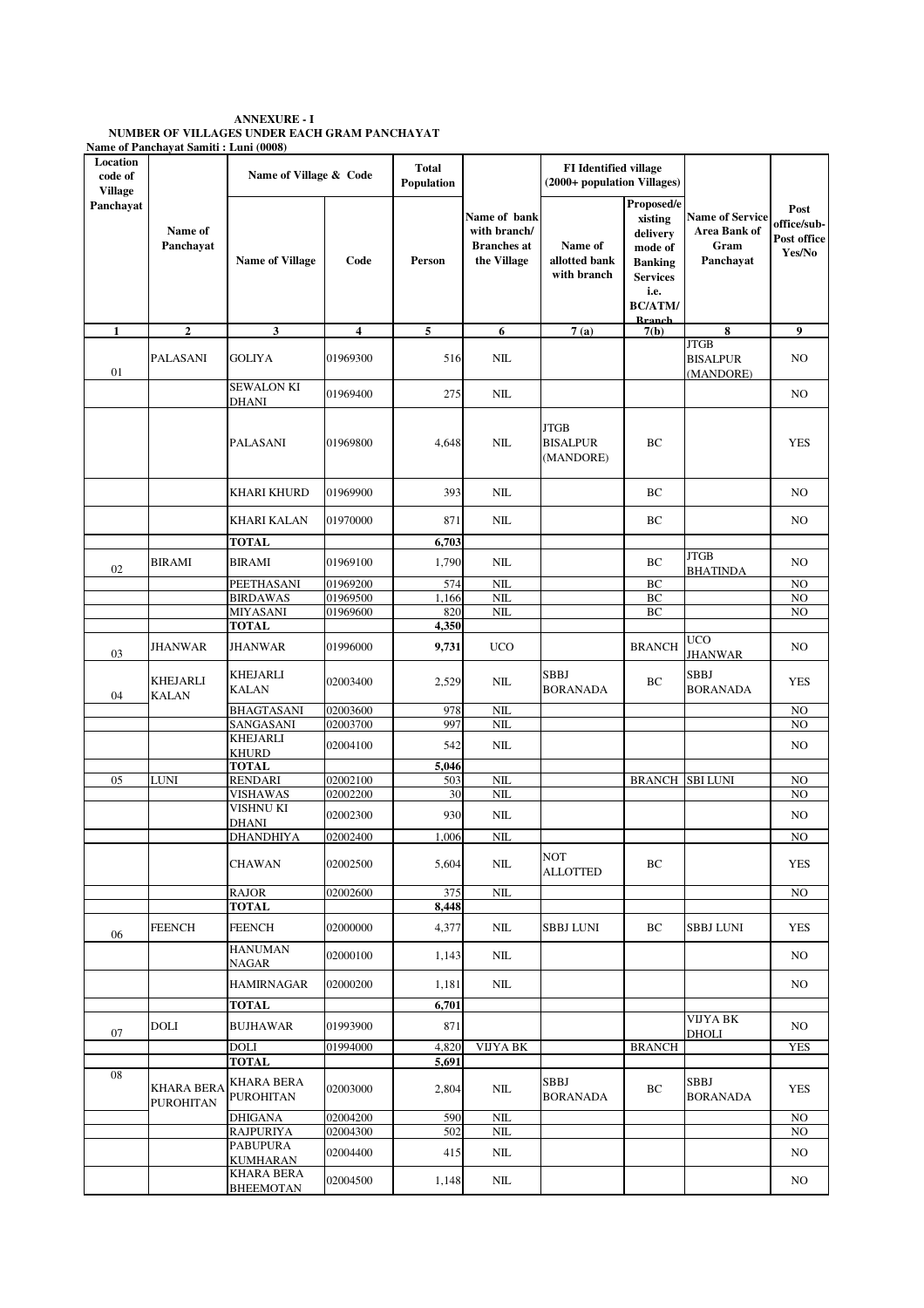|    |                                | <b>TOTAL</b>                        |                      | 5,459          |                  |                                    |               |                                  |            |
|----|--------------------------------|-------------------------------------|----------------------|----------------|------------------|------------------------------------|---------------|----------------------------------|------------|
| 09 | <b>SHIKARPURA</b>              | <b>SHIKARPURA</b>                   | 02002700             | 2,267          | NIL              | <b>SBI</b><br><b>BORANADA</b>      | BC            | SBI<br><b>BORANADA</b>           | <b>YES</b> |
|    |                                | DOLI KAKANI                         | 02002800             | 129            | NIL              |                                    |               |                                  | NO         |
|    |                                | <b>NIMBALA</b>                      | 02002900             | 565            | NIL              |                                    |               |                                  | NO         |
|    |                                | <b>KAKANI</b>                       | 02003100             | 3,424          | $\rm NIL$        | <b>SBI LUNI</b>                    | BC            |                                  | <b>YES</b> |
|    | PAL                            | TOTAL<br>PAL (RURAL)                | 01964900             | 6,385          | VIJYA BK         |                                    | BRANCH        | VIJYA BK PAL                     | NO.        |
| 10 |                                | DHEENANI KI                         | 01965000             | 952            | $\rm NIL$        |                                    | BC            |                                  | NO.        |
|    |                                | DHANI<br><b>TOTAL</b>               |                      | 952            |                  |                                    |               |                                  |            |
| 11 | BORANARA                       | GANGANA                             | 01993800             | 1,620          | UCO/SBI/SBB<br>J |                                    | <b>BANK</b>   | <b>UCO</b><br><b>BORANADA</b>    | NO.        |
|    |                                | <b>BASNI</b><br>SILAWATAN           | 01994100             | 1,612          | NIL              |                                    | BC            |                                  | NO.        |
|    |                                | <b>BORANADA</b>                     | 01994200             | 3,097          | NIL              | <b>UCO</b><br><b>BORANADA</b>      | <b>BRANCH</b> |                                  | <b>YES</b> |
|    |                                | <b>TOTAL</b>                        |                      | 6,329          |                  |                                    |               |                                  |            |
| 12 | <b>NANDWAN</b>                 | NANDWAN                             | 01994800             | 4,435          | $\rm NIL$        | <b>UCO</b><br><b>SALAWAS</b>       | BC            | UCO SALAWAS                      | <b>YES</b> |
|    |                                | <b>HEER KHERA</b>                   | 01994900             | 323            | NIL              |                                    |               |                                  | NO.        |
|    |                                | <b>CHAWARON KI</b>                  | 01995000             | 447            | $\rm NIL$        |                                    |               |                                  | NO.        |
|    |                                | DHANI                               |                      |                |                  |                                    |               |                                  |            |
|    |                                | <b>TOTAL</b>                        |                      | 5,205          |                  |                                    |               |                                  |            |
| 13 | <b>SALAWAS</b>                 | <b>SALAWAS</b><br><b>BASNI</b>      | 01994700             | 5,965          | <b>UCO</b>       |                                    |               | <b>BRANCH UCO SALAWAS</b>        | <b>YES</b> |
| 14 | SARECHAN                       | JHOONTHAN                           | 01999700             | 610            | NIL              | <b>UCO</b>                         |               | UCO SALAWAS                      | NO.        |
|    |                                | <b>SAR</b>                          | 01999800             | 3,433          | NIL              | <b>SALAWAS</b>                     | ВC            |                                  | <b>YES</b> |
|    |                                | <b>SARECHAN</b>                     | 01999900             | 2,165          | NIL              | <b>UCO</b><br><b>SALAWAS</b>       | ВC            |                                  | <b>YES</b> |
|    |                                | <b>TOTAL</b>                        |                      | 6,208          |                  |                                    |               |                                  |            |
| 15 | <b>KAKELAO</b>                 | <b>KAKELAO</b>                      | 01968900             | 3,789          | NIL              | <b>JTGB GUDA</b><br><b>BISHNOI</b> | BC            | <b>JTGB GUDA</b><br><b>BISHN</b> | <b>YES</b> |
|    |                                | <b>BASNI CHARNA</b>                 | 01969000             | 142            | $\rm NIL$        |                                    |               |                                  | NO.        |
|    |                                | <b>TOTAL</b>                        |                      | 3,931          | NIL              |                                    |               |                                  | NO         |
| 16 | PHITKASNI                      | PHITKASNI<br><b>RASIDAN</b>         | 01965400<br>01965500 | 1,095<br>900   | $\rm NIL$<br>NIL |                                    |               | <b>JTGB GUDA</b><br><b>BISHN</b> | NO<br>NO   |
|    |                                | <b>KHARDA</b>                       |                      |                |                  |                                    |               |                                  |            |
|    |                                | <b>RANDHEER</b>                     | 01966000             | 1,584          | $\rm NIL$        |                                    |               |                                  | NO         |
|    |                                | <b>BIRASANI</b>                     | 02003500             | 576            | $\rm NIL$        |                                    |               |                                  | NO         |
|    |                                | <b>TOTAL</b>                        |                      | 4,155          |                  |                                    |               |                                  |            |
| 17 | <b>MORI</b><br><b>JOSHIYAN</b> | <b>PEETHAWAS</b><br><b>GUJRAWAS</b> | 01968800             | 1,553          | $\rm NIL$        |                                    |               | <b>JTGB</b><br><b>BHATINDA</b>   | NO.        |
|    |                                | KALAN                               | 02003900             | 922            | NIL              |                                    |               |                                  | NO.        |
|    |                                | PESHAWAS                            | 02004000             | 556            | NIL              |                                    |               |                                  | NO.        |
|    |                                | <b>BANIYAWAS</b>                    | 02004600             | 854            | $\rm NIL$        |                                    |               |                                  | NO.        |
|    |                                | MORI SOTHRAN                        | 02004700             | 580            | $\text{NIL}$     |                                    |               |                                  | NO.        |
|    |                                | MORI JOSHIYAN 02004800              |                      | 1,378          | NIL              |                                    |               |                                  | NO.        |
|    |                                | <b>SAJARA</b>                       | 02004900             | 831            | $\rm NIL$        |                                    |               |                                  | NO.        |
|    |                                | <b>TOTAL</b>                        |                      | 6,674          |                  |                                    |               | ICI                              |            |
| 18 | SUBDAND                        | SENAI                               | 01998500             | 1,402          | NIL              |                                    |               | <b>DHUNDARA</b>                  | NO.        |
|    |                                | <b>UTTESAR</b>                      | 01998600             | 2,122          | NIL              | ICI<br><b>DHUNDARA</b>             | BC            |                                  | YES        |
|    |                                | KAGNADA                             | 01998700             | 874            | $\rm NIL$        |                                    |               |                                  | NO.        |
|    |                                | <b>SUBDAND</b><br>SINLI             | 01998800<br>01998900 | 1,940<br>1,713 | $\rm NIL$<br>NIL |                                    |               |                                  | NO.<br>NO  |
|    |                                | <b>TOTAL</b>                        |                      | 8,051          |                  |                                    |               |                                  |            |
| 19 | BARLIYA                        | <b>BARLIYA</b>                      | 01999300             | 2,349          | NIL              | UCO DHAVA                          | BC            | UCO DHAVA                        | <b>YES</b> |
|    |                                | CHAK BARLIYA                        | 01999400             |                | $\rm NIL$        |                                    |               |                                  | NO.        |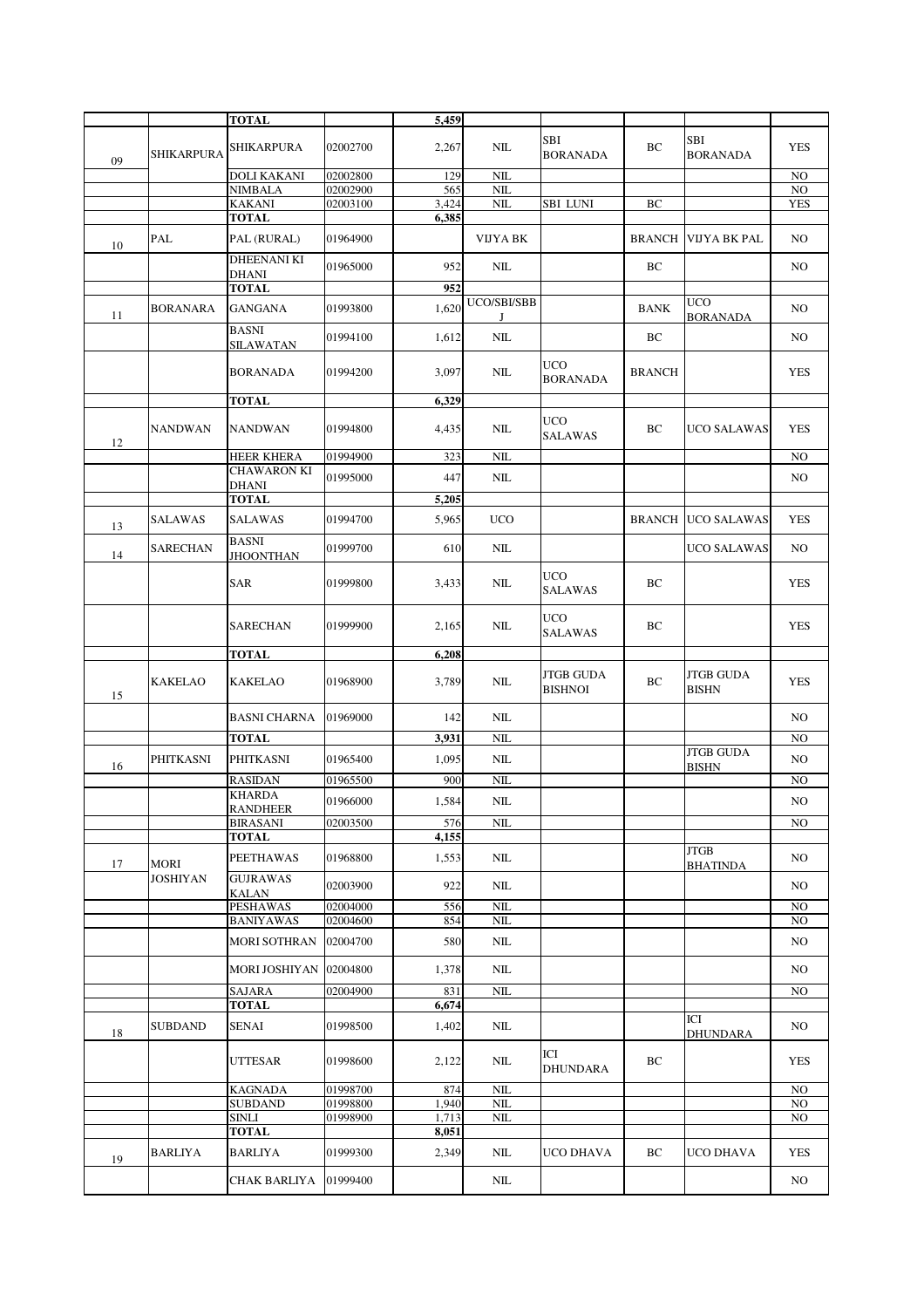|    |                 | <b>BHANDOO</b>                            | 01999500             | 1,546        | NIL                |                                    |               |                                | NO               |
|----|-----------------|-------------------------------------------|----------------------|--------------|--------------------|------------------------------------|---------------|--------------------------------|------------------|
|    |                 | <b>KHURD</b><br><b>RAM NAGAR</b>          | 01999600             | 454          | NIL                |                                    |               |                                | NO               |
|    |                 | <b>TOTAL</b>                              |                      | 4,349        |                    |                                    |               |                                |                  |
| 20 | SATLANA         | GOLIYAMAGRA                               | 02001400             | 816          | NIL                |                                    |               | <b>SBI LUNI</b>                | NO               |
|    |                 | <b>MORI</b><br><b>SATLANA</b>             | 02001500<br>02001600 | 383<br>3,756 | $\rm NIL$<br>NIL   | SBI LUNI                           | BC            |                                | NO<br><b>YES</b> |
|    |                 | <b>CHAINPURA</b>                          | 02001900             | 375          | $\rm NIL$          |                                    |               |                                | NO               |
|    |                 | <b>BHATAN</b>                             |                      |              |                    |                                    |               |                                |                  |
|    |                 | <b>KARNIYALI</b><br><b>TOTAL</b>          | 02002000             | 697<br>6,027 | $\rm NIL$          |                                    |               |                                | NO               |
| 21 | <b>MOGRA</b>    | <b>MOGRA KALAN</b>                        | 01994600             | 3,337        | NIL                | <b>UCO</b><br><b>SALAWAS</b>       | ВC            | UCO SALAWAS                    | <b>YES</b>       |
|    | <b>KALAN</b>    | <b>MOGRA KHURD</b>                        | 02003200             | 748          | $\text{NIL}$       |                                    |               |                                | NO.              |
|    |                 | <b>TOTAL</b>                              |                      | 4,085        |                    |                                    |               |                                |                  |
| 22 | DHUNDHARA       | <b>DHUNDHARA</b>                          | 02000900             | 5,854        | ICI                |                                    | <b>BRANCH</b> | ICI<br><b>DHUNDARA</b>         | <b>YES</b>       |
|    |                 | LAKHAR THUMB 02001000                     |                      | 222          | $\rm NIL$          |                                    |               |                                | NO               |
|    |                 | <b>TOTAL</b>                              |                      | 6,076        |                    |                                    |               |                                |                  |
| 23 | PEEPARLI        | <b>ROHICHAN</b><br><b>KHURD</b>           | 02000700             | 2,029        | NIL                | ICI<br><b>DHUNDARA</b>             | ВC            | ICI<br><b>DHUNDARA</b>         | <b>YES</b>       |
|    |                 | PEEPARLI                                  | 02000800             | 2,082        | NIL                | ICI<br><b>DHUNDARA</b>             | ВC            |                                | <b>YES</b>       |
|    |                 | <b>LOLASANI</b>                           | 02001100             | 522          | NIL                |                                    |               |                                | NO               |
|    |                 | <b>TOTAL</b>                              |                      | 4,633        | NIL                |                                    |               |                                | NO               |
| 24 | JHALAMAND       | <b>JHALAMAND</b>                          | 01965300             | 8,699        | SBI                | <b>JTGB GUDA</b><br>VISHNOI        | <b>BRANCH</b> | JTGB GUDA<br><b>VISHNOI</b>    | NO               |
| 25 | SANGARIYA       | SANGARIYA                                 | 01965100             | 8,563        | <b>JTGB</b>        | <b>JTGB GUDA</b><br><b>VISHNOI</b> | <b>BRANCH</b> | JTGB GUDA<br><b>VISHNOI</b>    | <b>YES</b>       |
|    |                 | <b>KURI</b><br><b>BHAGTASANI</b>          | 01965200             |              | 11,951 UCO PALI RD | UCO MIA<br><b>BASNI</b>            | <b>BRANCH</b> |                                | <b>YES</b>       |
|    |                 | TANAWARA                                  | 01994300             | 1,795        | NIL                |                                    |               |                                | NO               |
|    |                 | <b>BHAKRASANI</b>                         | 01994400             | 1,089        | $\text{NIL}$       |                                    |               |                                | NO.              |
|    |                 | <b>TOTAL</b>                              |                      | 23,398       |                    |                                    |               |                                |                  |
| 26 | <b>BHATINDA</b> | <b>BHATINDA</b>                           | 01970300             | 4,250        | <b>JTGB</b>        |                                    | <b>BRANCH</b> | <b>JTGB</b>                    | <b>YES</b>       |
|    |                 | <b>PABUPURA</b><br><b>BHATAN</b>          | 01970500             | 766          | NIL                |                                    |               | <b>BHATINDA</b>                | NO               |
|    |                 | <b>TOTAL</b>                              |                      | 5,016        |                    |                                    |               |                                |                  |
| 27 | <b>LOLAWAS</b>  | MARETUKA                                  | 01970100             | 862          | NIL                |                                    |               | <b>JTGB</b><br><b>BHATINDA</b> | NO               |
|    |                 | LOLAWAS                                   | 01970200             | 1,102        | NIL                |                                    |               |                                | NO               |
|    |                 | <b>MOKLASANI</b><br><b>SINGASANI</b>      | 01970400<br>02003800 | 318<br>683   | NIL<br>NIL         |                                    |               |                                | NO<br>NO         |
|    |                 | <b>TOTAL</b>                              |                      | 2,965        |                    |                                    |               |                                |                  |
| 28 | JANADESAR       | <b>GULAB SAGAR</b>                        | 01996100             | 335          | $\rm NIL$          |                                    |               | <b>UCO</b><br><b>JHANWAR</b>   | NO               |
|    |                 | PABU NARA                                 | 01996200             | 487          | NIL                |                                    |               |                                | NO.              |
|    |                 | <b>JANADESAR</b><br>KHEJARA NARA 01996400 | 01996300             | 928<br>382   | NIL<br>NIL         |                                    |               |                                | NO<br>NO.        |
|    |                 | MEHRAMNAGAR 01996500                      |                      | 643          | NIL                |                                    |               |                                | NO               |
|    |                 | <b>HINGOLA</b>                            | 01996700             | 1,838        | $\rm NIL$          |                                    |               |                                | NO               |
|    |                 | <b>TOTAL</b>                              |                      | 4,613        |                    |                                    |               |                                |                  |
| 29 | CHICHARLI       | RABARIYA                                  | 01996600             | 1,731        | NIL                |                                    |               | <b>UCO</b><br><b>JHANWAR</b>   | NO.              |
|    |                 | <b>CHICHARLI</b>                          | 01996800             | 1,280        | $\rm NIL$          |                                    |               |                                | NO               |
|    |                 | <b>PURKHAWAS</b><br><b>TOTAL</b>          | 01996900             | 908<br>3,919 | $\text{NIL}$       |                                    |               |                                | NO               |
| 30 | LOONAWAS        | <b>LOONAWAS</b><br><b>KHURD</b>           | 01997800             | 822          | NIL                |                                    |               |                                | NO.              |
|    | KALAN           | LOONAWAS<br>CHARNA                        | 01997900             | 1,122        | NIL                |                                    |               | UCO DHAVA                      | NO               |
|    |                 | GELAWAS                                   | 01998000             | 1,064        | $\rm NIL$          |                                    |               |                                | NO               |
|    |                 | LOONAWAS                                  | 01999100             | 1,249        | $\rm NIL$          |                                    |               |                                | NO               |
|    |                 | KALAN<br><b>TOTAL</b>                     |                      | 4,257        |                    |                                    |               |                                |                  |
|    |                 |                                           |                      |              |                    |                                    |               |                                |                  |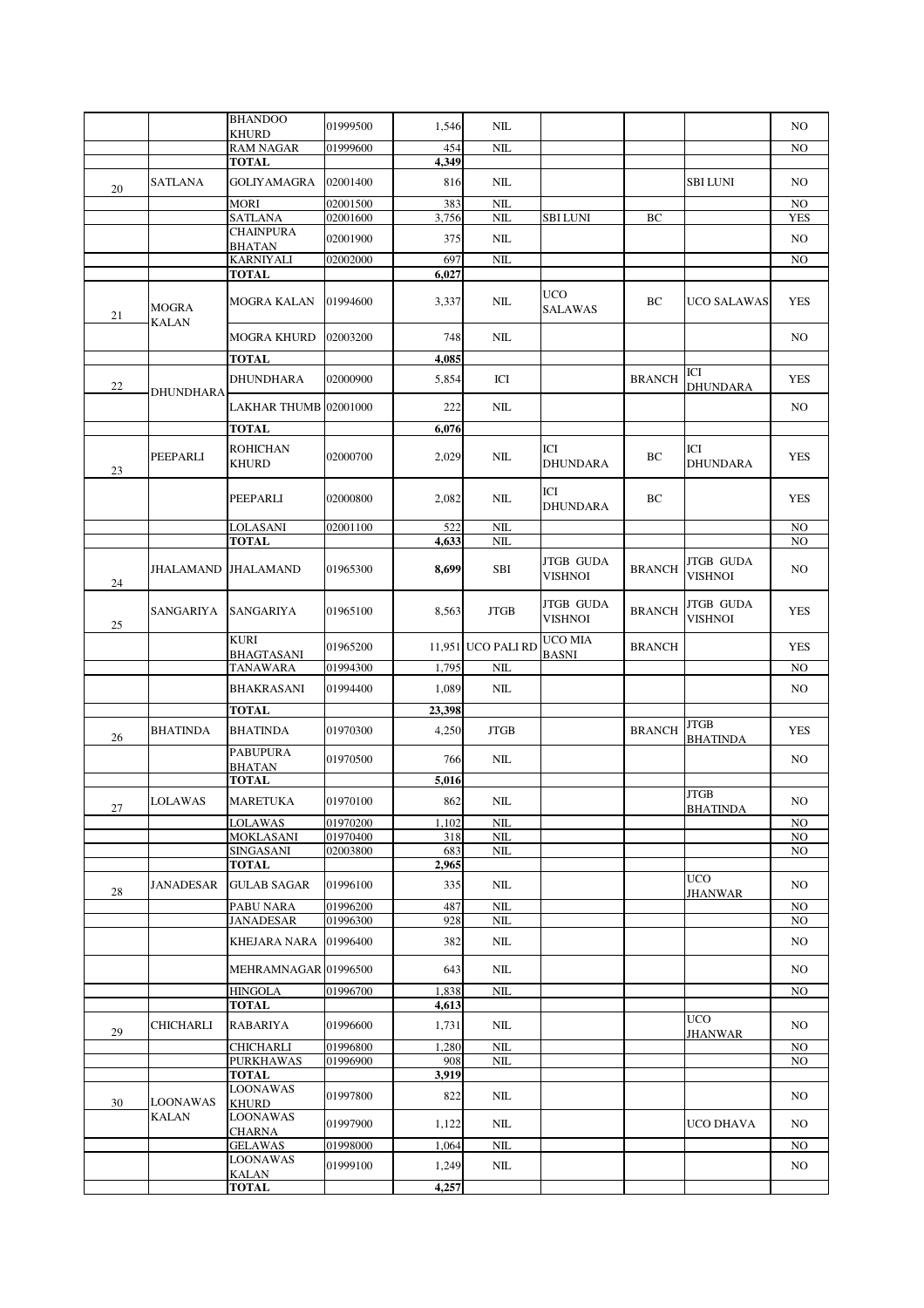|    | <b>KALIJAL</b>                | LOONAWAS                         | 01999000 | 907    | $\rm NIL$    |                                    |               | UCO DHAVA                        | NO.            |
|----|-------------------------------|----------------------------------|----------|--------|--------------|------------------------------------|---------------|----------------------------------|----------------|
| 31 |                               | <b>JATAN</b>                     |          |        |              |                                    |               |                                  |                |
|    |                               | <b>SHIVGAON</b>                  | 01999200 | 629    | NIL          |                                    |               |                                  | NO             |
|    |                               | <b>KALIJAL</b>                   | 02000300 | 1,817  | NIL          |                                    |               |                                  | NO             |
|    |                               | <b>MELAWAS</b>                   | 02000400 | 421    | $\rm NIL$    |                                    |               |                                  | NO             |
|    |                               | PANNESINGH                       | 02000500 | 392    | $\rm NIL$    |                                    |               |                                  | NO.            |
|    |                               | NAGAR                            |          |        |              |                                    |               |                                  |                |
|    |                               | <b>TOTAL</b>                     |          | 4,166  |              |                                    |               |                                  |                |
| 32 | <b>KHUDALA</b>                | KHUDALA                          | 01995700 | 2,800  | NIL          | <b>UCO</b><br><b>JHANWAR</b>       | ВC            | <b>UCO</b><br><b>JHANWAR</b>     | <b>YES</b>     |
|    |                               | <b>KHATAWAS</b>                  | 01997400 | 1,704  | NIL          |                                    |               |                                  | NO             |
|    |                               | <b>TOTAL</b>                     |          | 4,504  |              |                                    |               |                                  |                |
| 33 | <b>LOONAWAS</b>               | <b>LOONAWAS</b><br><b>KHARA</b>  | 01995800 | 2,027  | NIL          | UCO DHAVA                          | ВC            | UCO DHAVA                        | <b>YES</b>     |
|    | <b>KHARA</b>                  | VISHNU KI<br>DHANI               | 01995900 | 896    | NIL          |                                    |               |                                  | NO.            |
|    |                               | PRIYARON KI<br><b>DHANI</b>      | 01997000 | 968    | NIL          |                                    |               |                                  | NO.            |
|    |                               | JOGIYASANI                       | 01997200 | 94     | NIL          |                                    |               |                                  | NO             |
|    |                               | <b>BEOTA</b>                     | 01997300 | 387    | NIL          |                                    |               |                                  | NO.            |
|    |                               | <b>TOTAL</b>                     |          | 4,372  |              |                                    |               |                                  |                |
| 34 | <b>DHAWA</b>                  | <b>MODATHALI</b>                 | 01997100 | 304    |              |                                    |               | UCO DHAVA                        | NO.            |
|    |                               | <b>RABARIYAWAS</b>               | 01997500 | 434    | $\text{NIL}$ |                                    |               |                                  | NO.            |
|    |                               | MELWA                            | 01997600 | 1,366  | NIL          |                                    |               |                                  | NO.            |
|    |                               | DHAWA I                          | 01997700 | 4,541  | <b>UCO</b>   |                                    | <b>BRANCH</b> |                                  | <b>YES</b>     |
|    |                               | <b>SEWALA</b>                    | 01998100 | 639    | NIL          |                                    |               |                                  | NO.            |
|    |                               | <b>CHALI</b>                     | 01998200 | 1,367  | NIL          |                                    |               |                                  | NO.            |
|    |                               | DHAWA II                         | 01998300 | 101    | NIL          |                                    |               |                                  | NO.            |
|    |                               | DAIPARA                          | 01998400 | 1,664  | NIL          |                                    |               |                                  | NO.            |
|    |                               | KHICHIYAN<br>TOTAL               |          | 10,416 |              |                                    |               |                                  |                |
|    |                               | <b>KHARDA</b>                    |          |        |              |                                    |               | <b>UCO</b>                       |                |
| 35 | <b>NARNADI</b>                | <b>BHANDOO</b>                   | 01995100 | 709    | $\text{NIL}$ |                                    |               | <b>BORANADA</b>                  | NO.            |
|    |                               | <b>NARNADI</b>                   | 01995300 | 2,876  | NIL          | <b>UCO</b><br><b>BORANADA</b>      | BC            |                                  | <b>YES</b>     |
|    |                               | <b>TOTAL</b>                     |          | 3,585  |              |                                    |               |                                  |                |
| 36 | <b>BHANDOO</b><br>KALAN       | <b>BHANDOO</b><br><b>KALAN</b>   | 01995200 | 1,481  | $\text{NIL}$ |                                    |               | <b>UCO</b><br><b>BORANADA</b>    | NO.            |
|    |                               | <b>KATARDA</b>                   | 01995400 | 1,406  | NΙL          |                                    |               |                                  | NO             |
|    |                               | <b>ROHILA</b><br><b>BHANDOO</b>  | 01995500 | 29     | NIL          |                                    |               |                                  | NO.            |
|    |                               | <b>JATIYASANI</b>                | 01995600 | 619    | NIL          |                                    |               |                                  | N <sub>O</sub> |
|    |                               | <b>TOTAL</b>                     |          | 3,535  |              |                                    |               |                                  |                |
| 37 | <b>ROHICHAN</b><br>KALAN (37) | ROHICHAN<br><b>KALAN</b>         | 02000600 | 4,199  | NIL          | ICI<br><b>DHUNDARA</b>             | BC            | ICI<br><b>DHUNDARA</b>           | <b>YES</b>     |
|    |                               |                                  |          |        | NIL          |                                    |               |                                  | NO             |
| 38 | <b>BHACHARNA BHACHARNA</b>    |                                  | 02001200 | 1,244  | NIL          |                                    |               | ICI<br><b>DHUNDARA</b>           | NO             |
|    |                               | <b>JANGUWAS</b>                  | 02001300 | 378    | NIL          |                                    |               |                                  | N <sub>O</sub> |
|    |                               | <b>DOODIYA</b>                   | 02001700 | 790    | NIL          |                                    |               |                                  | NO.            |
|    |                               | <b>BHAKRI</b>                    | 02001800 | 420    | NIL          |                                    |               |                                  | NO.            |
|    |                               | <b>TOTAL</b>                     |          | 2,832  |              |                                    |               |                                  |                |
| 39 | GURA                          | <b>BASNI BAGHELA 01994500</b>    |          | 190    | NIL          |                                    |               | <b>JTGB GUDA</b><br><b>BISHN</b> | NO             |
|    | VISHNOIYAN                    | <b>GURA</b><br><b>VISHNOIYAN</b> | 02003300 | 7,277  | <b>JTGB</b>  | <b>JTGB GUDA</b><br><b>VISHNOI</b> | <b>BRANCH</b> |                                  | <b>YES</b>     |
|    |                               | <b>TOTAL</b>                     |          | 7,467  |              |                                    |               |                                  |                |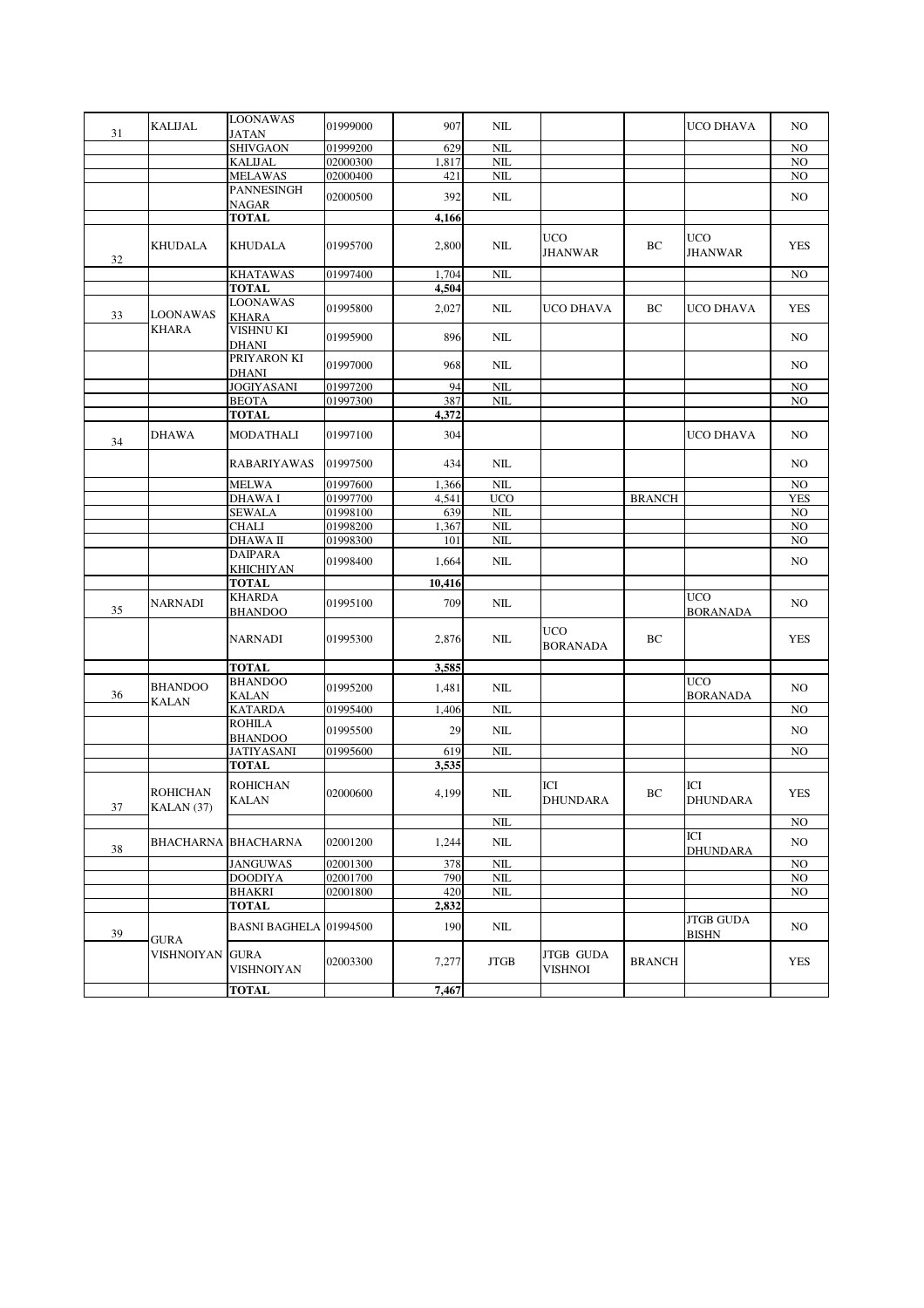**ANNEXURE - I NUMBER OF VILLAGES UNDER EACH GRAM PANCHAYAT Name of Panchayat Samiti : Bilara (0009)**

|                                                    |                                    | Name of Village & Code          |                     | <b>Total</b><br>Population |                                                                   | <b>FI</b> Identified village<br>(2000+ population Villages) |                                                                                                                              |                                                             |                                              |
|----------------------------------------------------|------------------------------------|---------------------------------|---------------------|----------------------------|-------------------------------------------------------------------|-------------------------------------------------------------|------------------------------------------------------------------------------------------------------------------------------|-------------------------------------------------------------|----------------------------------------------|
| Location<br>code of<br><b>Village</b><br>Panchayat | Name of<br>Panchavat               | <b>Name of Village</b>          | Code                | Person                     | Name of bank<br>with branch/<br><b>Branches</b> at<br>the Village | Name of<br>allotted bank<br>with branch                     | Proposed/e<br>xisting<br>delivery<br>mode of<br><b>Banking</b><br><b>Services</b><br>i.e.<br><b>BC/ATM/</b><br><b>Rranch</b> | <b>Name of Service</b><br>Area Bank of<br>Gram<br>Panchayat | Post<br>office/sub-<br>Post office<br>Yes/No |
| $\mathbf{1}$                                       | $\mathbf{2}$                       | $\mathbf{3}$                    | $\overline{\bf{4}}$ | 5                          | 6                                                                 | 7(a)                                                        | 7(b)                                                                                                                         | 8                                                           | $\boldsymbol{9}$                             |
| 01                                                 | <b>JETIWAS</b>                     | <b>BEEJASANI</b>                | 02013300            | 815                        | NIL                                                               |                                                             |                                                                                                                              | <b>SBBJ BILARA</b>                                          | NO                                           |
|                                                    |                                    | <b>JETIWAS</b>                  | 02013400            | 2,243                      | NIL                                                               | SBBJ BILARA                                                 | ВC                                                                                                                           |                                                             | <b>YES</b>                                   |
|                                                    |                                    | JELWA<br><b>TOTAL</b>           | 02013500            | 764<br>3,822               | NIL                                                               |                                                             |                                                                                                                              |                                                             | NO                                           |
| 02                                                 | <b>KHARIYA</b><br><b>MEETHAPUR</b> | KHARIYA<br><b>MEETHAPUR</b>     | 02013600            | 7,595                      | <b>UCO</b>                                                        |                                                             | <b>BRANCH</b>                                                                                                                | UCO KH MI                                                   | <b>YES</b>                                   |
| 03                                                 | UDALIYAWA<br>S                     | <b>KOOPRAWAS</b>                | 02010400            | 493                        | NIL                                                               |                                                             |                                                                                                                              | UCO KH MI                                                   | NO.                                          |
|                                                    |                                    | <b>UDALIYAWAS</b>               | 02010500            | 3,049                      | NIL                                                               | UCO KH MI                                                   | ВC                                                                                                                           |                                                             | <b>YES</b>                                   |
|                                                    |                                    | <b>TOTAL</b>                    |                     | 3,542                      |                                                                   |                                                             |                                                                                                                              |                                                             |                                              |
| 04                                                 | <b>RAWAR</b>                       | <b>RAWAR</b>                    | 02011300            | 3,536                      | NIL                                                               | SBI BILARA                                                  | ВC                                                                                                                           | SBI BILARA                                                  | <b>YES</b>                                   |
| 05                                                 | <b>RIYAN</b>                       | <b>BAGARKI</b>                  | 02005000            | 668                        | NIL                                                               |                                                             |                                                                                                                              | PNB PIPAR                                                   | NO                                           |
|                                                    |                                    | <b>JAWASIYA</b>                 | 02005100            | 1,645                      | $\rm NIL$                                                         |                                                             |                                                                                                                              |                                                             | NO                                           |
|                                                    |                                    | <b>RIYAN</b>                    | 02007600            | 4,849                      | NIL                                                               | PNB PIPAR                                                   | BC                                                                                                                           |                                                             | <b>YES</b>                                   |
|                                                    |                                    | <b>TOTAL</b>                    |                     | 7,162                      |                                                                   |                                                             |                                                                                                                              |                                                             |                                              |
| 06                                                 | NANAN                              | <b>KHUDECHA</b>                 | 02005300            | 881                        | NIL                                                               |                                                             |                                                                                                                              | PNB PIPAR                                                   | NO                                           |
|                                                    |                                    | <b>NANAN</b><br><b>JALIWARA</b> | 02005400            | 3,147                      | NIL                                                               | PNB PIPAR                                                   | BC                                                                                                                           |                                                             | <b>YES</b>                                   |
|                                                    |                                    | <b>KALAN</b><br><b>JALIWARA</b> | 02005500            | 751                        | NIL                                                               |                                                             |                                                                                                                              |                                                             | NO                                           |
|                                                    |                                    | KHURD                           | 02005600            | 1,092                      | NIL                                                               |                                                             |                                                                                                                              |                                                             | NO                                           |
|                                                    |                                    | <b>TOTAL</b>                    |                     | 5,871                      |                                                                   |                                                             |                                                                                                                              |                                                             |                                              |
| 07                                                 | <b>BUCH KALAN BANKALIYA</b>        |                                 | 02007700            | 1,708                      | NIL                                                               |                                                             |                                                                                                                              | PNB PIPAR                                                   | NO.                                          |
|                                                    |                                    | BUCH KALAN                      | 02007800            | 2,276                      | NIL                                                               | PNB PIPAR                                                   | BC                                                                                                                           |                                                             | <b>YES</b>                                   |
|                                                    |                                    | <b>JATIYAWAS</b>                | 02007900            | 911                        | NIL                                                               |                                                             |                                                                                                                              |                                                             | NO                                           |
| 08                                                 | <b>BHAVI</b>                       | TOTAL<br><b>BHAVI</b>           | 02011000            | 4,895<br>7,561             | NIL<br><b>UCO</b>                                                 |                                                             |                                                                                                                              | <b>BRANCH UCO BHAVI</b>                                     | <b>YES</b><br><b>YES</b>                     |
| 09                                                 | <b>SILARI</b>                      | <b>JALKHAN</b>                  | 02007400            | 1,256                      | NIL                                                               |                                                             |                                                                                                                              | UCO PIPR CITY                                               | NO.                                          |
|                                                    |                                    | <b>SILARI</b>                   | 02009300            | 2,165                      | NIL                                                               | <b>UCO PIPR</b><br><b>CITY</b>                              | BC                                                                                                                           |                                                             | <b>YES</b>                                   |
|                                                    |                                    | <b>TOTAL</b>                    |                     | 3,421                      |                                                                   |                                                             |                                                                                                                              |                                                             |                                              |
| 10                                                 | CHIRDHANI                          | ROONAKIYA                       | 02007200            | 776                        | $\rm NIL$                                                         |                                                             |                                                                                                                              | <b>UCO PIPR CITY</b>                                        | NO.                                          |
|                                                    |                                    | <b>CHIRDHANI</b>                | 02007300            | 3,038                      | $\rm NIL$                                                         | <b>UCO PIPR</b><br>CITY                                     | BC                                                                                                                           |                                                             | <b>YES</b>                                   |
|                                                    |                                    | <b>TOTAL</b>                    |                     | 3,814                      |                                                                   |                                                             |                                                                                                                              |                                                             |                                              |
| 11                                                 | KAPARDA                            | <b>BASNI KAPARDA 02008200</b>   |                     | 184                        | NIL                                                               |                                                             |                                                                                                                              | UCO BHAVI                                                   | NO.                                          |
|                                                    |                                    | SINDHI NAGAR                    | 02008700            | 1,912                      | NIL                                                               |                                                             |                                                                                                                              |                                                             | NO.                                          |
|                                                    |                                    | <b>KAPARDA</b>                  | 02008800            | 2,657                      | $\rm NIL$                                                         | <b>UCO BHAVI</b>                                            | BC                                                                                                                           |                                                             | <b>YES</b>                                   |
|                                                    |                                    | SAYARPURA                       | 02008900            | 392                        | $\rm NIL$                                                         |                                                             |                                                                                                                              |                                                             | NO.                                          |
|                                                    |                                    | JAMBANAGAR                      | 02009000            | 395                        | $\rm NIL$                                                         |                                                             |                                                                                                                              |                                                             | NO.                                          |
|                                                    |                                    | <b>RAMNAGAR</b>                 | 02009100            | 572                        | NIL                                                               |                                                             |                                                                                                                              |                                                             | NO.                                          |
|                                                    |                                    | <b>TOTAL</b>                    |                     | 6,112                      |                                                                   |                                                             |                                                                                                                              |                                                             |                                              |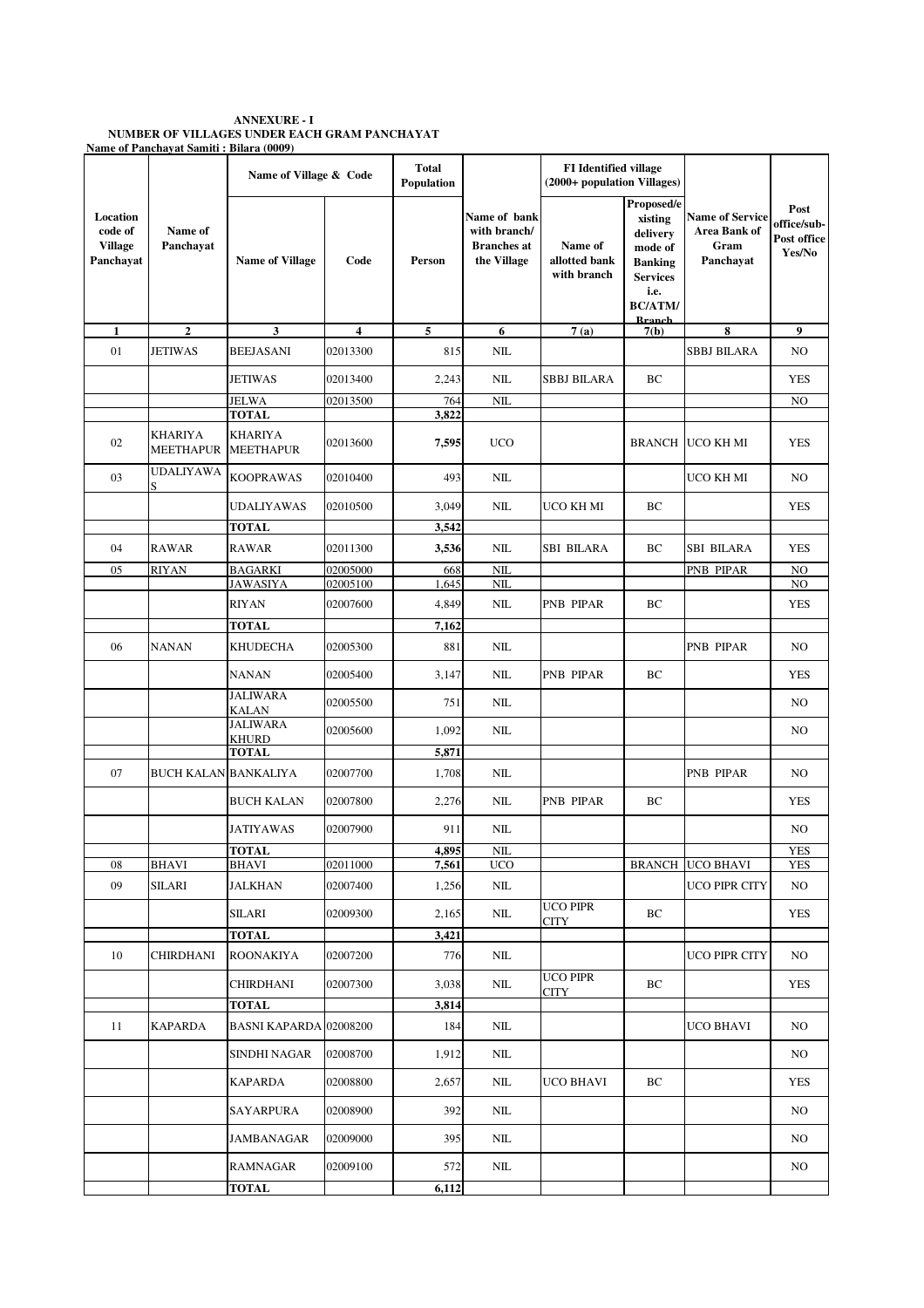| 12 | <b>BOYAL</b>    | <b>JASPALI</b>                     | 02007500 | 1,952          | NIL       |                                 |               | <b>UCO PIPR CITY</b>         | NO.        |
|----|-----------------|------------------------------------|----------|----------------|-----------|---------------------------------|---------------|------------------------------|------------|
|    |                 | <b>BOYAL</b>                       | 02009200 | 3,904          | NIL       | <b>UCO PIPR</b><br><b>CITY</b>  | ВC            |                              | YES        |
|    |                 | <b>TOTAL</b>                       |          | 5,856          |           |                                 |               |                              |            |
| 13 | <b>KALAUNA</b>  | RAMPURIYA                          | 02010200 | 812            | NIL       |                                 |               | <b>JTGB BILARA</b>           | NO.        |
|    |                 | <b>KALAUNA</b>                     | 02010300 | 2,495          | NIL       | JTGB BILARA                     | BC            |                              | YES        |
|    |                 | <b>TOTAL</b>                       |          | 3,307          |           |                                 |               |                              |            |
| 14 | <b>BOROONDA</b> | <b>BOROONDA</b>                    | 02006100 | 13,061         | CBI       |                                 | <b>BRANCH</b> | <b>CBI BORNDA</b>            | <b>YES</b> |
|    |                 | <b>BHAKHRON KI</b><br><b>DHANI</b> | 02006200 | 814            | NIL       |                                 |               |                              | NO.        |
|    |                 | <b>TOTAL</b>                       |          | 13,875         | $\rm NIL$ |                                 |               |                              | NO         |
| 15 | OLVI            | OLVI                               | 02011400 | 2,284          | NIL       | UCO BHAVI                       | ВC            | <b>UCO BHAVI</b>             | <b>YES</b> |
|    |                 | <b>RAMPURIYA</b><br>BHATIYAN       | 02011500 | 1,145          | NIL       |                                 |               |                              | NO.        |
|    |                 | HOLPUR KALAN                       | 02011900 | 981            | NΙL       |                                 |               |                              | NO.        |
|    |                 | HOLPUR KHURD                       | 02012300 | 354            | NIL       |                                 |               |                              | NO.        |
|    |                 | <b>TOTAL</b>                       |          | 4,764          |           |                                 |               |                              |            |
| 16 | MADLIYA         | MADLIYA                            | 02005800 | 2,795          | NIL       | <b>UCO</b><br><b>HARIYADANA</b> | ВC            | <b>UCO</b><br><b>HARDANA</b> | YES        |
|    |                 | <b>GADHSOORIYA</b>                 | 02006000 | 892            | NΙL       |                                 |               |                              | NO         |
|    |                 | SOWANIYA                           | 02006700 | 1,501          | NΙL       |                                 |               |                              | NO.        |
|    |                 | <b>TOTAL</b>                       |          | 5,188          |           |                                 |               |                              |            |
| 17 | <b>LAMBA</b>    | LAMBA                              | 02011100 | 3,354          | NΙL       | <b>SBI BILARA</b>               | BC            | <b>SBI BILARA</b>            | <b>YES</b> |
| 18 | <b>KHEJARLA</b> | KHEJARLA                           | 02009600 | 6,235          | NIL       | <b>SBI BILARA</b>               | ВC            | <b>SBI BILARA</b>            | <b>YES</b> |
| 19 | <b>MALKOSNI</b> | MALKOSNI                           | 02012900 | 2,255          | $\rm NIL$ | <b>ICI BILARA</b>               | ВC            | <b>ICI BILARA</b>            | <b>YES</b> |
|    |                 | <b>BARI KHURD</b>                  | 02013100 | 185            | $\rm NIL$ |                                 |               |                              | NO.        |
|    |                 | <b>BARI KALAN</b>                  | 02013200 | 842            | NIL       |                                 |               |                              | NO         |
|    |                 |                                    |          |                |           |                                 |               |                              |            |
|    |                 | <b>TOTAL</b>                       |          | 3,282          |           | <b>SBBJ PIPR</b>                |               | <b>SBBJ PIPR</b>             |            |
| 20 | <b>CHODHA</b>   | <b>BENAN</b>                       | 02008000 | 2,089          | NIL       | <b>CITY</b>                     | ВC            | <b>CITY</b>                  | <b>YES</b> |
|    |                 | VISHNU NAGAR                       | 02008100 | 709            | NIL       |                                 |               |                              | NO         |
|    |                 | <b>CHODHA</b>                      | 02008300 | 1,663          | $\rm NIL$ |                                 |               |                              | $\rm NO$   |
| 21 | PICHIYAK        | <b>TOTAL</b><br><b>PICHIYAK</b>    | 02010600 | 4,461<br>4,727 | NIL       | SBBJ BILARA                     | ВC            | SBBJ BILARA                  | YES        |
|    |                 | <b>BAND</b><br><b>JASWANTSAGAR</b> | 02010700 | 263            | NIL       |                                 |               |                              | NO.        |
|    |                 | <b>JASWANTPURA</b>                 | 02010800 | 1,180          | NIL       |                                 |               |                              | NO.        |
|    |                 | <b>JHURLI</b>                      | 02013000 | 257            | $\rm NIL$ |                                 |               |                              | NO         |
|    |                 | <b>TOTAL</b>                       |          | 6,427          |           |                                 |               |                              |            |
| 22 | <b>JHAK</b>     | <b>MURKASNI</b>                    | 02009800 | 1,424          | NIL       |                                 |               | CBI<br><b>RANSIGAON</b>      | NO         |
|    |                 | <b>JHAK</b>                        | 02009900 | 3,066          | NIL       | CBI<br><b>RANSIGAON</b>         | BC            |                              | <b>YES</b> |
|    |                 | <b>TOTAL</b>                       |          | 4,490          |           |                                 |               |                              |            |
| 23 | <b>BALA</b>     | KANAWASIYA                         | 02011200 | 227            | NIL       |                                 |               | <b>SBI BILARA</b>            | NO.        |
|    |                 | BAGAWASIYA                         | 02012400 |                | NΙL       |                                 |               |                              | NO.        |
|    |                 | BALA                               | 02012500 | 2,750          | NIL       | SBI BILARA                      | ВC            |                              | <b>YES</b> |
|    |                 | MATWALON KI<br>DHANI               | 02012600 | 733            | NIL       |                                 |               |                              | NO.        |
|    |                 | <b>TOTAL</b>                       |          | 3,710          |           |                                 |               |                              |            |